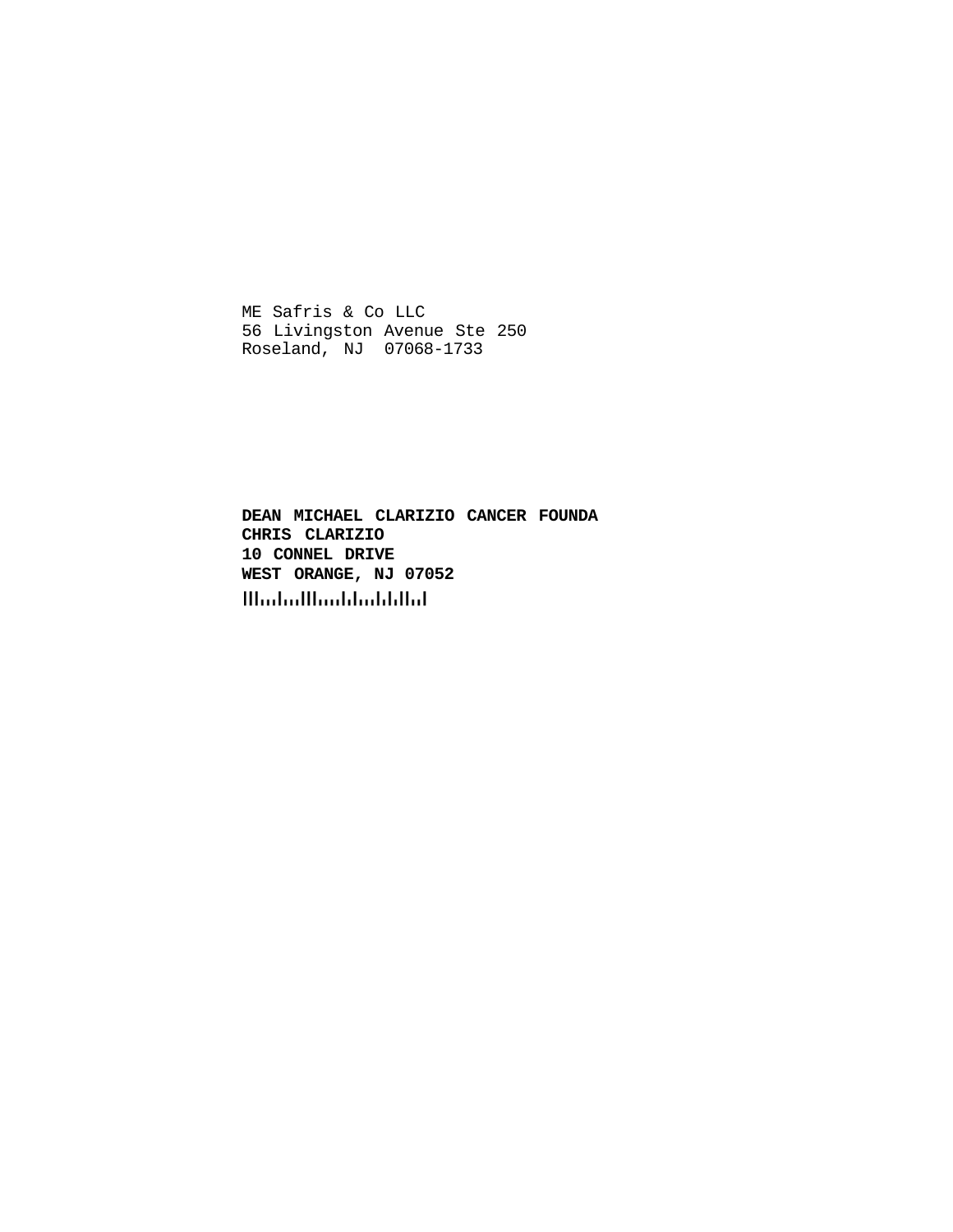## **ME SAFRIS & CO LLC**

 56 Livingston Ave., Ste 250 Roseland, NJ 07068 973-226-0402

November 12, 2020

#### **CONFIDENTIAL**

DEAN MICHAEL CLARIZIO CANCER FOUNDA CHRIS CLARIZIO 10 CONNEL DRIVE WEST ORANGE, NJ 07052

Dear:

We have prepared the following returns from information provided by you without verification or audit.

Return of Organization Exempt From Income Tax (Form 990)

We suggest that you examine these returns carefully to fully acquaint yourself with all items contained therein to ensure that there are no omissions or misstatements.

#### **Federal Filing Instructions**

Your Form 990 for the year ended 12/31/19 shows no balance due.

Your return is being filed electronically with the IRS and is not required to be mailed. If you mail a paper copy of your return to the IRS it will delay the processing of your return. Your electronically filed return is not complete without your signature. You are using a Personal Identification Number (PIN) for signing your return electronically. Form 8879-EO, IRS *e-file* Signature Authorization for an Exempt Organization should be signed and dated by an authorized officer of the organization and returned as soon as possible to:

> ME Safris & Co LLC 56 Livingston Avenue Ste 250 Roseland, NJ 07068-1733

### *Important:* **Your return will not be filed with the IRS until the signed Form 8879-EO has been received by this office.**

Also enclosed is any material you furnished for use in preparing the returns. If the returns are examined, requests may be made for supporting documentation. Therefore, we recommend that you retain all pertinent records for at least seven years.

In order that we may properly advise you of tax considerations, please keep us informed of any significant changes in your financial affairs or of any correspondence received from taxing authorities.

If you have any questions, or if we can be of assistance in any way, please call 973-226-0402.

Sincerely,

ME Safris & Co LLC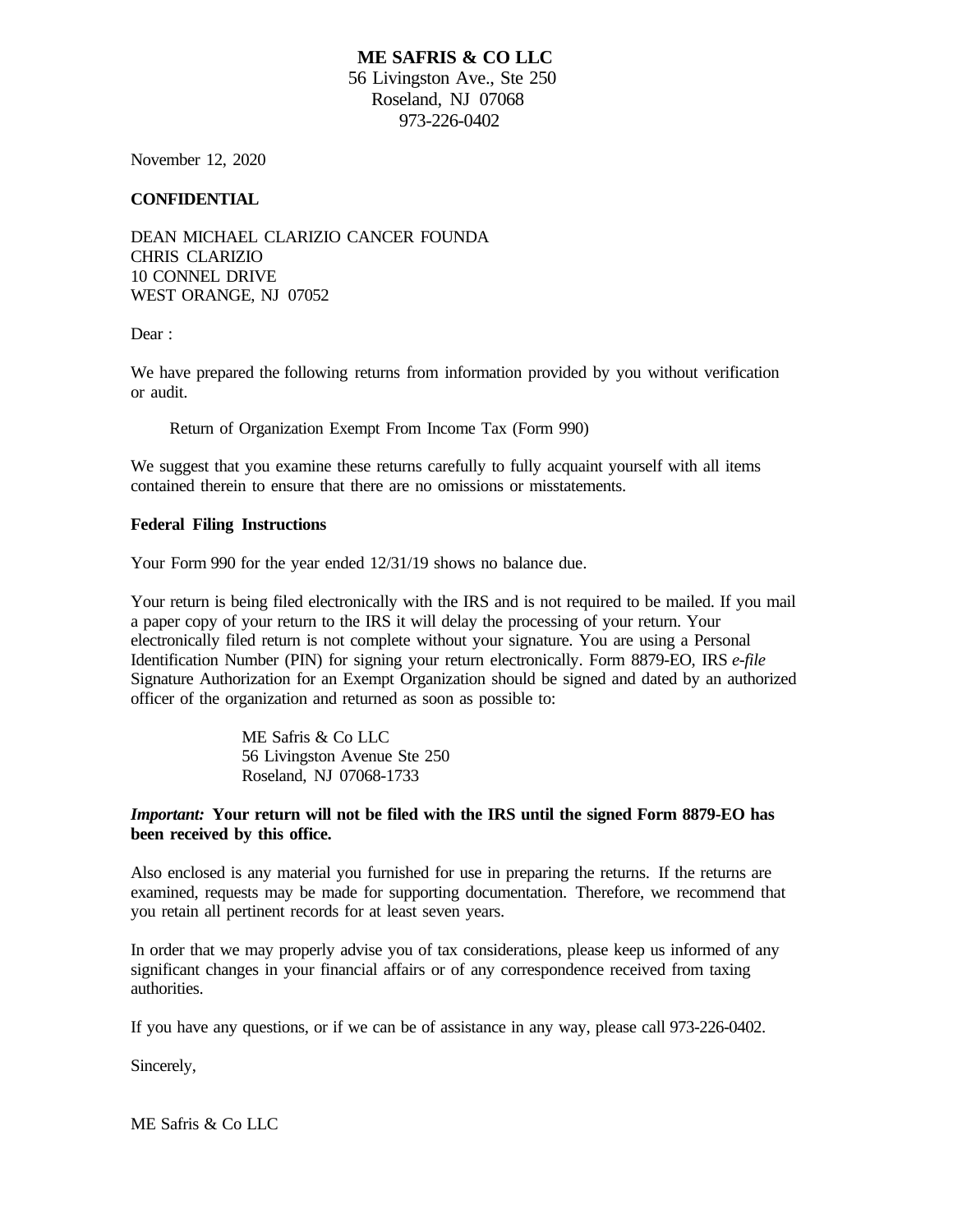|                                                          | For calendar year 2019, or tax year beginning  |                         | , and ending           |                                   |                                                    |
|----------------------------------------------------------|------------------------------------------------|-------------------------|------------------------|-----------------------------------|----------------------------------------------------|
| CHRIS CLARIZIO                                           | DEAN MICHAEL CLARIZIO CANCER FOUNDA 20-4835509 |                         |                        |                                   |                                                    |
| Net Asset / Fund Balance at Beginning of Year            |                                                |                         |                        |                                   | 12,296                                             |
| Revenue                                                  |                                                |                         |                        |                                   |                                                    |
| Contributions                                            |                                                | 50,366                  |                        |                                   |                                                    |
| Program service revenue                                  |                                                | 305,955                 |                        |                                   |                                                    |
| Investment income                                        |                                                |                         |                        |                                   |                                                    |
| Capital gain / loss                                      |                                                |                         |                        |                                   |                                                    |
| Fundraising / Gaming:                                    |                                                |                         |                        |                                   |                                                    |
| Gross revenue                                            | the control of the control of the              |                         |                        |                                   |                                                    |
| Direct expenses<br>Net income                            |                                                |                         |                        |                                   |                                                    |
| Other income                                             |                                                | $\mathbf 0$             |                        |                                   |                                                    |
| <b>Total revenue</b>                                     |                                                |                         |                        | 356,321                           |                                                    |
| <b>Expenses</b>                                          |                                                |                         |                        |                                   |                                                    |
| Program services                                         |                                                |                         |                        |                                   |                                                    |
| Management and general                                   |                                                | $\frac{327,043}{2,163}$ |                        |                                   |                                                    |
| Fundraising                                              |                                                |                         |                        |                                   |                                                    |
| <b>Total expenses</b>                                    |                                                |                         |                        | 329,206                           |                                                    |
| Excess / (deficit)                                       |                                                |                         |                        |                                   | 27,115                                             |
| Changes                                                  | Net Asset / Fund Balance at End of Year        |                         |                        |                                   | 39,411                                             |
|                                                          |                                                |                         |                        |                                   |                                                    |
| <b>Reconciliation of Revenue</b>                         |                                                |                         |                        | <b>Reconciliation of Expenses</b> |                                                    |
|                                                          |                                                | Less:                   |                        |                                   |                                                    |
| Unrealized gains                                         |                                                |                         | Donated services       |                                   |                                                    |
| Donated services                                         |                                                |                         | Prior year adjustments |                                   |                                                    |
| Recoveries                                               |                                                |                         | Losses                 |                                   |                                                    |
| Other                                                    |                                                |                         | Other                  |                                   |                                                    |
|                                                          |                                                | Plus:                   |                        |                                   |                                                    |
| Investment expenses                                      |                                                |                         | Investment expenses    |                                   |                                                    |
| Other<br>Total revenue per return                        |                                                |                         | Other                  |                                   |                                                    |
|                                                          | 356,321                                        |                         |                        | Total expenses per return         |                                                    |
|                                                          |                                                | <b>Balance Sheet</b>    |                        |                                   |                                                    |
|                                                          | <b>Beginning</b>                               | <b>Ending</b>           |                        | <b>Differences</b>                |                                                    |
| Assets                                                   | 12,296                                         |                         | 39,411                 |                                   |                                                    |
| Liabilities                                              |                                                |                         |                        |                                   |                                                    |
| Net assets                                               | 12,296                                         |                         | 39,411                 | <u>27,115</u>                     |                                                    |
|                                                          |                                                |                         |                        |                                   |                                                    |
|                                                          | Miscellaneous Information                      |                         |                        |                                   |                                                    |
| Total revenue per financial statements<br>Less:<br>Plus: | Amended return<br>Return / extended due date   |                         | 11/15/20               |                                   | Total expenses per financial statements<br>329,206 |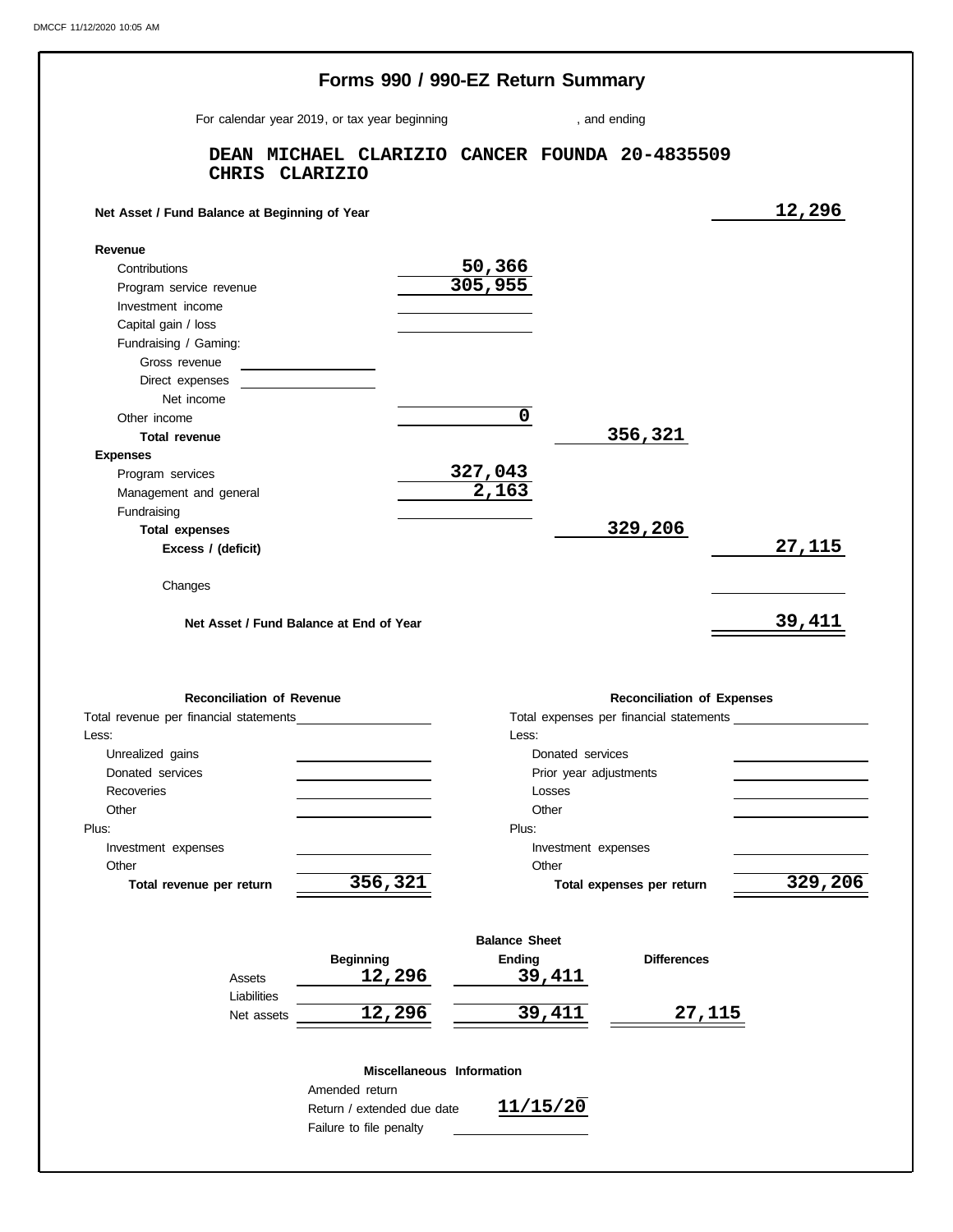## **ME SAFRIS & CO LLC** 56 Livingston Ave., Ste 250 Roseland, NJ 07068 973-226-0402

November 12, 2020

#### **CONFIDENTIAL**

DEAN MICHAEL CLARIZIO CANCER FOUNDA CHRIS CLARIZIO 10 CONNEL DRIVE WEST ORANGE, NJ 07052

For professional services rendered in connection with the preparation of the following tax forms for year ending 12/31/19.

| Amount due | 0.00 |
|------------|------|
|            |      |

If you are using a credit card, please return this portion with your payment

| Client Name                                                                                                                                                                                                                                                                                                                                                                                                 |                                                                                                                                                                                                                                                                                                                       |                                                                       |
|-------------------------------------------------------------------------------------------------------------------------------------------------------------------------------------------------------------------------------------------------------------------------------------------------------------------------------------------------------------------------------------------------------------|-----------------------------------------------------------------------------------------------------------------------------------------------------------------------------------------------------------------------------------------------------------------------------------------------------------------------|-----------------------------------------------------------------------|
|                                                                                                                                                                                                                                                                                                                                                                                                             | Cardholder Address: 2008. 2009. 2010. 2010. 2010. 2010. 2010. 2010. 2010. 2010. 2010. 2010. 2010. 2010. 2010. 2010. 2010. 2010. 2010. 2010. 2010. 2010. 2010. 2010. 2010. 2010. 2010. 2010. 2010. 2010. 2010. 2010. 2010. 2010                                                                                        |                                                                       |
|                                                                                                                                                                                                                                                                                                                                                                                                             |                                                                                                                                                                                                                                                                                                                       |                                                                       |
| Card Type: $\frac{1}{\sqrt{1-\frac{1}{2}}\sqrt{1-\frac{1}{2}}\sqrt{1-\frac{1}{2}}\sqrt{1-\frac{1}{2}}\sqrt{1-\frac{1}{2}}\sqrt{1-\frac{1}{2}}\sqrt{1-\frac{1}{2}}\sqrt{1-\frac{1}{2}}\sqrt{1-\frac{1}{2}}\sqrt{1-\frac{1}{2}}\sqrt{1-\frac{1}{2}}\sqrt{1-\frac{1}{2}}\sqrt{1-\frac{1}{2}}\sqrt{1-\frac{1}{2}}\sqrt{1-\frac{1}{2}}\sqrt{1-\frac{1}{2}}\sqrt{1-\frac{1}{2}}\sqrt{1-\frac{1}{2}}\sqrt{1-\frac$ | Card # $\frac{1}{2}$ $\frac{1}{2}$ $\frac{1}{2}$ $\frac{1}{2}$ $\frac{1}{2}$ $\frac{1}{2}$ $\frac{1}{2}$ $\frac{1}{2}$ $\frac{1}{2}$ $\frac{1}{2}$ $\frac{1}{2}$ $\frac{1}{2}$ $\frac{1}{2}$ $\frac{1}{2}$ $\frac{1}{2}$ $\frac{1}{2}$ $\frac{1}{2}$ $\frac{1}{2}$ $\frac{1}{2}$ $\frac{1}{2}$ $\frac{1}{2}$ $\frac{$ |                                                                       |
|                                                                                                                                                                                                                                                                                                                                                                                                             | Security Code: ______________ Expiration Date: ________________ Amount: ________                                                                                                                                                                                                                                      |                                                                       |
|                                                                                                                                                                                                                                                                                                                                                                                                             |                                                                                                                                                                                                                                                                                                                       |                                                                       |
|                                                                                                                                                                                                                                                                                                                                                                                                             |                                                                                                                                                                                                                                                                                                                       | If you would like a receipt, please print clearly your email address: |

-------------------------------------------------------------------------------------------------------------------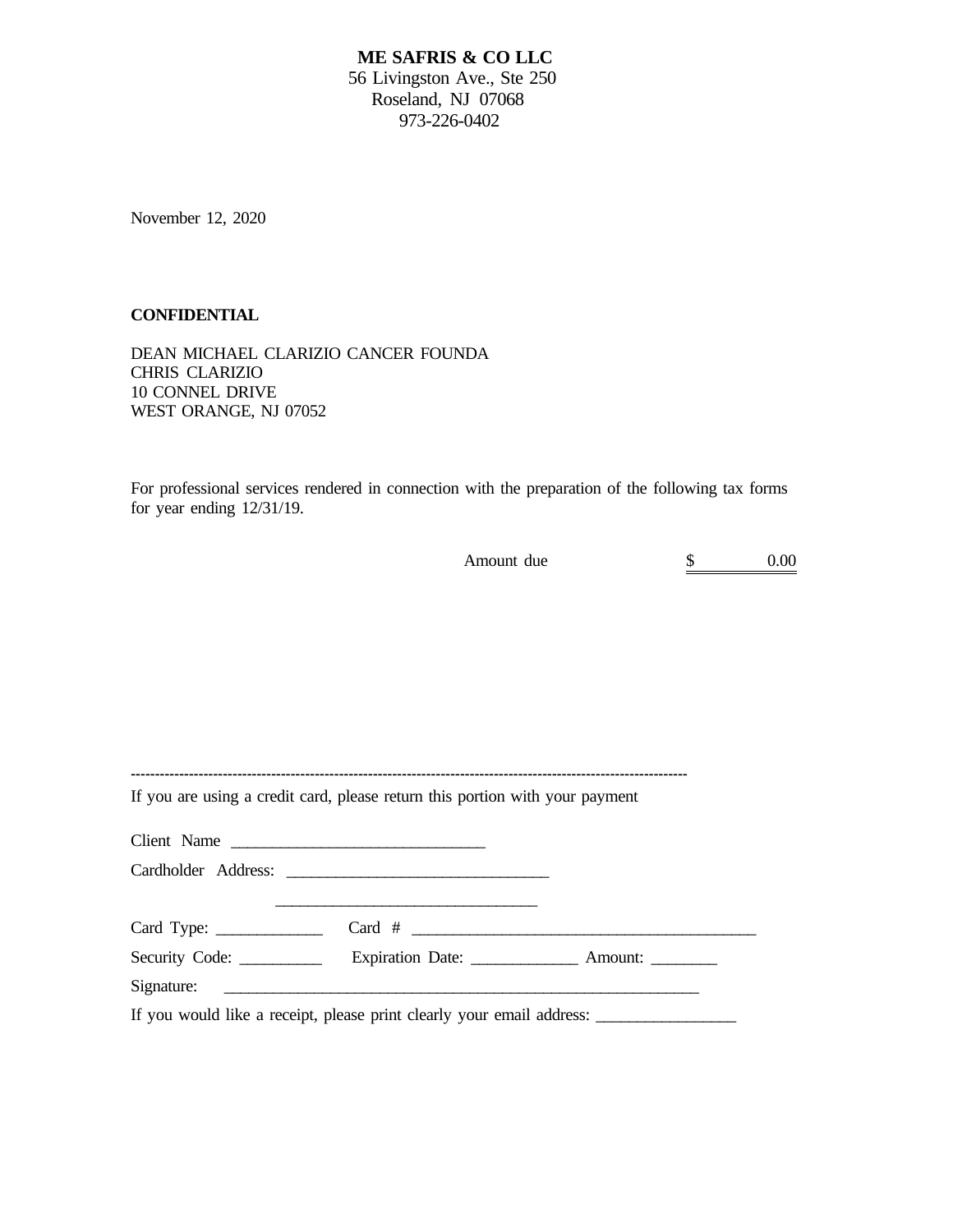| Form 8879-EO                                           | <b>IRS</b> e-file Signature Authorization<br>for an Exempt Organization                                                                                                                                                                                                                                                                                                                                                                                                                                                                                                                                                                                                                                                                                                                                                                                                                                                                                                                                                                                                                                                                                                                                                                                                                                                                                                                                                                                                                                              |                 |                                                            | OMB No. 1545-1878                     |
|--------------------------------------------------------|----------------------------------------------------------------------------------------------------------------------------------------------------------------------------------------------------------------------------------------------------------------------------------------------------------------------------------------------------------------------------------------------------------------------------------------------------------------------------------------------------------------------------------------------------------------------------------------------------------------------------------------------------------------------------------------------------------------------------------------------------------------------------------------------------------------------------------------------------------------------------------------------------------------------------------------------------------------------------------------------------------------------------------------------------------------------------------------------------------------------------------------------------------------------------------------------------------------------------------------------------------------------------------------------------------------------------------------------------------------------------------------------------------------------------------------------------------------------------------------------------------------------|-----------------|------------------------------------------------------------|---------------------------------------|
| Department of the Treasury<br>Internal Revenue Service | For calendar year 2019, or fiscal year beginning  2019, and ending  20<br>u Do not send to the IRS. Keep for your records.<br>u Go to www.irs.gov/Form8879EO for the latest information.                                                                                                                                                                                                                                                                                                                                                                                                                                                                                                                                                                                                                                                                                                                                                                                                                                                                                                                                                                                                                                                                                                                                                                                                                                                                                                                             |                 |                                                            | 2019                                  |
| Name of exempt organization                            | MICHAEL CLARIZIO CANCER FOUNDA<br><b>DEAN</b>                                                                                                                                                                                                                                                                                                                                                                                                                                                                                                                                                                                                                                                                                                                                                                                                                                                                                                                                                                                                                                                                                                                                                                                                                                                                                                                                                                                                                                                                        |                 | Employer identification number                             |                                       |
|                                                        | <b>CLARIZIO</b><br><b>CHRIS</b>                                                                                                                                                                                                                                                                                                                                                                                                                                                                                                                                                                                                                                                                                                                                                                                                                                                                                                                                                                                                                                                                                                                                                                                                                                                                                                                                                                                                                                                                                      |                 | 20-4835509                                                 |                                       |
| Name and title of officer                              | <b>CLARIZIO</b><br><b>CHRIS</b>                                                                                                                                                                                                                                                                                                                                                                                                                                                                                                                                                                                                                                                                                                                                                                                                                                                                                                                                                                                                                                                                                                                                                                                                                                                                                                                                                                                                                                                                                      |                 |                                                            |                                       |
|                                                        | <b>PRESIDENT</b>                                                                                                                                                                                                                                                                                                                                                                                                                                                                                                                                                                                                                                                                                                                                                                                                                                                                                                                                                                                                                                                                                                                                                                                                                                                                                                                                                                                                                                                                                                     |                 |                                                            |                                       |
| Part I                                                 | Type of Return and Return Information (Whole Dollars Only)                                                                                                                                                                                                                                                                                                                                                                                                                                                                                                                                                                                                                                                                                                                                                                                                                                                                                                                                                                                                                                                                                                                                                                                                                                                                                                                                                                                                                                                           |                 |                                                            |                                       |
|                                                        | Check the box for the return for which you are using this Form 8879-EO and enter the applicable amount, if any, from the return. If you<br>check the box on line 1a, 2a, 3a, 4a, or 5a, below, and the amount on that line for the return being filed with this form was blank, then                                                                                                                                                                                                                                                                                                                                                                                                                                                                                                                                                                                                                                                                                                                                                                                                                                                                                                                                                                                                                                                                                                                                                                                                                                 |                 |                                                            |                                       |
|                                                        | leave line 1b, 2b, 3b, 4b, or 5b, whichever is applicable, blank (do not enter -0-). But, if you entered -0- on the return, then enter -0- on                                                                                                                                                                                                                                                                                                                                                                                                                                                                                                                                                                                                                                                                                                                                                                                                                                                                                                                                                                                                                                                                                                                                                                                                                                                                                                                                                                        |                 |                                                            |                                       |
| 1a Form 990 check here $\blacktriangleright$           | the applicable line below. Do not complete more than one line in Part I.<br>$ \mathbf{x} $<br>b                                                                                                                                                                                                                                                                                                                                                                                                                                                                                                                                                                                                                                                                                                                                                                                                                                                                                                                                                                                                                                                                                                                                                                                                                                                                                                                                                                                                                      |                 |                                                            | 1b $\frac{356}{321}$                  |
| 2a Form 990-EZ check here $\blacktriangleright$        |                                                                                                                                                                                                                                                                                                                                                                                                                                                                                                                                                                                                                                                                                                                                                                                                                                                                                                                                                                                                                                                                                                                                                                                                                                                                                                                                                                                                                                                                                                                      |                 |                                                            |                                       |
| 3a Form 1120-POL check here                            | <b>b</b> Total revenue, if any (Form 990-EZ, line 9) $\ldots$ $\ldots$ $\ldots$ $\ldots$ $\ldots$ $\ldots$ 2b                                                                                                                                                                                                                                                                                                                                                                                                                                                                                                                                                                                                                                                                                                                                                                                                                                                                                                                                                                                                                                                                                                                                                                                                                                                                                                                                                                                                        |                 | 3 <sub>b</sub>                                             |                                       |
| 4a Form 990-PF check here $\blacktriangleright$        | <b>b</b> Total tax (Form 1120-POL, line 22) $\ldots$ $\ldots$ $\ldots$ $\ldots$ $\ldots$ $\ldots$<br>b Tax based on investment income (Form 990-PF, Part VI, line 5)  4b                                                                                                                                                                                                                                                                                                                                                                                                                                                                                                                                                                                                                                                                                                                                                                                                                                                                                                                                                                                                                                                                                                                                                                                                                                                                                                                                             |                 |                                                            |                                       |
| 5a Form 8868 check here $\blacktriangleright$          |                                                                                                                                                                                                                                                                                                                                                                                                                                                                                                                                                                                                                                                                                                                                                                                                                                                                                                                                                                                                                                                                                                                                                                                                                                                                                                                                                                                                                                                                                                                      |                 |                                                            |                                       |
|                                                        |                                                                                                                                                                                                                                                                                                                                                                                                                                                                                                                                                                                                                                                                                                                                                                                                                                                                                                                                                                                                                                                                                                                                                                                                                                                                                                                                                                                                                                                                                                                      |                 |                                                            |                                       |
| Part II                                                | Declaration and Signature Authorization of Officer                                                                                                                                                                                                                                                                                                                                                                                                                                                                                                                                                                                                                                                                                                                                                                                                                                                                                                                                                                                                                                                                                                                                                                                                                                                                                                                                                                                                                                                                   |                 |                                                            |                                       |
|                                                        | are true, correct, and complete. I further declare that the amount in Part I above is the amount shown on the copy of the<br>organization's electronic return. I consent to allow my intermediate service provider, transmitter, or electronic return originator (ERO)<br>to send the organization's return to the IRS and to receive from the IRS (a) an acknowledgement of receipt or reason for rejection of<br>the transmission, (b) the reason for any delay in processing the return or refund, and (c) the date of any refund. If applicable, I<br>authorize the U.S. Treasury and its designated Financial Agent to initiate an electronic funds withdrawal (direct debit) entry to the<br>financial institution account indicated in the tax preparation software for payment of the organization's federal taxes owed on this<br>return, and the financial institution to debit the entry to this account. To revoke a payment, I must contact the U.S. Treasury Financial<br>Agent at 1-888-353-4537 no later than 2 business days prior to the payment (settlement) date. I also authorize the financial institutions<br>involved in the processing of the electronic payment of taxes to receive confidential information necessary to answer inquiries and<br>resolve issues related to the payment. I have selected a personal identification number (PIN) as my signature for the organization's<br>electronic return and, if applicable, the organization's consent to electronic funds withdrawal. |                 |                                                            |                                       |
| Officer's PIN: check one box only                      |                                                                                                                                                                                                                                                                                                                                                                                                                                                                                                                                                                                                                                                                                                                                                                                                                                                                                                                                                                                                                                                                                                                                                                                                                                                                                                                                                                                                                                                                                                                      |                 |                                                            |                                       |
| X<br>I authorize _                                     | MAGONE & COMPANY, P.C.<br><b>ERO</b> firm name                                                                                                                                                                                                                                                                                                                                                                                                                                                                                                                                                                                                                                                                                                                                                                                                                                                                                                                                                                                                                                                                                                                                                                                                                                                                                                                                                                                                                                                                       | to enter my PIN | 55055<br>Enter five numbers, but<br>do not enter all zeros | as my signature                       |
|                                                        | on the organization's tax year 2019 electronically filed return. If I have indicated within this return that a copy of the return is<br>being filed with a state agency(ies) regulating charities as part of the IRS Fed/State program, I also authorize the aforementioned<br>ERO to enter my PIN on the return's disclosure consent screen.<br>As an officer of the organization, I will enter my PIN as my signature on the organization's tax year 2019 electronically filed return.<br>If I have indicated within this return that a copy of the return is being filed with a state agency(ies) regulating charities as part of<br>the IRS Fed/State program, I will enter my PIN on the return's disclosure consent screen.                                                                                                                                                                                                                                                                                                                                                                                                                                                                                                                                                                                                                                                                                                                                                                                    |                 |                                                            |                                       |
| Officer's signature                                    |                                                                                                                                                                                                                                                                                                                                                                                                                                                                                                                                                                                                                                                                                                                                                                                                                                                                                                                                                                                                                                                                                                                                                                                                                                                                                                                                                                                                                                                                                                                      | Date            | 11/12/20                                                   |                                       |
| Part III                                               | <b>Certification and Authentication</b>                                                                                                                                                                                                                                                                                                                                                                                                                                                                                                                                                                                                                                                                                                                                                                                                                                                                                                                                                                                                                                                                                                                                                                                                                                                                                                                                                                                                                                                                              |                 |                                                            |                                       |
|                                                        | <b>ERO's EFIN/PIN.</b> Enter your six-digit electronic filing identification<br>number (EFIN) followed by your five-digit self-selected PIN.                                                                                                                                                                                                                                                                                                                                                                                                                                                                                                                                                                                                                                                                                                                                                                                                                                                                                                                                                                                                                                                                                                                                                                                                                                                                                                                                                                         |                 |                                                            | 20074577777<br>Do not enter all zeros |
|                                                        | I certify that the above numeric entry is my PIN, which is my signature on the 2019 electronically filed return for the organization<br>indicated above. I confirm that I am submitting this return in accordance with the requirements of Pub. 4163, Modernized e-File (MeF)<br>Information for Authorized IRS e-file Providers for Business Returns.                                                                                                                                                                                                                                                                                                                                                                                                                                                                                                                                                                                                                                                                                                                                                                                                                                                                                                                                                                                                                                                                                                                                                               |                 |                                                            |                                       |
| <b>KEVIN</b><br>ERO's signature                        | <b>BRECHKA</b>                                                                                                                                                                                                                                                                                                                                                                                                                                                                                                                                                                                                                                                                                                                                                                                                                                                                                                                                                                                                                                                                                                                                                                                                                                                                                                                                                                                                                                                                                                       | Date            | 11/12/20                                                   |                                       |
|                                                        |                                                                                                                                                                                                                                                                                                                                                                                                                                                                                                                                                                                                                                                                                                                                                                                                                                                                                                                                                                                                                                                                                                                                                                                                                                                                                                                                                                                                                                                                                                                      |                 |                                                            |                                       |
|                                                        | <b>ERO Must Retain This Form - See Instructions</b>                                                                                                                                                                                                                                                                                                                                                                                                                                                                                                                                                                                                                                                                                                                                                                                                                                                                                                                                                                                                                                                                                                                                                                                                                                                                                                                                                                                                                                                                  |                 |                                                            |                                       |
|                                                        | Do Not Submit This Form to the IRS Unless Requested To Do So                                                                                                                                                                                                                                                                                                                                                                                                                                                                                                                                                                                                                                                                                                                                                                                                                                                                                                                                                                                                                                                                                                                                                                                                                                                                                                                                                                                                                                                         |                 |                                                            |                                       |
|                                                        | For Paperwork Reduction Act Notice, see back of form.                                                                                                                                                                                                                                                                                                                                                                                                                                                                                                                                                                                                                                                                                                                                                                                                                                                                                                                                                                                                                                                                                                                                                                                                                                                                                                                                                                                                                                                                |                 |                                                            | Form 8879-EO (2019)                   |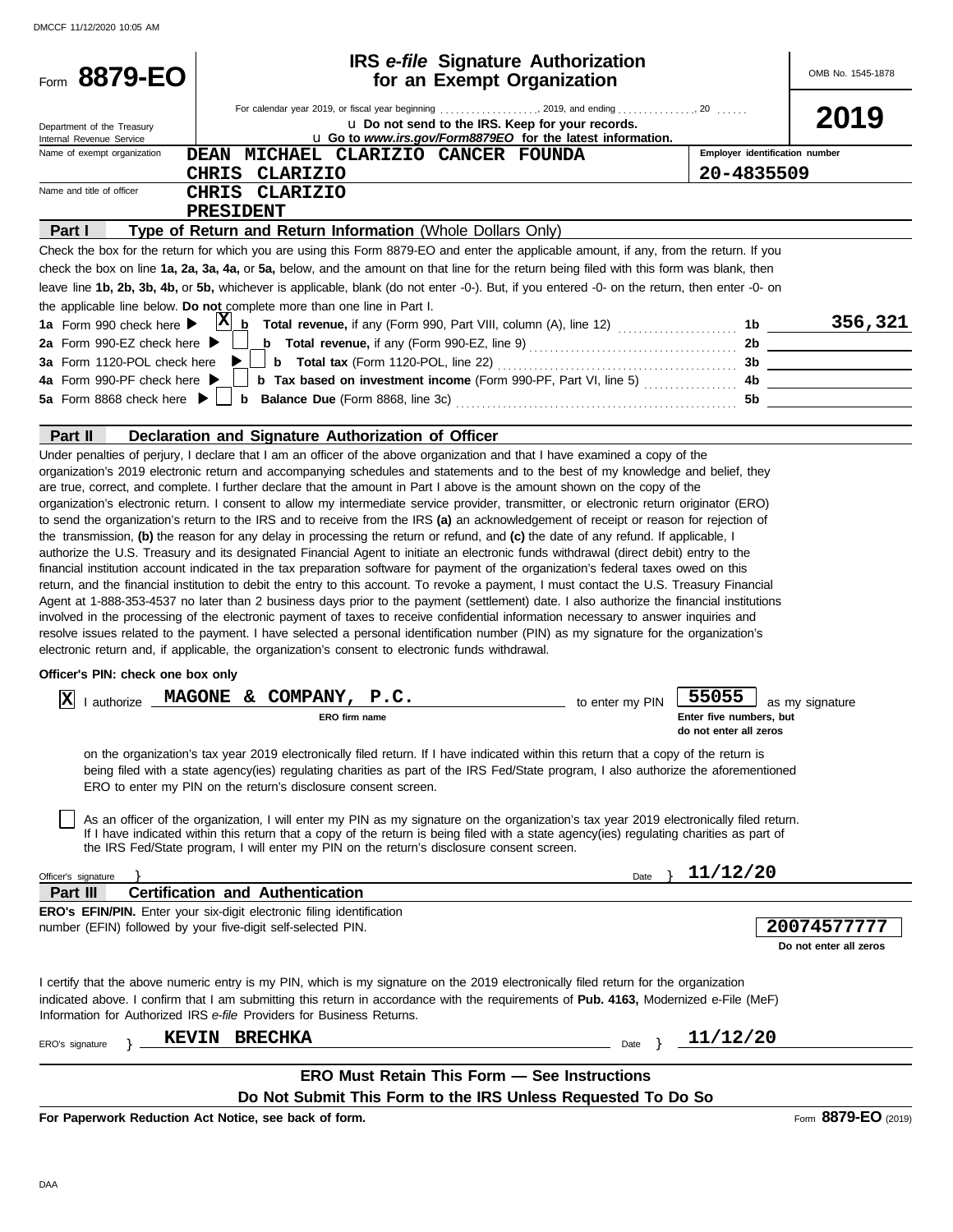Department of the Treasury

(Rev. January 2020)

Form

# **990 2019 2019 2019 2019 2019 2019 2019 2019 2019 2019 2019 2019 2019 2019 2019 2019 2019 2019 2019 2019 2019 2019 2019 2019 2019 2019 2019 2019 2019 2019 2019**

 $\bf{u}$  Do not enter social security numbers on this form as it may be made public. **Under section 501(c), 527, or 4947(a)(1) of the Internal Revenue Code (except private foundations)** OMB No. 1545-0047

| ZV I J         |
|----------------|
| Open to Public |
| Inenaction     |

|                                | un unu          | Internal Revenue Service                                                                                                                                                   |                                          |                 |                                                                            |                      | <b>u</b> Go to <i>www.irs.gov/Form990</i> for instructions and the latest information. |     |                             |                                               |                          |                                            | Inspection                       |
|--------------------------------|-----------------|----------------------------------------------------------------------------------------------------------------------------------------------------------------------------|------------------------------------------|-----------------|----------------------------------------------------------------------------|----------------------|----------------------------------------------------------------------------------------|-----|-----------------------------|-----------------------------------------------|--------------------------|--------------------------------------------|----------------------------------|
|                                |                 | For the 2019 calendar year, or tax year beginning                                                                                                                          |                                          |                 |                                                                            |                      | and ending                                                                             |     |                             |                                               |                          |                                            |                                  |
| в                              |                 | Check if applicable:                                                                                                                                                       | C Name of organization                   |                 |                                                                            |                      | DEAN MICHAEL CLARIZIO CANCER FOUNDA                                                    |     |                             |                                               |                          |                                            | D Employer identification number |
|                                | Address change  |                                                                                                                                                                            | CHRIS CLARIZIO                           |                 |                                                                            |                      |                                                                                        |     |                             |                                               |                          |                                            |                                  |
|                                |                 | Doing business as                                                                                                                                                          |                                          |                 |                                                                            |                      |                                                                                        |     |                             |                                               |                          | 20-4835509                                 |                                  |
|                                | Name change     |                                                                                                                                                                            |                                          |                 | Number and street (or P.O. box if mail is not delivered to street address) |                      |                                                                                        |     | Room/suite                  |                                               | E Telephone number       |                                            |                                  |
|                                | Initial return  |                                                                                                                                                                            | <b>10 CONNEL DRIVE</b>                   |                 |                                                                            |                      |                                                                                        |     |                             |                                               |                          | 973-325-0551                               |                                  |
|                                | Final return/   |                                                                                                                                                                            |                                          |                 | City or town, state or province, country, and ZIP or foreign postal code   |                      |                                                                                        |     |                             |                                               |                          |                                            |                                  |
|                                | terminated      |                                                                                                                                                                            | <b>WEST ORANGE</b>                       |                 |                                                                            | NJ 07052             |                                                                                        |     |                             |                                               | G Gross receipts \$      |                                            | 356,321                          |
|                                | Amended return  |                                                                                                                                                                            | F Name and address of principal officer: |                 |                                                                            |                      |                                                                                        |     |                             |                                               |                          |                                            |                                  |
|                                |                 | Application pending                                                                                                                                                        | CHRIS CLARIZIO                           |                 |                                                                            |                      |                                                                                        |     |                             | H(a) Is this a group return for subordinates? |                          |                                            | X No<br>Yes                      |
|                                |                 |                                                                                                                                                                            | 10 CONNEL DR                             |                 |                                                                            |                      |                                                                                        |     |                             | H(b) Are all subordinates included?           |                          |                                            | No<br>Yes                        |
|                                |                 |                                                                                                                                                                            | <b>WEST ORANGE</b>                       |                 |                                                                            |                      | NJ 07052                                                                               |     |                             |                                               |                          | If "No," attach a list. (see instructions) |                                  |
|                                |                 |                                                                                                                                                                            |                                          |                 |                                                                            |                      |                                                                                        |     |                             |                                               |                          |                                            |                                  |
|                                |                 | X <br>Tax-exempt status:                                                                                                                                                   | 501(c)(3)                                | 501(c)          |                                                                            | ) $t$ (insert no.)   | 4947(a)(1) or                                                                          | 527 |                             |                                               |                          |                                            |                                  |
|                                | Website: U      |                                                                                                                                                                            |                                          |                 |                                                                            |                      | DEANMICHAELCLARIZIOCANCERFOUNDATION.OR                                                 |     |                             | H(c) Group exemption number U                 |                          |                                            |                                  |
| κ                              |                 | Form of organization:                                                                                                                                                      | X Corporation                            | Trust           | Association                                                                | Other <b>u</b>       |                                                                                        |     | L Year of formation: $2006$ |                                               |                          |                                            | M State of legal domicile: NJ    |
|                                | Part I          | <b>Summary</b>                                                                                                                                                             |                                          |                 |                                                                            |                      |                                                                                        |     |                             |                                               |                          |                                            |                                  |
|                                |                 | 1 Briefly describe the organization's mission or most significant activities:                                                                                              |                                          |                 |                                                                            |                      |                                                                                        |     |                             |                                               |                          |                                            |                                  |
|                                |                 |                                                                                                                                                                            |                                          |                 |                                                                            |                      | THE ORGANIZATION PROVIDES SUPPORT FOR CANCER PATIENTS, THEIR FAMILIES AND              |     |                             |                                               |                          |                                            |                                  |
| Governance                     |                 | THEIR CARE-GIVERS.                                                                                                                                                         |                                          |                 |                                                                            |                      |                                                                                        |     |                             |                                               |                          |                                            |                                  |
|                                |                 |                                                                                                                                                                            |                                          |                 |                                                                            |                      |                                                                                        |     |                             |                                               |                          |                                            |                                  |
|                                |                 | 2 Check this box $u$   if the organization discontinued its operations or disposed of more than 25% of its net assets.                                                     |                                          |                 |                                                                            |                      |                                                                                        |     |                             |                                               |                          |                                            |                                  |
|                                |                 |                                                                                                                                                                            |                                          |                 |                                                                            |                      |                                                                                        |     |                             |                                               |                          |                                            |                                  |
| න්                             |                 | 3 Number of voting members of the governing body (Part VI, line 1a)                                                                                                        |                                          |                 |                                                                            |                      |                                                                                        |     |                             |                                               | 3                        | 6                                          |                                  |
| <b>Activities</b>              |                 |                                                                                                                                                                            |                                          |                 |                                                                            |                      |                                                                                        |     |                             |                                               |                          | 6                                          |                                  |
|                                |                 |                                                                                                                                                                            |                                          |                 |                                                                            |                      |                                                                                        |     |                             |                                               | 5                        | 0                                          |                                  |
|                                |                 | 6 Total number of volunteers (estimate if neoessary)                                                                                                                       |                                          |                 |                                                                            |                      |                                                                                        |     |                             |                                               | 6                        | 0                                          |                                  |
|                                |                 | 7a Total unrelated business revenue from Part VIII_column (C), line 1                                                                                                      |                                          |                 |                                                                            |                      |                                                                                        |     |                             |                                               | 7a                       |                                            | 0                                |
|                                |                 | <b>b</b> Net unrelated business taxable income from Form 990-T, line 39                                                                                                    |                                          |                 |                                                                            |                      |                                                                                        |     |                             |                                               | 7b                       |                                            | 0                                |
|                                |                 |                                                                                                                                                                            |                                          |                 |                                                                            |                      |                                                                                        |     |                             | Prior Year                                    |                          |                                            | Current Year                     |
|                                |                 | 8 Contributions and grants (Part VIII, line 1h)                                                                                                                            |                                          |                 |                                                                            |                      |                                                                                        |     |                             |                                               | 124,647                  |                                            | 50,366                           |
| Revenue                        | 9               | Program service revenue (Part VIII, line 2g)                                                                                                                               |                                          |                 |                                                                            |                      |                                                                                        |     |                             |                                               | 227,508                  |                                            | 305,955                          |
|                                |                 | 10 Investment income (Part VIII, column (A), lines 3, 4, and 7d) [                                                                                                         |                                          |                 |                                                                            |                      |                                                                                        |     |                             |                                               |                          |                                            |                                  |
|                                |                 | 11 Other revenue (Part VIII, column (A), lines 5, 6d, 8c, 9c, 10c, and 11e)                                                                                                |                                          |                 |                                                                            |                      |                                                                                        |     |                             |                                               |                          |                                            |                                  |
|                                |                 | 12 Total revenue - add lines 8 through 11 (must equal Part VIII, column (A), line 12)                                                                                      |                                          |                 |                                                                            |                      |                                                                                        |     |                             |                                               | 352,155                  |                                            | 356,321                          |
|                                |                 | 13 Grants and similar amounts paid (Part IX, column (A), lines 1-3)                                                                                                        |                                          |                 |                                                                            |                      |                                                                                        |     |                             |                                               | 259,136                  |                                            | 257,681                          |
|                                |                 |                                                                                                                                                                            |                                          |                 |                                                                            |                      |                                                                                        |     |                             |                                               |                          |                                            |                                  |
|                                |                 | 14 Benefits paid to or for members (Part IX, column (A), line 4)                                                                                                           |                                          |                 |                                                                            |                      |                                                                                        |     |                             |                                               |                          |                                            |                                  |
|                                |                 | 15 Salaries, other compensation, employee benefits (Part IX, column (A), lines 5-10)                                                                                       |                                          |                 |                                                                            |                      |                                                                                        |     |                             |                                               |                          |                                            | 0                                |
| enses                          |                 |                                                                                                                                                                            |                                          |                 |                                                                            |                      |                                                                                        |     |                             |                                               |                          |                                            | 0                                |
| Exp                            |                 | <b>b</b> Total fundraising expenses (Part IX, column (D), line 25) <b>u</b>                                                                                                |                                          |                 |                                                                            |                      |                                                                                        |     |                             |                                               |                          |                                            |                                  |
|                                |                 | 17 Other expenses (Part IX, column (A), lines 11a-11d, 11f-24e)                                                                                                            |                                          |                 |                                                                            |                      |                                                                                        |     |                             |                                               | 80,895                   |                                            | 71,525                           |
|                                |                 | 18 Total expenses. Add lines 13-17 (must equal Part IX, column (A), line 25)                                                                                               |                                          |                 |                                                                            |                      |                                                                                        |     |                             |                                               | 340,031                  |                                            | 329,206                          |
|                                |                 | 19 Revenue less expenses. Subtract line 18 from line 12                                                                                                                    |                                          |                 |                                                                            |                      |                                                                                        |     |                             |                                               | 12,124                   |                                            | 27,115                           |
| Net Assets or<br>Fund Balances |                 |                                                                                                                                                                            |                                          |                 |                                                                            |                      |                                                                                        |     |                             | Beginning of Current Year                     |                          |                                            | End of Year                      |
|                                |                 | 20 Total assets (Part X, line 16)                                                                                                                                          |                                          |                 |                                                                            |                      |                                                                                        |     |                             |                                               | 12,296                   |                                            | 39,411                           |
|                                |                 | 21 Total liabilities (Part X, line 26)                                                                                                                                     |                                          |                 |                                                                            |                      |                                                                                        |     |                             |                                               | O                        |                                            |                                  |
|                                |                 | 22 Net assets or fund balances. Subtract line 21 from line 20                                                                                                              |                                          |                 |                                                                            |                      |                                                                                        |     |                             |                                               | 12,296                   |                                            | 39,411                           |
|                                | Part II         | <b>Signature Block</b>                                                                                                                                                     |                                          |                 |                                                                            |                      |                                                                                        |     |                             |                                               |                          |                                            |                                  |
|                                |                 | Under penalties of perjury, I declare that I have examined this return, including accompanying schedules and statements, and to the best of my knowledge and belief, it is |                                          |                 |                                                                            |                      |                                                                                        |     |                             |                                               |                          |                                            |                                  |
|                                |                 | true, correct, and complete. Declaration of preparer (other than officer) is based on all information of which preparer has any knowledge.                                 |                                          |                 |                                                                            |                      |                                                                                        |     |                             |                                               |                          |                                            |                                  |
|                                |                 |                                                                                                                                                                            |                                          |                 |                                                                            |                      |                                                                                        |     |                             |                                               |                          |                                            |                                  |
|                                |                 |                                                                                                                                                                            |                                          |                 |                                                                            |                      |                                                                                        |     |                             |                                               |                          |                                            |                                  |
| <b>Sign</b>                    |                 | Signature of officer                                                                                                                                                       |                                          |                 |                                                                            |                      |                                                                                        |     |                             |                                               | Date                     |                                            |                                  |
| Here                           |                 | <b>CHRIS</b>                                                                                                                                                               |                                          | <b>CLARIZIO</b> |                                                                            |                      |                                                                                        |     | <b>PRESIDENT</b>            |                                               |                          |                                            |                                  |
|                                |                 |                                                                                                                                                                            | Type or print name and title             |                 |                                                                            |                      |                                                                                        |     |                             |                                               |                          |                                            |                                  |
|                                |                 | Print/Type preparer's name                                                                                                                                                 |                                          |                 |                                                                            | Preparer's signature |                                                                                        |     |                             | Date                                          | Check                    |                                            | PTIN                             |
| Paid                           |                 | KEVIN BRECHKA                                                                                                                                                              |                                          |                 |                                                                            | KEVIN BRECHKA        |                                                                                        |     |                             |                                               | $11/12/20$ self-employed |                                            | P01403770                        |
|                                | Preparer        | Firm's name                                                                                                                                                                |                                          |                 | MAGONE & COMPANY, P.C.                                                     |                      |                                                                                        |     |                             |                                               | Firm's EIN               |                                            | 27-2987943                       |
|                                | <b>Use Only</b> |                                                                                                                                                                            |                                          |                 | 56 LIVINGSTON AVENUE STE                                                   |                      | 250                                                                                    |     |                             |                                               |                          |                                            |                                  |
|                                |                 |                                                                                                                                                                            |                                          |                 | ROSELAND, NJ                                                               | 07068-1733           |                                                                                        |     |                             |                                               |                          |                                            | 973-301-2300                     |
|                                |                 | Firm's address<br>May the IRS discuss this return with the preparer shown above? (see instructions)                                                                        |                                          |                 |                                                                            |                      |                                                                                        |     |                             |                                               | Phone no.                |                                            |                                  |
|                                |                 |                                                                                                                                                                            |                                          |                 |                                                                            |                      |                                                                                        |     |                             |                                               |                          |                                            | Yes<br>No                        |

| Sign     |             | Signature of officer         |       |                     |    |                                                                                   |                  |      |              | Date                     |      |              |        |      |
|----------|-------------|------------------------------|-------|---------------------|----|-----------------------------------------------------------------------------------|------------------|------|--------------|--------------------------|------|--------------|--------|------|
| Here     |             | Type or print name and title | CHRIS | CLARIZIO            |    |                                                                                   | <b>PRESIDENT</b> |      |              |                          |      |              |        |      |
|          |             | Print/Type preparer's name   |       |                     |    | Preparer's signature                                                              |                  | Date |              | Check                    | if I | PTIN         |        |      |
| Paid     |             | KEVIN BRECHKA                |       |                     |    | KEVIN BRECHKA                                                                     |                  |      |              | $11/12/20$ self-employed |      | P01403770    |        |      |
| Preparer | Firm's name |                              |       | <b>MAGONE &amp;</b> |    | COMPANY, P.C.                                                                     |                  |      | Firm's EIN Y |                          |      | 27-2987943   |        |      |
| Use Only |             |                              |       | 56 LIVINGSTON       |    | <b>AVENUE</b><br><b>STE 250</b>                                                   |                  |      |              |                          |      |              |        |      |
|          |             | Firm's address               |       | ROSELAND,           | NJ | 07068-1733                                                                        |                  |      | Phone no.    |                          |      | 973-301-2300 |        |      |
|          |             |                              |       |                     |    | May the IRS discuss this return with the preparer shown above? (see instructions) |                  |      |              |                          |      | <b>Yes</b>   |        | l No |
|          |             |                              |       |                     |    |                                                                                   |                  |      |              |                          |      |              | $\sim$ |      |

**For Paperwork Reduction Act Notice, see the separate instructions.**<br>DAA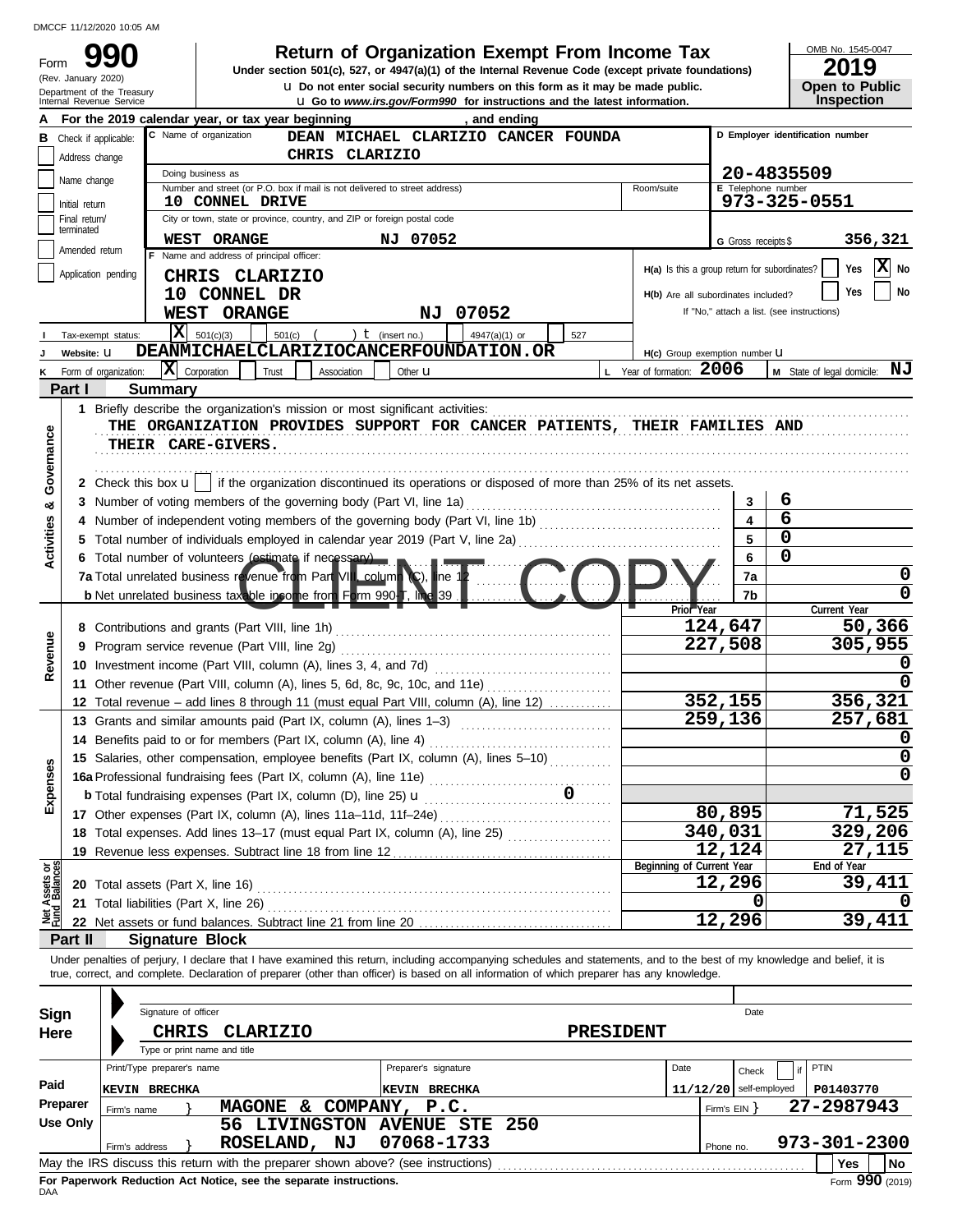|              | Form 990 (2019) DEAN MICHAEL CLARIZIO CANCER FOUNDA 20-4835509                                                                                                                                                | Page 2                                      |
|--------------|---------------------------------------------------------------------------------------------------------------------------------------------------------------------------------------------------------------|---------------------------------------------|
|              | <b>Statement of Program Service Accomplishments</b><br>Part III                                                                                                                                               |                                             |
|              |                                                                                                                                                                                                               | $\boxed{\mathbf{x}}$                        |
| 1            | Briefly describe the organization's mission:                                                                                                                                                                  |                                             |
|              | SEE SCHEDULE O                                                                                                                                                                                                |                                             |
|              |                                                                                                                                                                                                               |                                             |
|              |                                                                                                                                                                                                               |                                             |
| $\mathbf{2}$ | Did the organization undertake any significant program services during the year which were not listed on the                                                                                                  |                                             |
|              | prior Form 990 or 990-EZ?                                                                                                                                                                                     | Yes $\boxed{\mathbf{X}}$ No<br>$\mathbf{I}$ |
|              | If "Yes," describe these new services on Schedule O.                                                                                                                                                          |                                             |
| 3            | Did the organization cease conducting, or make significant changes in how it conducts, any program                                                                                                            |                                             |
|              | services?                                                                                                                                                                                                     | Yes $\boxed{\mathbf{X}}$ No<br>$\mathbf{I}$ |
|              | If "Yes," describe these changes on Schedule O.                                                                                                                                                               |                                             |
| 4            | Describe the organization's program service accomplishments for each of its three largest program services, as measured by                                                                                    |                                             |
|              | expenses. Section 501(c)(3) and 501(c)(4) organizations are required to report the amount of grants and allocations to others,<br>the total expenses, and revenue, if any, for each program service reported. |                                             |
|              |                                                                                                                                                                                                               |                                             |
|              | 4a (Code:<br>) (Expenses \$<br>including grants of \$<br>) (Revenue \$                                                                                                                                        |                                             |
|              | SUPPORT TO CANCER PATIENTS, THEIR FAMILIES AND CARE-GIVERS.<br><b>PROVIDED</b>                                                                                                                                |                                             |
|              |                                                                                                                                                                                                               |                                             |
|              |                                                                                                                                                                                                               |                                             |
|              |                                                                                                                                                                                                               |                                             |
|              |                                                                                                                                                                                                               |                                             |
|              |                                                                                                                                                                                                               |                                             |
|              |                                                                                                                                                                                                               |                                             |
|              |                                                                                                                                                                                                               |                                             |
|              |                                                                                                                                                                                                               |                                             |
|              |                                                                                                                                                                                                               |                                             |
|              |                                                                                                                                                                                                               |                                             |
|              | 4b (Code:                                                                                                                                                                                                     |                                             |
|              | N/A                                                                                                                                                                                                           |                                             |
|              |                                                                                                                                                                                                               |                                             |
|              |                                                                                                                                                                                                               |                                             |
|              |                                                                                                                                                                                                               |                                             |
|              |                                                                                                                                                                                                               |                                             |
|              |                                                                                                                                                                                                               |                                             |
|              |                                                                                                                                                                                                               |                                             |
|              |                                                                                                                                                                                                               |                                             |
|              |                                                                                                                                                                                                               |                                             |
|              |                                                                                                                                                                                                               |                                             |
|              |                                                                                                                                                                                                               |                                             |
|              | 4c (Code:<br>including grants of \$<br>) (Revenue \$<br>) (Expenses \$                                                                                                                                        |                                             |
|              | N/A                                                                                                                                                                                                           |                                             |
|              |                                                                                                                                                                                                               |                                             |
|              |                                                                                                                                                                                                               |                                             |
|              |                                                                                                                                                                                                               |                                             |
|              |                                                                                                                                                                                                               |                                             |
|              |                                                                                                                                                                                                               |                                             |
|              |                                                                                                                                                                                                               |                                             |
|              |                                                                                                                                                                                                               |                                             |
|              |                                                                                                                                                                                                               |                                             |
|              |                                                                                                                                                                                                               |                                             |
|              |                                                                                                                                                                                                               |                                             |
|              | 4d Other program services (Describe on Schedule O.)                                                                                                                                                           |                                             |
|              | 327,043<br>257,681<br>(Expenses \$<br>(Revenue \$<br>including grants of \$                                                                                                                                   |                                             |
|              | 327,043<br>4e Total program service expenses u                                                                                                                                                                |                                             |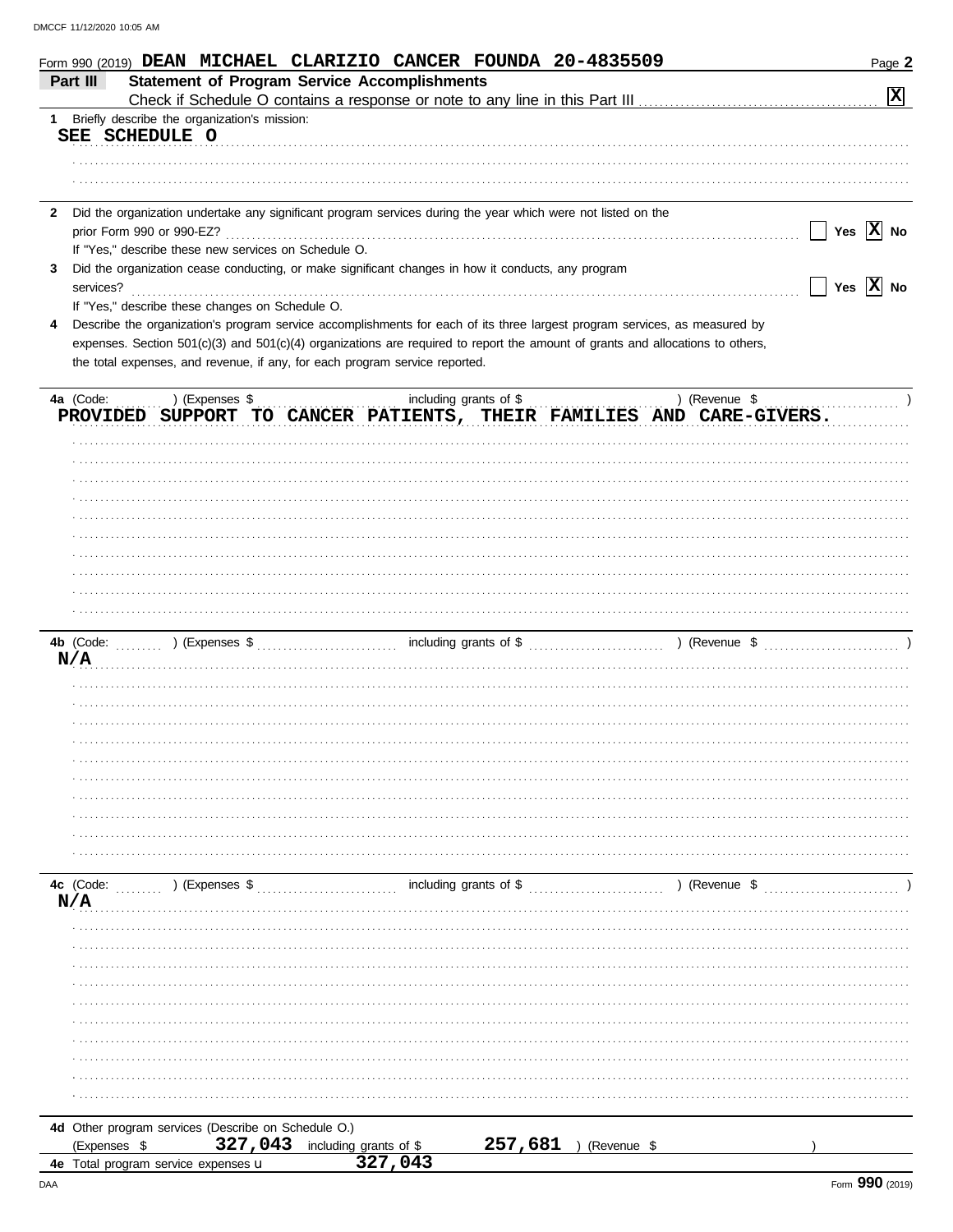#### **Part IV Checklist of Required Schedules Form 990 (2019) DEAN MICHAEL CLARIZIO CANCER FOUNDA 20-4835509** Page 3

| 1        | Is the organization described in section $501(c)(3)$ or $4947(a)(1)$ (other than a private foundation)? If "Yes,"                                                                               |                 | Yes | No               |
|----------|-------------------------------------------------------------------------------------------------------------------------------------------------------------------------------------------------|-----------------|-----|------------------|
|          | complete Schedule A                                                                                                                                                                             | 1               | X   | x                |
| 2        | Is the organization required to complete Schedule B, Schedule of Contributors (see instructions)?                                                                                               | $\mathbf{2}$    |     |                  |
| 3        | Did the organization engage in direct or indirect political campaign activities on behalf of or in opposition to<br>candidates for public office? If "Yes," complete Schedule C, Part I         | 3               |     | x                |
| 4        | Section 501(c)(3) organizations. Did the organization engage in lobbying activities, or have a section 501(h)                                                                                   |                 |     |                  |
|          | election in effect during the tax year? If "Yes," complete Schedule C, Part II                                                                                                                  | 4               |     | x                |
| 5        | Is the organization a section $501(c)(4)$ , $501(c)(5)$ , or $501(c)(6)$ organization that receives membership dues,                                                                            |                 |     |                  |
|          | assessments, or similar amounts as defined in Revenue Procedure 98-19? If "Yes," complete Schedule C, Part III                                                                                  | 5               |     | x                |
| 6        | Did the organization maintain any donor advised funds or any similar funds or accounts for which donors                                                                                         |                 |     |                  |
|          | have the right to provide advice on the distribution or investment of amounts in such funds or accounts? If                                                                                     |                 |     |                  |
|          | "Yes," complete Schedule D, Part I                                                                                                                                                              | 6               |     | x                |
| 7        | Did the organization receive or hold a conservation easement, including easements to preserve open space,                                                                                       |                 |     |                  |
|          | the environment, historic land areas, or historic structures? If "Yes," complete Schedule D, Part II                                                                                            | 7               |     | x                |
| 8        | Did the organization maintain collections of works of art, historical treasures, or other similar assets? If "Yes,"<br>complete Schedule D, Part III                                            | 8               |     | x                |
| 9        | Did the organization report an amount in Part X, line 21, for escrow or custodial account liability, serve as a                                                                                 |                 |     |                  |
|          | custodian for amounts not listed in Part X; or provide credit counseling, debt management, credit repair, or                                                                                    |                 |     |                  |
|          | debt negotiation services? If "Yes," complete Schedule D, Part IV                                                                                                                               | 9               |     | x                |
| 10       | Did the organization, directly or through a related organization, hold assets in donor-restricted endowments                                                                                    |                 |     |                  |
|          | or in quasi endowments? If "Yes," complete Schedule D, Part V                                                                                                                                   | 10              |     | X                |
| 11       | If the organization's answer to any of the following questions is "Yes," then complete Schedule D, Parts VI,                                                                                    |                 |     |                  |
|          | VII, VIII, IX, or X as applicable.                                                                                                                                                              |                 |     |                  |
| a        | Did the organization report an amount for land, buildings, and equipment in Part X, line 10? If "Yes,"<br>complete Schedule D, Part VI                                                          | 11a             |     | x                |
| b        | Did the organization report an amount for investments—other securities in Part X, line 12, that is 5% or more                                                                                   |                 |     |                  |
|          | of its total assets reported in Part X, line 16? If "Yes," complete Schedule D, Part VII                                                                                                        | 11b             |     | x                |
| c        | Did the organization report an amount for investments—program related in Part X, line 13, that is 5% or more                                                                                    |                 |     |                  |
|          |                                                                                                                                                                                                 | 11c             |     | x                |
| d        | Did the organization report an amount for other assets in Part X, line 15, that is 5% or more of its total assets                                                                               |                 |     |                  |
|          | reported in Part X, line 16? If "Yes," complete Schedule D, Part IX                                                                                                                             | 11d             |     | x                |
| е        | Did the organization report an amount for other liabilities in Part X, line 25? If "Yes," complete Schedule D, Part X                                                                           | 11e             |     | $\mathbf x$      |
| f        | Did the organization's separate or consolidated financial statements for the tax year include a footnote that addresses                                                                         |                 |     |                  |
|          | the organization's liability for uncertain tax positions under FIN 48 (ASC 740)? If "Yes," complete Schedule D, Part X                                                                          | 11f             |     | X                |
| 12a      | Did the organization obtain separate, independent audited financial statements for the tax year? If "Yes," complete                                                                             |                 |     |                  |
|          |                                                                                                                                                                                                 | 12a             |     | X                |
| b        | Was the organization included in consolidated, independent audited financial statements for the tax year? If                                                                                    |                 |     |                  |
|          | "Yes," and if the organization answered "No" to line 12a, then completing Schedule D, Parts XI and XII is optional                                                                              | 12 <sub>b</sub> |     | X<br>$\mathbf x$ |
| 13       |                                                                                                                                                                                                 | 13              |     | X                |
| 14a<br>b | Did the organization maintain an office, employees, or agents outside of the United States?<br>Did the organization have aggregate revenues or expenses of more than \$10,000 from grantmaking, | 14a             |     |                  |
|          | fundraising, business, investment, and program service activities outside the United States, or aggregate                                                                                       |                 |     |                  |
|          |                                                                                                                                                                                                 | 14b             |     | X                |
| 15       | Did the organization report on Part IX, column (A), line 3, more than \$5,000 of grants or other assistance to or                                                                               |                 |     |                  |
|          | for any foreign organization? If "Yes," complete Schedule F, Parts II and IV                                                                                                                    | 15              |     | X                |
| 16       | Did the organization report on Part IX, column (A), line 3, more than \$5,000 of aggregate grants or other                                                                                      |                 |     |                  |
|          | assistance to or for foreign individuals? If "Yes," complete Schedule F, Parts III and IV                                                                                                       | 16              |     | X                |
| 17       | Did the organization report a total of more than \$15,000 of expenses for professional fundraising services on                                                                                  |                 |     |                  |
|          |                                                                                                                                                                                                 | 17              |     | X                |
| 18       | Did the organization report more than \$15,000 total of fundraising event gross income and contributions on                                                                                     |                 |     |                  |
|          | Part VIII, lines 1c and 8a? If "Yes," complete Schedule G, Part II                                                                                                                              | 18              |     | X                |
| 19       | Did the organization report more than \$15,000 of gross income from gaming activities on Part VIII, line 9a?                                                                                    |                 |     |                  |
|          |                                                                                                                                                                                                 | 19              |     | X                |
| 20a      |                                                                                                                                                                                                 | <b>20a</b>      |     | $\mathbf x$      |
| b        |                                                                                                                                                                                                 | 20 <sub>b</sub> |     |                  |
| 21       | Did the organization report more than \$5,000 of grants or other assistance to any domestic organization or                                                                                     | 21              |     | X.               |
|          |                                                                                                                                                                                                 |                 |     |                  |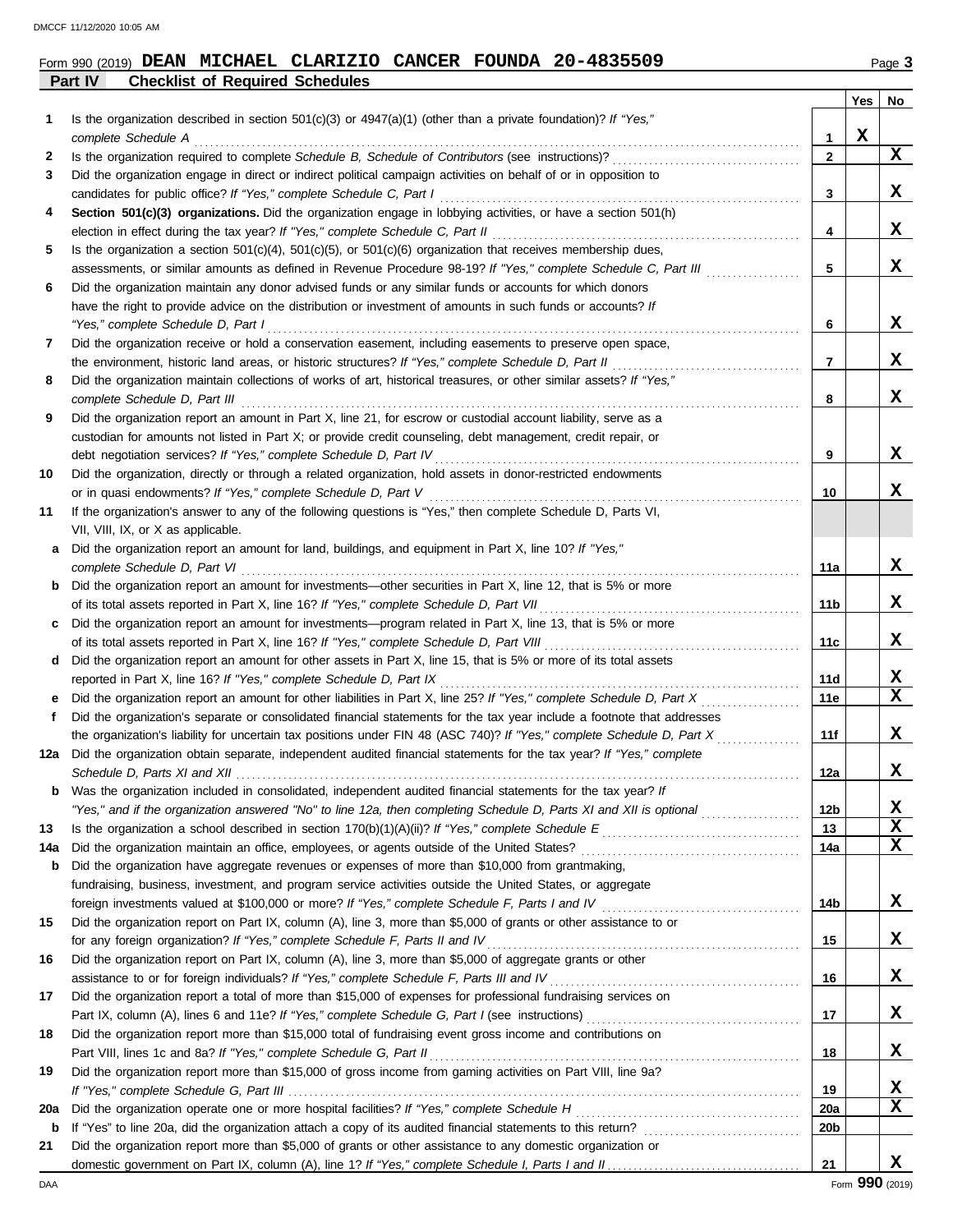### **Form 990 (2019) DEAN MICHAEL CLARIZIO CANCER FOUNDA 20-4835509** Page 4 **Part IV Checklist of Required Schedules** *(continued)*

|     |                                                                                                                    |                |             |                 | Yes | No          |
|-----|--------------------------------------------------------------------------------------------------------------------|----------------|-------------|-----------------|-----|-------------|
| 22  | Did the organization report more than \$5,000 of grants or other assistance to or for domestic individuals on      |                |             |                 |     |             |
|     | Part IX, column (A), line 2? If "Yes," complete Schedule I, Parts I and III                                        |                |             | 22              | x   |             |
| 23  | Did the organization answer "Yes" to Part VII, Section A, line 3, 4, or 5 about compensation of the                |                |             |                 |     |             |
|     | organization's current and former officers, directors, trustees, key employees, and highest compensated            |                |             |                 |     |             |
|     | employees? If "Yes," complete Schedule J                                                                           |                |             | 23              |     | x           |
| 24a | Did the organization have a tax-exempt bond issue with an outstanding principal amount of more than                |                |             |                 |     |             |
|     | \$100,000 as of the last day of the year, that was issued after December 31, 2002? If "Yes," answer lines 24b      |                |             |                 |     |             |
|     | through 24d and complete Schedule K. If "No," go to line 25a                                                       |                |             | 24a             |     | x           |
| b   | Did the organization invest any proceeds of tax-exempt bonds beyond a temporary period exception?                  |                |             | 24b             |     |             |
| c   | Did the organization maintain an escrow account other than a refunding escrow at any time during the year          |                |             |                 |     |             |
|     | to defease any tax-exempt bonds?                                                                                   |                |             | 24c             |     |             |
| d   | Did the organization act as an "on behalf of" issuer for bonds outstanding at any time during the year?            |                |             | 24d             |     |             |
| 25a | Section 501(c)(3), 501(c)(4), and 501(c)(29) organizations. Did the organization engage in an excess benefit       |                |             |                 |     |             |
|     | transaction with a disqualified person during the year? If "Yes," complete Schedule L, Part I                      |                |             | 25a             |     | x           |
|     |                                                                                                                    |                |             |                 |     |             |
| b   | Is the organization aware that it engaged in an excess benefit transaction with a disqualified person in a prior   |                |             |                 |     |             |
|     | year, and that the transaction has not been reported on any of the organization's prior Forms 990 or 990-EZ?       |                |             |                 |     | x           |
|     | If "Yes," complete Schedule L, Part I                                                                              |                |             | 25 <sub>b</sub> |     |             |
| 26  | Did the organization report any amount on Part X, line 5 or 22, for receivables from or payables to any current    |                |             |                 |     |             |
|     | or former officer, director, trustee, key employee, creator or founder, substantial contributor, or 35%            |                |             |                 |     |             |
|     | controlled entity or family member of any of these persons? If "Yes," complete Schedule L, Part II                 |                |             | 26              |     | X           |
| 27  | Did the organization provide a grant or other assistance to any current or former officer, director, trustee, key  |                |             |                 |     |             |
|     | employee, creator or founder, substantial contributor or employee thereof, a grant selection committee             |                |             |                 |     |             |
|     | member, or to a 35% controlled entity (including an employee thereof) or family member of any of these             |                |             |                 |     |             |
|     | persons? If "Yes," complete Schedule L, Part III                                                                   |                |             | 27              |     | x           |
| 28  | Was the organization a party to a business transaction with one of the following parties (see Schedule L, Part     |                |             |                 |     |             |
|     | IV instructions, for applicable filing thresholds, conditions, and exceptions):                                    |                |             |                 |     |             |
| а   | A current or former officer, director, trustee, key employee, creator or founder, or substantial contributor? If   |                |             |                 |     |             |
|     | "Yes," complete Schedule L, Part IV                                                                                |                |             | 28a             |     | X           |
| b   | A family member of any individual described in line 28a? If "Yes," complete Schedule L, Part IV                    |                |             | 28b             |     | $\mathbf x$ |
| c   | A 35% controlled entity of one or more individuals and/or organizations described in lines 28a or 28b? If          |                |             |                 |     |             |
|     | "Yes," complete Schedule L, Part IV                                                                                |                |             | 28c             |     | х           |
| 29  | Did the organization receive more than \$25,000 in non-cash contributions? If "Yes," complete Schedule M           |                |             | 29              |     | $\mathbf x$ |
| 30  | Did the organization receive contributions of art, historical treasures, or other similar assets, or qualified     |                |             |                 |     |             |
|     | conservation contributions? If "Yes," complete Schedule M                                                          |                |             | 30              |     | X           |
| 31  | Did the organization liquidate, terminate, or dissolve and cease operations? If "Yes," complete Schedule N, Part I |                |             | 31              |     | $\mathbf x$ |
| 32  | Did the organization sell, exchange, dispose of, or transfer more than 25% of its net assets? If "Yes,"            |                |             |                 |     |             |
|     | complete Schedule N, Part II                                                                                       |                |             | 32              |     | x           |
| 33  | Did the organization own 100% of an entity disregarded as separate from the organization under Regulations         |                |             |                 |     |             |
|     | sections 301.7701-2 and 301.7701-3? If "Yes," complete Schedule R, Part I                                          |                |             | 33              |     | x           |
| 34  | Was the organization related to any tax-exempt or taxable entity? If "Yes," complete Schedule R, Part II, III,     |                |             |                 |     |             |
|     | or IV, and Part V, line 1                                                                                          |                |             | 34              |     | х           |
|     |                                                                                                                    |                |             |                 |     | X           |
| 35a | Did the organization have a controlled entity within the meaning of section 512(b)(13)?                            |                |             | <b>35a</b>      |     |             |
| b   | If "Yes" to line 35a, did the organization receive any payment from or engage in any transaction with a            |                |             |                 |     |             |
|     | controlled entity within the meaning of section 512(b)(13)? If "Yes," complete Schedule R, Part V, line 2          |                |             | 35b             |     |             |
| 36  | Section 501(c)(3) organizations. Did the organization make any transfers to an exempt non-charitable               |                |             |                 |     |             |
|     | related organization? If "Yes," complete Schedule R, Part V, line 2                                                |                |             | 36              |     | х           |
| 37  | Did the organization conduct more than 5% of its activities through an entity that is not a related organization   |                |             |                 |     |             |
|     | and that is treated as a partnership for federal income tax purposes? If "Yes," complete Schedule R, Part VI       |                |             | 37              |     | x           |
| 38  | Did the organization complete Schedule O and provide explanations in Schedule O for Part VI, lines 11b and         |                |             |                 |     |             |
|     | 19? Note: All Form 990 filers are required to complete Schedule O.                                                 |                |             | 38              |     | x           |
|     | Statements Regarding Other IRS Filings and Tax Compliance<br>Part V                                                |                |             |                 |     |             |
|     |                                                                                                                    |                |             |                 |     |             |
|     |                                                                                                                    |                |             |                 | Yes | No.         |
| 1а  | Enter the number reported in Box 3 of Form 1096. Enter -0- if not applicable                                       | 1a             | 0           |                 |     |             |
| b   | Enter the number of Forms W-2G included in line 1a. Enter -0- if not applicable                                    | 1 <sub>b</sub> | $\mathbf 0$ |                 |     |             |
| c   | Did the organization comply with backup withholding rules for reportable payments to vendors and                   |                |             |                 |     |             |
|     |                                                                                                                    |                |             | 1c              |     |             |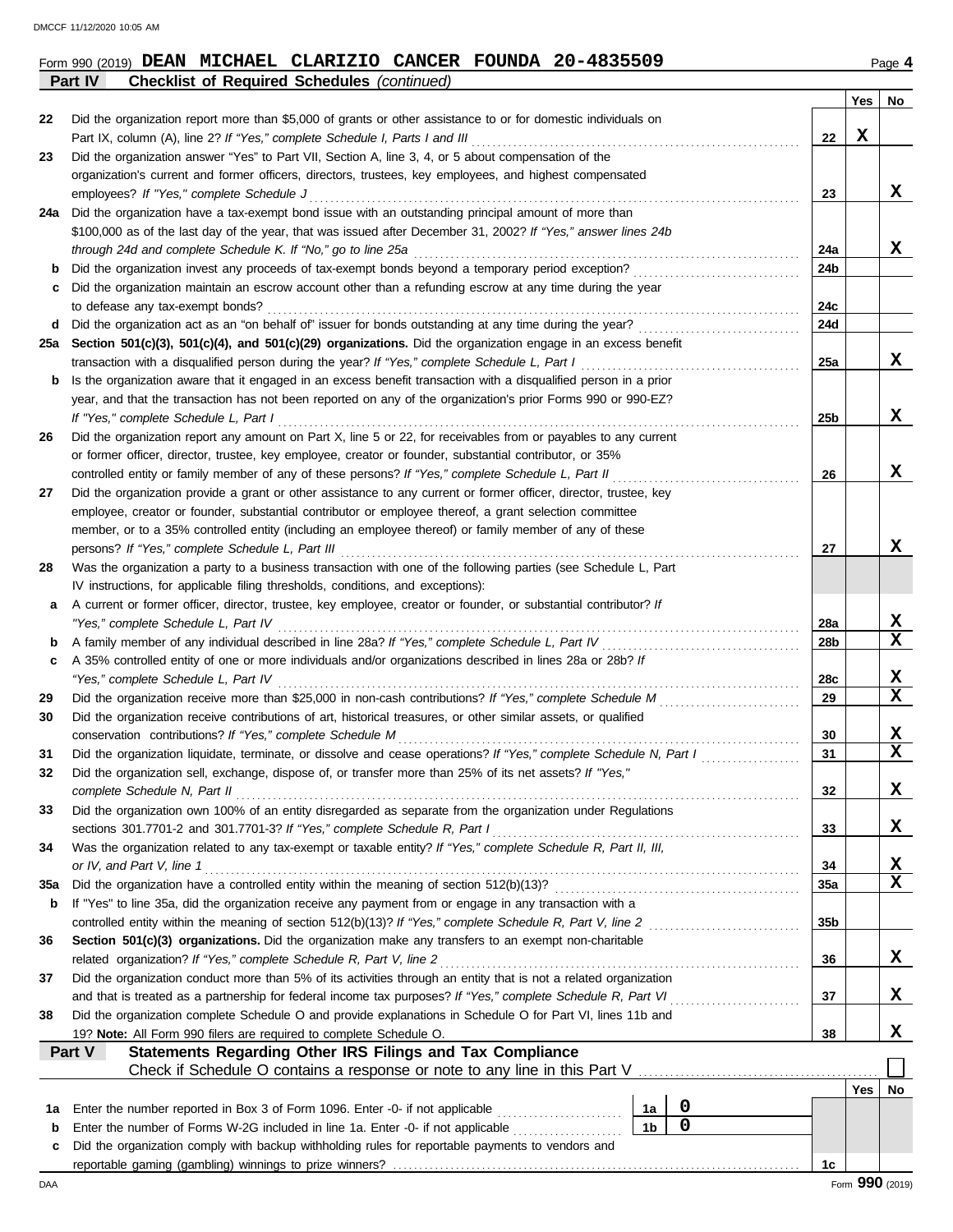#### **Part V Statements Regarding Other IRS Filings and Tax Compliance** *(continued)* **Form 990 (2019) DEAN MICHAEL CLARIZIO CANCER FOUNDA 20-4835509** Page 5

|--|--|

|             |                                                                                                                                                 |                 |   |                | Yes | No |  |  |  |
|-------------|-------------------------------------------------------------------------------------------------------------------------------------------------|-----------------|---|----------------|-----|----|--|--|--|
| 2a          | Enter the number of employees reported on Form W-3, Transmittal of Wage and Tax                                                                 |                 |   |                |     |    |  |  |  |
|             | Statements, filed for the calendar year ending with or within the year covered by this return                                                   | 2a              | 0 |                |     |    |  |  |  |
| b           | If at least one is reported on line 2a, did the organization file all required federal employment tax returns?                                  |                 |   | 2b             |     |    |  |  |  |
|             | Note: If the sum of lines 1a and 2a is greater than 250, you may be required to e-file (see instructions)                                       |                 |   |                |     |    |  |  |  |
| За          | Did the organization have unrelated business gross income of \$1,000 or more during the year?                                                   |                 |   |                |     |    |  |  |  |
| b           | If "Yes," has it filed a Form 990-T for this year? If "No" to line 3b, provide an explanation on Schedule O consequences                        |                 |   | 3b             |     |    |  |  |  |
| 4a          | At any time during the calendar year, did the organization have an interest in, or a signature or other authority over,                         |                 |   |                |     |    |  |  |  |
|             | a financial account in a foreign country (such as a bank account, securities account, or other financial account)?                              |                 |   | 4a             |     | x  |  |  |  |
| b           | If "Yes," enter the name of the foreign country $\mathbf u$                                                                                     |                 |   |                |     |    |  |  |  |
|             | See instructions for filing requirements for FinCEN Form 114, Report of Foreign Bank and Financial Accounts (FBAR).                             |                 |   |                |     |    |  |  |  |
| 5a          |                                                                                                                                                 |                 |   | 5a             |     | х  |  |  |  |
| b           |                                                                                                                                                 |                 |   | 5 <sub>b</sub> |     | X  |  |  |  |
| c           | If "Yes" to line 5a or 5b, did the organization file Form 8886-T?                                                                               |                 |   | 5c             |     |    |  |  |  |
| 6а          | Does the organization have annual gross receipts that are normally greater than \$100,000, and did the                                          |                 |   |                |     |    |  |  |  |
|             | organization solicit any contributions that were not tax deductible as charitable contributions?                                                |                 |   | 6a             |     | x  |  |  |  |
| b           | If "Yes," did the organization include with every solicitation an express statement that such contributions or                                  |                 |   |                |     |    |  |  |  |
|             | gifts were not tax deductible?                                                                                                                  |                 |   | 6b             |     |    |  |  |  |
| 7           | Organizations that may receive deductible contributions under section 170(c).                                                                   |                 |   |                |     |    |  |  |  |
| а           | Did the organization receive a payment in excess of \$75 made partly as a contribution and partly for goods                                     |                 |   |                |     |    |  |  |  |
|             | and services provided to the payor?                                                                                                             |                 |   | 7a             |     |    |  |  |  |
| b           |                                                                                                                                                 |                 |   | 7b             |     |    |  |  |  |
| с           | Did the organization sell, exchange, or otherwise dispose of tangible personal property for which it was                                        |                 |   |                |     |    |  |  |  |
|             |                                                                                                                                                 |                 |   | 7с             |     |    |  |  |  |
| d           |                                                                                                                                                 | 7d              |   |                |     |    |  |  |  |
| е           |                                                                                                                                                 |                 |   | 7e             |     |    |  |  |  |
| t           | Did the organization, during the year, pay premiums, directly or indirectly, on a personal benefit contract?                                    |                 |   | 7f             |     |    |  |  |  |
| g           | If the organization received a contribution of qualified intellectual property, did the organization file Form 8899 as required?                |                 |   | 7g             |     |    |  |  |  |
| h           | If the organization received a contribution of cars, boats, airplanes, or other vehicles, did the organization file a Form 1098-C?              |                 |   | 7h             |     |    |  |  |  |
| 8           | Sponsoring organizations maintaining donor advised funds. Did a donor advised fund maintained by the                                            |                 |   |                |     |    |  |  |  |
|             | sponsoring organization have excess business holdings at any time during the year?                                                              |                 |   | 8              |     |    |  |  |  |
| 9           | Sponsoring organizations maintaining donor advised funds.<br>Did the sponsoring organization make any taxable distributions under section 4966? |                 |   | 9a             |     |    |  |  |  |
| а<br>b      |                                                                                                                                                 |                 |   | 9b             |     |    |  |  |  |
| 10          | Section 501(c)(7) organizations. Enter:                                                                                                         |                 |   |                |     |    |  |  |  |
| а           | Initiation fees and capital contributions included on Part VIII, line 12                                                                        | 10a             |   |                |     |    |  |  |  |
| $\mathbf b$ | Gross receipts, included on Form 990, Part VIII, line 12, for public use of club facilities                                                     | 10 <sub>b</sub> |   |                |     |    |  |  |  |
| 11          | Section 501(c)(12) organizations. Enter:                                                                                                        |                 |   |                |     |    |  |  |  |
| а           |                                                                                                                                                 | 11a             |   |                |     |    |  |  |  |
| b           | Gross income from other sources (Do not net amounts due or paid to other sources                                                                |                 |   |                |     |    |  |  |  |
|             | against amounts due or received from them.)                                                                                                     | 11 <sub>b</sub> |   |                |     |    |  |  |  |
| 12a         | Section 4947(a)(1) non-exempt charitable trusts. Is the organization filing Form 990 in lieu of Form 1041?                                      |                 |   | 12a            |     |    |  |  |  |
| b           |                                                                                                                                                 |                 |   |                |     |    |  |  |  |
| 13          | Section 501(c)(29) qualified nonprofit health insurance issuers.                                                                                |                 |   |                |     |    |  |  |  |
| а           | Is the organization licensed to issue qualified health plans in more than one state?                                                            |                 |   | 13а            |     |    |  |  |  |
|             | Note: See the instructions for additional information the organization must report on Schedule O.                                               |                 |   |                |     |    |  |  |  |
| b           | Enter the amount of reserves the organization is required to maintain by the states in which                                                    |                 |   |                |     |    |  |  |  |
|             |                                                                                                                                                 | 13b             |   |                |     |    |  |  |  |
| c           |                                                                                                                                                 | 13 <sub>c</sub> |   |                |     |    |  |  |  |
| 14a         |                                                                                                                                                 |                 |   | 14a            |     | X  |  |  |  |
| b           |                                                                                                                                                 |                 |   | 14b            |     |    |  |  |  |
| 15          | Is the organization subject to the section 4960 tax on payment(s) of more than \$1,000,000 in remuneration or                                   |                 |   |                |     |    |  |  |  |
|             |                                                                                                                                                 |                 |   | 15             |     | x  |  |  |  |
|             | If "Yes," see instructions and file Form 4720, Schedule N.                                                                                      |                 |   |                |     |    |  |  |  |
| 16          | Is the organization an educational institution subject to the section 4968 excise tax on net investment income?                                 |                 |   | 16             |     | X  |  |  |  |
|             | If "Yes," complete Form 4720, Schedule O.                                                                                                       |                 |   |                |     |    |  |  |  |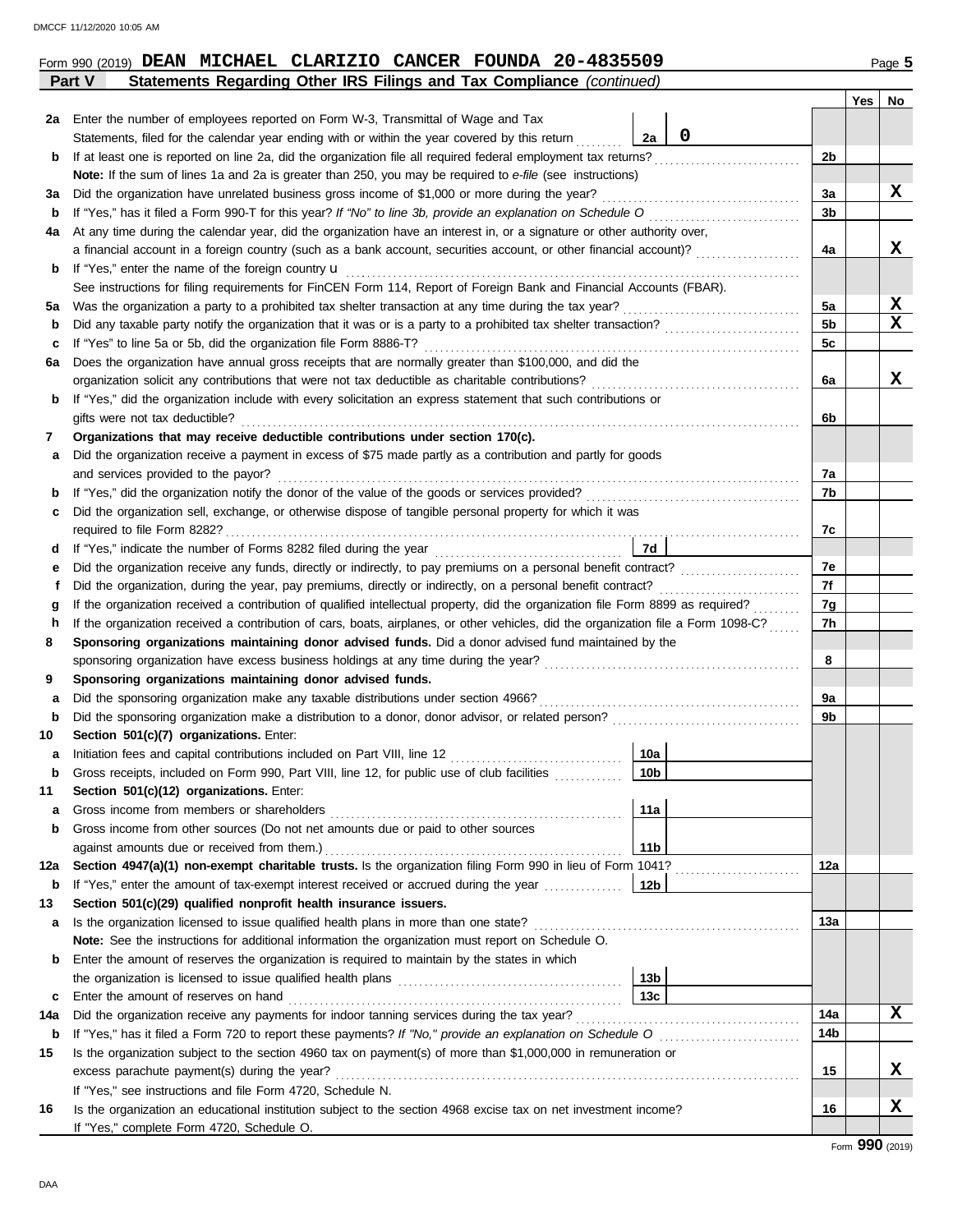|  |  |  | $_{\rm Form}$ 990 (2019) DEAN MICHAEL CLARIZIO CANCER FOUNDA 20-4835509 | Page $\bm{b}$ |  |
|--|--|--|-------------------------------------------------------------------------|---------------|--|
|  |  |  |                                                                         |               |  |

| Part VI | Governance, Management, and Disclosure For each "Yes" response to lines 2 through 7b below, and for a "No"                |                      |
|---------|---------------------------------------------------------------------------------------------------------------------------|----------------------|
|         | response to line 8a, 8b, or 10b below, describe the circumstances, processes, or changes on Schedule O. See instructions. |                      |
|         | Check if Schedule O contains a response or note to any line in this Part VI                                               | $\boxed{\mathbf{X}}$ |

|              | Section A. Governing Body and Management                                                                                                                                                                                |                 |     |    |
|--------------|-------------------------------------------------------------------------------------------------------------------------------------------------------------------------------------------------------------------------|-----------------|-----|----|
|              |                                                                                                                                                                                                                         |                 | Yes | No |
| 1а           | 6<br>Enter the number of voting members of the governing body at the end of the tax year<br>1a                                                                                                                          |                 |     |    |
|              | If there are material differences in voting rights among members of the governing body, or                                                                                                                              |                 |     |    |
|              | if the governing body delegated broad authority to an executive committee or similar                                                                                                                                    |                 |     |    |
|              | committee, explain on Schedule O.                                                                                                                                                                                       |                 |     |    |
| b            | 6<br>1b<br>Enter the number of voting members included on line 1a, above, who are independent                                                                                                                           |                 |     |    |
| $\mathbf{2}$ | Did any officer, director, trustee, or key employee have a family relationship or a business relationship with                                                                                                          |                 |     |    |
|              | any other officer, director, trustee, or key employee?                                                                                                                                                                  | 2               |     | X  |
| 3            | Did the organization delegate control over management duties customarily performed by or under the direct                                                                                                               |                 |     |    |
|              | supervision of officers, directors, trustees, or key employees to a management company or other person?                                                                                                                 | 3               |     | x  |
| 4            |                                                                                                                                                                                                                         | 4               |     | X  |
| 5            | Did the organization become aware during the year of a significant diversion of the organization's assets?                                                                                                              | 5               |     | X  |
| 6            | Did the organization have members or stockholders?                                                                                                                                                                      | 6               |     | X  |
| 7a           | Did the organization have members, stockholders, or other persons who had the power to elect or appoint                                                                                                                 |                 |     |    |
|              | one or more members of the governing body?                                                                                                                                                                              | 7a              |     | X  |
| b            | Are any governance decisions of the organization reserved to (or subject to approval by) members,                                                                                                                       |                 |     |    |
|              | stockholders, or persons other than the governing body?                                                                                                                                                                 | 7b              |     | x  |
| 8            | Did the organization contemporaneously document the meetings held or written actions undertaken during the year by the following:                                                                                       |                 |     |    |
| а            | The governing body?                                                                                                                                                                                                     | 8а              | X   |    |
| $\mathbf b$  | Each committee with authority to act on behalf of the governing body?                                                                                                                                                   | 8b              | X   |    |
| 9            | Is there any officer, director, trustee, or key employee listed in Part VII, Section A, who cannot be reached at                                                                                                        |                 |     |    |
|              |                                                                                                                                                                                                                         | 9               |     | x  |
|              | <b>Section B. Policies</b> (This Section B requests information about policies not required by the Internal Revenue Code.)                                                                                              |                 |     |    |
|              |                                                                                                                                                                                                                         |                 | Yes | No |
| 10a          | Did the organization have local chapters, branches, or affiliates?                                                                                                                                                      | 10a             |     | x  |
| b            | If "Yes," did the organization have written policies and procedures governing the activities of such chapters,                                                                                                          |                 |     |    |
|              | affiliates, and branches to ensure their operations are consistent with the organization's exempt purposes?                                                                                                             | 10 <sub>b</sub> |     |    |
| 11a          | Has the organization provided a complete copy of this Form 990 to all members of its governing body before filing the form?                                                                                             | 11a             |     | X  |
| b            | Describe in Schedule O the process, if any, used by the organization to review this Form 990.                                                                                                                           |                 |     |    |
| 12a          | Did the organization have a written conflict of interest policy? If "No," go to line 13                                                                                                                                 | 12a             |     | X  |
| b            | Were officers, directors, or trustees, and key employees required to disclose annually interests that could give rise to conflicts?                                                                                     | 12b             |     |    |
| c            | Did the organization regularly and consistently monitor and enforce compliance with the policy? If "Yes,"                                                                                                               |                 |     |    |
|              | describe in Schedule O how this was done                                                                                                                                                                                | 12с             |     | X  |
| 13           | Did the organization have a written whistleblower policy?                                                                                                                                                               | 13              |     | x  |
| 14           | Did the organization have a written document retention and destruction policy?                                                                                                                                          | 14              |     |    |
| 15           | Did the process for determining compensation of the following persons include a review and approval by<br>independent persons, comparability data, and contemporaneous substantiation of the deliberation and decision? |                 |     |    |
|              |                                                                                                                                                                                                                         |                 |     | х  |
| а            | Other officers or key employees of the organization                                                                                                                                                                     | 15a<br>15b      |     | X  |
| b            | If "Yes" to line 15a or 15b, describe the process in Schedule O (see instructions).                                                                                                                                     |                 |     |    |
| 16a          | Did the organization invest in, contribute assets to, or participate in a joint venture or similar arrangement                                                                                                          |                 |     |    |
|              | with a taxable entity during the year?                                                                                                                                                                                  | 16a             |     | X  |
| b            | If "Yes," did the organization follow a written policy or procedure requiring the organization to evaluate its                                                                                                          |                 |     |    |
|              | participation in joint venture arrangements under applicable federal tax law, and take steps to safeguard the                                                                                                           |                 |     |    |
|              |                                                                                                                                                                                                                         | 16b             |     |    |
|              | <b>Section C. Disclosure</b>                                                                                                                                                                                            |                 |     |    |
| 17           | List the states with which a copy of this Form 990 is required to be filed $\mathbf{u}$ NONE                                                                                                                            |                 |     |    |
| 18           | Section 6104 requires an organization to make its Forms 1023 (1024 or 1024-A, if applicable), 990, and 990-T (Section 501(c)                                                                                            |                 |     |    |
|              | (3)s only) available for public inspection. Indicate how you made these available. Check all that apply.                                                                                                                |                 |     |    |
|              |                                                                                                                                                                                                                         |                 |     |    |

Own website | Another's website | Upon request | Other *(explain on Schedule O)* 

| 19 Describe on Schedule O whether (and if so, how) the organization made its governing documents, conflict of interest policy, and |
|------------------------------------------------------------------------------------------------------------------------------------|
| financial statements available to the public during the tax year.                                                                  |

20 State the name, address, and telephone number of the person who possesses the organization's books and records u

**CHRIS CLARIZIO 10 CONNEL DRIVE**

**NJ** 07052 973-464-2742<br>Form **990** (2019)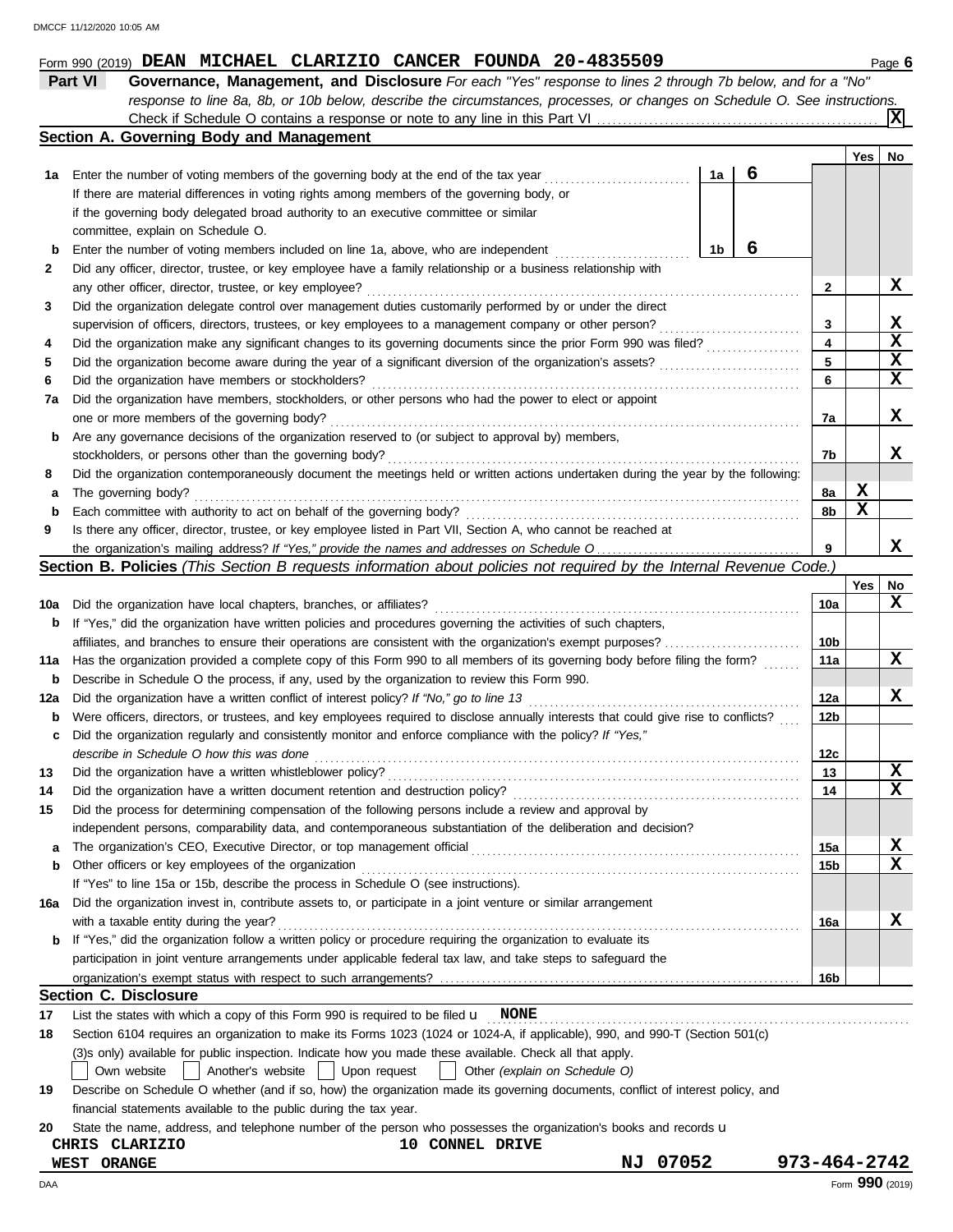| Form 990 (2019) DEAN MICHAEL CLARIZIO CANCER FOUNDA 20-4835509                                                                                                |                                                                                 |                                                                                                                                        | Page 7 |
|---------------------------------------------------------------------------------------------------------------------------------------------------------------|---------------------------------------------------------------------------------|----------------------------------------------------------------------------------------------------------------------------------------|--------|
| <b>Part VII</b>                                                                                                                                               |                                                                                 | Compensation of Officers, Directors, Trustees, Key Employees, Highest Compensated Employees, and                                       |        |
| Independent Contractors                                                                                                                                       |                                                                                 |                                                                                                                                        |        |
|                                                                                                                                                               |                                                                                 |                                                                                                                                        |        |
| Section A.                                                                                                                                                    | Officers, Directors, Trustees, Key Employees, and Highest Compensated Employees |                                                                                                                                        |        |
| 1a Complete this table for all persons required to be listed. Report compensation for the calendar year ending with or within the<br>organization's tax year. |                                                                                 |                                                                                                                                        |        |
| compensation. Enter -0- in columns $(D)$ , $(E)$ , and $(F)$ if no compensation was paid.                                                                     |                                                                                 | • List all of the organization's current officers, directors, trustees (whether individuals or organizations), regardless of amount of |        |

● List all of the organization's **current** key employees, if any. See instructions for definition of "key employee."

who received reportable compensation (Box 5 of Form W-2 and/or Box 7 of Form 1099-MISC) of more than \$100,000 from the organization and any related organizations. ■ List the organization's five **current** highest compensated employees (other than an officer, director, trustee, or key employee)<br> **•** Preceived reportable compensation (Box 5 of Form W.2 and/or Box 7 of Form 1000 MISC)

■ List all of the organization's **former** officers, key employees, and highest compensated employees who received more than<br> **•** 00,000 of reportable compensation from the ergonization and any related ergonizations \$100,000 of reportable compensation from the organization and any related organizations.

List all of the organization's **former directors or trustees** that received, in the capacity as a former director or trustee of the ● List all of the organization's former directors or trustees that received, in the capacity as a former director organization, more than \$10,000 of reportable compensation from the organization and any related organizati See instructions for the order in which to list the persons above.

 $\overline{X}$  Check this box if neither the organization nor any related organization compensated any current officer, director, or trustee.

| (A)<br>Name and title          | (B)<br>Average<br>hours<br>per week<br>(list any               | (C)<br>Position<br>(do not check more than one<br>box, unless person is both an<br>officer and a director/trustee) |                       |             |              |                                 |        | (D)<br>Reportable<br>compensation<br>from the<br>organization | (E)<br>Reportable<br>compensation<br>from related<br>organizations | (F)<br>Estimated amount<br>of other<br>compensation<br>from the |  |
|--------------------------------|----------------------------------------------------------------|--------------------------------------------------------------------------------------------------------------------|-----------------------|-------------|--------------|---------------------------------|--------|---------------------------------------------------------------|--------------------------------------------------------------------|-----------------------------------------------------------------|--|
|                                | hours for<br>related<br>organizations<br>below<br>dotted line) | Individual trustee<br>or director                                                                                  | Institutional trustee | Officer     | Key employee | Highest compensated<br>employee | Former | (W-2/1099-MISC)                                               | (W-2/1099-MISC)                                                    | organization and<br>related organizations                       |  |
| $(1)$ CHRIS<br><b>CLARIZIO</b> |                                                                |                                                                                                                    |                       |             |              |                                 |        |                                                               |                                                                    |                                                                 |  |
| PRESIDENT                      | 0.00<br>0.00                                                   | $\mathbf x$                                                                                                        |                       | $\mathbf x$ |              |                                 |        | 0                                                             | 0                                                                  | $\mathbf 0$                                                     |  |
| (2) JOSEPH CLARIZIO            |                                                                |                                                                                                                    |                       |             |              |                                 |        |                                                               |                                                                    |                                                                 |  |
|                                | 0.00                                                           |                                                                                                                    |                       |             |              |                                 |        |                                                               |                                                                    |                                                                 |  |
| VICE PRESIDENT                 | 0.00                                                           | $\mathbf x$                                                                                                        |                       |             |              |                                 |        | 0                                                             | 0                                                                  | $\mathbf 0$                                                     |  |
| (3) MARIA CLARIZIO             | 0.00                                                           |                                                                                                                    |                       |             |              |                                 |        |                                                               |                                                                    |                                                                 |  |
| <b>TREASURER</b>               | 0.00                                                           | $\mathbf x$                                                                                                        |                       |             |              |                                 |        | 0                                                             | 0                                                                  | $\mathbf 0$                                                     |  |
| (4) TRINE ESTELLE              |                                                                |                                                                                                                    |                       |             |              |                                 |        |                                                               |                                                                    |                                                                 |  |
| .                              | 0.00                                                           |                                                                                                                    |                       |             |              |                                 |        |                                                               |                                                                    |                                                                 |  |
| <b>SECRETARY</b>               | 0.00                                                           | $\mathbf x$                                                                                                        |                       |             |              |                                 |        | 0                                                             | 0                                                                  | $\mathbf 0$                                                     |  |
| (5) JOE CLARIZIO JR.           | 0.00                                                           |                                                                                                                    |                       |             |              |                                 |        |                                                               |                                                                    |                                                                 |  |
| VICE PRESIDENT                 | 0.00                                                           | $\mathbf x$                                                                                                        |                       |             |              |                                 |        | 0                                                             | 0                                                                  | $\mathbf 0$                                                     |  |
| (6)                            |                                                                |                                                                                                                    |                       |             |              |                                 |        |                                                               |                                                                    |                                                                 |  |
|                                |                                                                |                                                                                                                    |                       |             |              |                                 |        |                                                               |                                                                    |                                                                 |  |
| (7)                            |                                                                |                                                                                                                    |                       |             |              |                                 |        |                                                               |                                                                    |                                                                 |  |
|                                |                                                                |                                                                                                                    |                       |             |              |                                 |        |                                                               |                                                                    |                                                                 |  |
| (8)                            |                                                                |                                                                                                                    |                       |             |              |                                 |        |                                                               |                                                                    |                                                                 |  |
|                                |                                                                |                                                                                                                    |                       |             |              |                                 |        |                                                               |                                                                    |                                                                 |  |
| (9)                            |                                                                |                                                                                                                    |                       |             |              |                                 |        |                                                               |                                                                    |                                                                 |  |
|                                |                                                                |                                                                                                                    |                       |             |              |                                 |        |                                                               |                                                                    |                                                                 |  |
| (10)                           |                                                                |                                                                                                                    |                       |             |              |                                 |        |                                                               |                                                                    |                                                                 |  |
|                                |                                                                |                                                                                                                    |                       |             |              |                                 |        |                                                               |                                                                    |                                                                 |  |
| (11)                           |                                                                |                                                                                                                    |                       |             |              |                                 |        |                                                               |                                                                    |                                                                 |  |
|                                |                                                                |                                                                                                                    |                       |             |              |                                 |        |                                                               |                                                                    |                                                                 |  |

Form **990** (2019)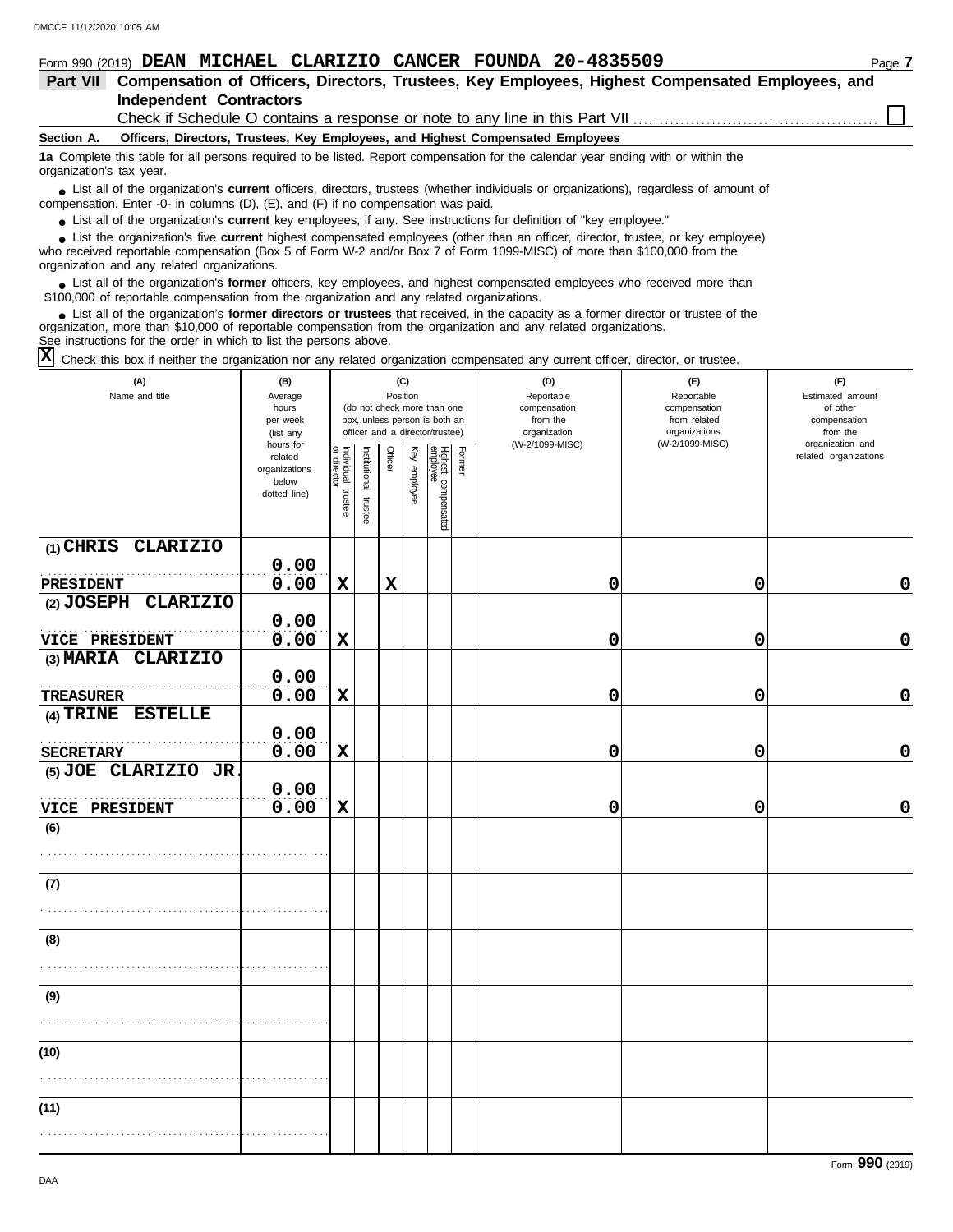| <b>Part VII</b> |                                                                                                                                                                       |                                                                |                                                                                                                                 |                      |         |              |                                 |                                                               | Form 990 (2019) DEAN MICHAEL CLARIZIO CANCER FOUNDA 20-4835509<br>Section A. Officers, Directors, Trustees, Key Employees, and Highest Compensated Employees (continued)                                             |                                                                                                                                  |                                                                 | Page 8    |
|-----------------|-----------------------------------------------------------------------------------------------------------------------------------------------------------------------|----------------------------------------------------------------|---------------------------------------------------------------------------------------------------------------------------------|----------------------|---------|--------------|---------------------------------|---------------------------------------------------------------|----------------------------------------------------------------------------------------------------------------------------------------------------------------------------------------------------------------------|----------------------------------------------------------------------------------------------------------------------------------|-----------------------------------------------------------------|-----------|
|                 | (A)<br>Name and title                                                                                                                                                 | (B)<br>Average<br>hours<br>per week                            | (C)<br>Position<br>(do not check more than one<br>box, unless person is both an<br>officer and a director/trustee)<br>(list any |                      |         |              |                                 | (D)<br>Reportable<br>compensation<br>from the<br>organization |                                                                                                                                                                                                                      | (E)<br>Reportable<br>compensation<br>from related<br>organizations                                                               | (F)<br>Estimated amount<br>of other<br>compensation<br>from the |           |
|                 |                                                                                                                                                                       | hours for<br>related<br>organizations<br>below<br>dotted line) | Individual trustee<br>or director                                                                                               | nstitutional trustee | Officer | Key employee | Highest compensated<br>employee | Former                                                        | (W-2/1099-MISC)                                                                                                                                                                                                      | (W-2/1099-MISC)                                                                                                                  | organization and<br>related organizations                       |           |
|                 |                                                                                                                                                                       |                                                                |                                                                                                                                 |                      |         |              |                                 |                                                               |                                                                                                                                                                                                                      |                                                                                                                                  |                                                                 |           |
|                 |                                                                                                                                                                       |                                                                |                                                                                                                                 |                      |         |              |                                 |                                                               |                                                                                                                                                                                                                      |                                                                                                                                  |                                                                 |           |
|                 |                                                                                                                                                                       |                                                                |                                                                                                                                 |                      |         |              |                                 |                                                               |                                                                                                                                                                                                                      |                                                                                                                                  |                                                                 |           |
|                 |                                                                                                                                                                       |                                                                |                                                                                                                                 |                      |         |              |                                 |                                                               |                                                                                                                                                                                                                      |                                                                                                                                  |                                                                 |           |
|                 |                                                                                                                                                                       |                                                                |                                                                                                                                 |                      |         |              |                                 |                                                               |                                                                                                                                                                                                                      |                                                                                                                                  |                                                                 |           |
|                 |                                                                                                                                                                       |                                                                |                                                                                                                                 |                      |         |              |                                 |                                                               |                                                                                                                                                                                                                      |                                                                                                                                  |                                                                 |           |
|                 |                                                                                                                                                                       |                                                                |                                                                                                                                 |                      |         |              |                                 |                                                               |                                                                                                                                                                                                                      |                                                                                                                                  |                                                                 |           |
|                 |                                                                                                                                                                       |                                                                |                                                                                                                                 |                      |         |              |                                 |                                                               |                                                                                                                                                                                                                      |                                                                                                                                  |                                                                 |           |
| c<br>d          | Total from continuation sheets to Part VII, Section A                                                                                                                 |                                                                |                                                                                                                                 |                      |         |              |                                 | u<br>u<br>u                                                   |                                                                                                                                                                                                                      |                                                                                                                                  |                                                                 |           |
| 2               | reportable compensation from the organization $\bf{u}$ 0                                                                                                              |                                                                |                                                                                                                                 |                      |         |              |                                 |                                                               | Total number of individuals (including but not limited to those listed above) who received more than \$100,000 of                                                                                                    |                                                                                                                                  |                                                                 |           |
| 3               |                                                                                                                                                                       |                                                                |                                                                                                                                 |                      |         |              |                                 |                                                               | Did the organization list any former officer, director, trustee, key employee, or highest compensated                                                                                                                |                                                                                                                                  |                                                                 | Yes<br>No |
| 4               |                                                                                                                                                                       |                                                                |                                                                                                                                 |                      |         |              |                                 |                                                               | For any individual listed on line 1a, is the sum of reportable compensation and other compensation from the<br>organization and related organizations greater than \$150,000? If "Yes," complete Schedule J for such |                                                                                                                                  | 3                                                               | x         |
| 5               |                                                                                                                                                                       |                                                                |                                                                                                                                 |                      |         |              |                                 |                                                               | Did any person listed on line 1a receive or accrue compensation from any unrelated organization or individual                                                                                                        |                                                                                                                                  | 4                                                               | x         |
|                 | for services rendered to the organization? If "Yes," complete Schedule J for such person<br>Section B. Independent Contractors                                        |                                                                |                                                                                                                                 |                      |         |              |                                 |                                                               |                                                                                                                                                                                                                      |                                                                                                                                  | 5                                                               | x         |
| 1               |                                                                                                                                                                       |                                                                |                                                                                                                                 |                      |         |              |                                 |                                                               | Complete this table for your five highest compensated independent contractors that received more than \$100,000 of                                                                                                   | compensation from the organization. Report compensation for the calendar year ending with or within the organization's tax year. |                                                                 |           |
|                 |                                                                                                                                                                       | (A)<br>Name and business address                               |                                                                                                                                 |                      |         |              |                                 |                                                               |                                                                                                                                                                                                                      | (B)<br>Description of services                                                                                                   | (C)<br>Compensation                                             |           |
|                 |                                                                                                                                                                       |                                                                |                                                                                                                                 |                      |         |              |                                 |                                                               |                                                                                                                                                                                                                      |                                                                                                                                  |                                                                 |           |
|                 |                                                                                                                                                                       |                                                                |                                                                                                                                 |                      |         |              |                                 |                                                               |                                                                                                                                                                                                                      |                                                                                                                                  |                                                                 |           |
|                 |                                                                                                                                                                       |                                                                |                                                                                                                                 |                      |         |              |                                 |                                                               |                                                                                                                                                                                                                      |                                                                                                                                  |                                                                 |           |
| $\mathbf{2}$    | Total number of independent contractors (including but not limited to those listed above) who<br>received more than \$100,000 of compensation from the organization u |                                                                |                                                                                                                                 |                      |         |              |                                 |                                                               |                                                                                                                                                                                                                      | 0                                                                                                                                |                                                                 |           |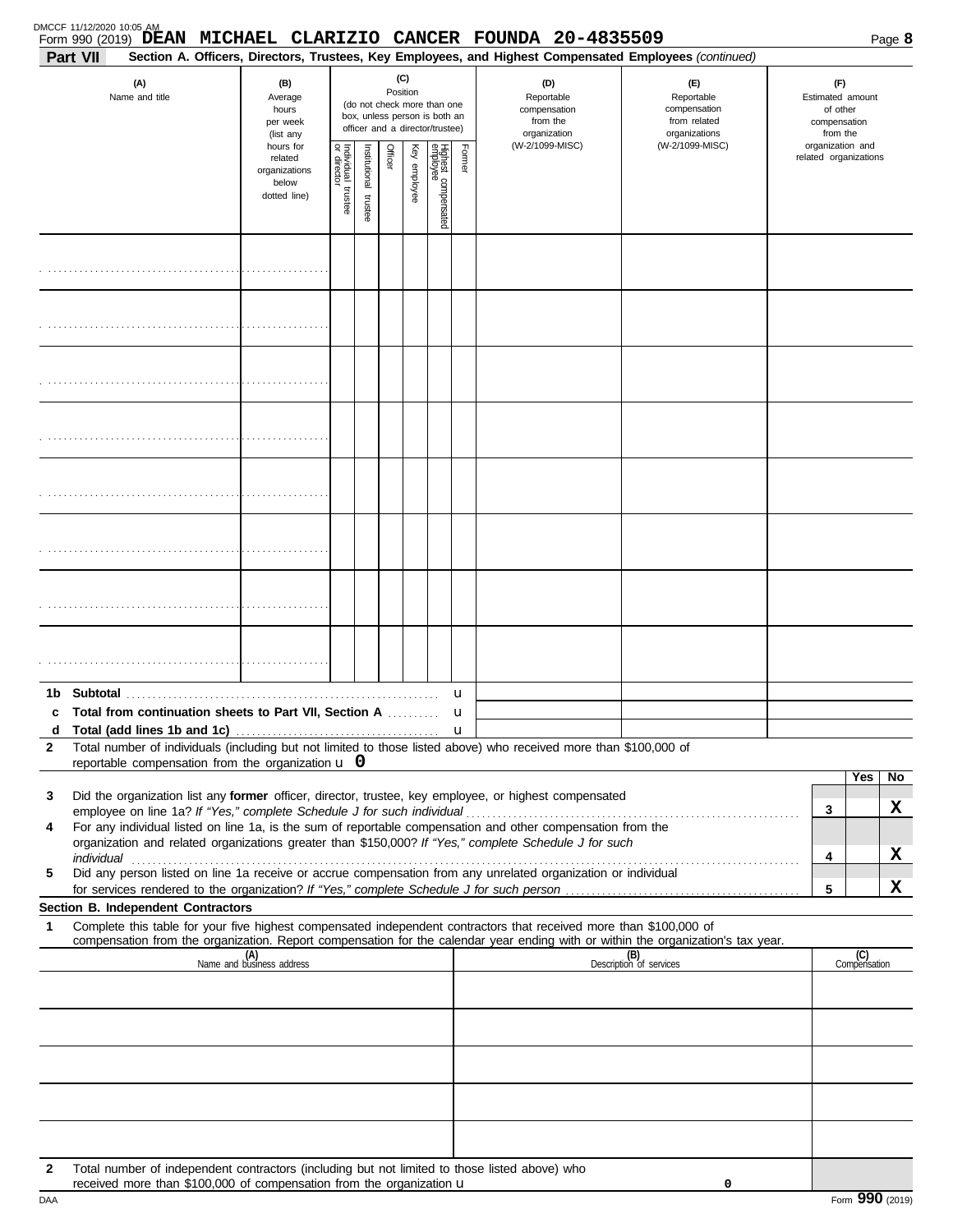#### **Form 990 (2019) DEAN MICHAEL CLARIZIO CANCER FOUNDA 20-4835509** Page 9

#### **Part VIII** Statement of Revenue

| <b>Statement of Revenue</b><br>Check if Schedule O contains a response or note to any line in this Part VIII |                      |                                       |                                             |                                    |
|--------------------------------------------------------------------------------------------------------------|----------------------|---------------------------------------|---------------------------------------------|------------------------------------|
|                                                                                                              | (A)<br>Total revenue | Related or exempt<br>function revenue | (C)<br><b>Jnrelated</b><br>business revenue | Revenue excluded<br>from tax under |

|                                                                  |     |                                                                                     |    |                |                |                           | (A)<br>Total revenue | (B)<br>Related or exempt<br>function revenue | (C)<br>Unrelated<br>business revenue | (D)<br>Revenue excluded<br>from tax under |
|------------------------------------------------------------------|-----|-------------------------------------------------------------------------------------|----|----------------|----------------|---------------------------|----------------------|----------------------------------------------|--------------------------------------|-------------------------------------------|
|                                                                  |     |                                                                                     |    |                |                |                           |                      |                                              |                                      | sections 512-514                          |
| <b>Contributions, Gifts, Grants</b><br>and Other Similar Amounts |     | 1a Federated campaigns                                                              |    |                | 1a             |                           |                      |                                              |                                      |                                           |
|                                                                  |     | <b>b</b> Membership dues <i></i>                                                    |    |                | 1 <sub>b</sub> |                           |                      |                                              |                                      |                                           |
|                                                                  |     | c Fundraising events                                                                |    |                | 1 <sub>c</sub> |                           |                      |                                              |                                      |                                           |
|                                                                  |     | d Related organizations                                                             |    |                | 1 <sub>d</sub> |                           |                      |                                              |                                      |                                           |
|                                                                  |     | e Government grants (contributions)                                                 |    |                | 1e             |                           |                      |                                              |                                      |                                           |
|                                                                  |     | f All other contributions, gifts, grants,<br>and similar amounts not included above |    |                | 1f             | 50,366                    |                      |                                              |                                      |                                           |
|                                                                  |     | <b>g</b> Noncash contributions included in lines 1a-1f                              |    |                | 1g $ $ \$      |                           |                      |                                              |                                      |                                           |
|                                                                  |     |                                                                                     |    |                |                | $\mathbf{u}$              | 50,366               |                                              |                                      |                                           |
|                                                                  |     |                                                                                     |    |                |                | <b>Business Code</b>      |                      |                                              |                                      |                                           |
|                                                                  | 2a  | <b>EVENT REVENUES</b>                                                               |    |                |                |                           | 305,955              | 305,955                                      |                                      |                                           |
| Program Service<br>Revenue                                       | b   |                                                                                     |    |                |                |                           |                      |                                              |                                      |                                           |
|                                                                  | с   |                                                                                     |    |                |                |                           |                      |                                              |                                      |                                           |
|                                                                  | d   |                                                                                     |    |                |                |                           |                      |                                              |                                      |                                           |
|                                                                  |     |                                                                                     |    |                |                |                           |                      |                                              |                                      |                                           |
|                                                                  |     | f All other program service revenue $\ldots$ , $\ldots$ , $\ldots$                  |    |                |                |                           |                      |                                              |                                      |                                           |
|                                                                  |     |                                                                                     |    |                |                | u                         | 305,955              |                                              |                                      |                                           |
|                                                                  | 3   | Investment income (including dividends, interest, and                               |    |                |                |                           |                      |                                              |                                      |                                           |
|                                                                  |     |                                                                                     |    |                |                | u                         |                      |                                              |                                      |                                           |
|                                                                  | 4   | Income from investment of tax-exempt bond proceeds                                  |    |                |                | u                         |                      |                                              |                                      |                                           |
|                                                                  | 5   |                                                                                     |    |                |                | u                         |                      |                                              |                                      |                                           |
|                                                                  |     |                                                                                     |    | (i) Real       |                | (ii) Personal             |                      |                                              |                                      |                                           |
|                                                                  |     | <b>6a</b> Gross rents                                                               | 6а |                |                |                           |                      |                                              |                                      |                                           |
|                                                                  |     | Less: rental expenses                                                               | 6b |                |                |                           |                      |                                              |                                      |                                           |
|                                                                  |     | Rental inc. or (loss)                                                               | 6с |                |                |                           |                      |                                              |                                      |                                           |
|                                                                  |     | <b>7a</b> Gross amount from                                                         |    | (i) Securities |                | u<br>(ii) Other           |                      |                                              |                                      |                                           |
|                                                                  |     | sales of assets                                                                     | 7а |                |                |                           |                      |                                              |                                      |                                           |
|                                                                  |     | other than inventory<br><b>b</b> Less: cost or other                                |    |                |                |                           |                      |                                              |                                      |                                           |
| Revenue                                                          |     | basis and sales exps.                                                               | 7b |                |                |                           |                      |                                              |                                      |                                           |
|                                                                  |     | c Gain or (loss)                                                                    | 7c |                |                |                           |                      |                                              |                                      |                                           |
|                                                                  |     |                                                                                     |    |                |                | u                         |                      |                                              |                                      |                                           |
| <b>Other</b>                                                     |     | 8a Gross income from fundraising events                                             |    |                |                |                           |                      |                                              |                                      |                                           |
|                                                                  |     |                                                                                     |    |                |                |                           |                      |                                              |                                      |                                           |
|                                                                  |     | of contributions reported on line 1c).                                              |    |                |                |                           |                      |                                              |                                      |                                           |
|                                                                  |     | See Part IV, line 18 $\ldots$                                                       |    |                | 8а             |                           |                      |                                              |                                      |                                           |
|                                                                  |     | <b>b</b> Less: direct expenses                                                      |    |                | 8b             |                           |                      |                                              |                                      |                                           |
|                                                                  |     | c Net income or (loss) from fundraising events                                      |    |                |                | u                         |                      |                                              |                                      |                                           |
|                                                                  |     | 9a Gross income from gaming activities.                                             |    |                |                |                           |                      |                                              |                                      |                                           |
|                                                                  |     | See Part IV, line 19                                                                |    |                | 9а             |                           |                      |                                              |                                      |                                           |
|                                                                  |     | <b>b</b> Less: direct expenses                                                      |    |                | 9 <sub>b</sub> |                           |                      |                                              |                                      |                                           |
|                                                                  |     | c Net income or (loss) from gaming activities                                       |    |                |                | u                         |                      |                                              |                                      |                                           |
|                                                                  |     | 10a Gross sales of inventory, less                                                  |    |                |                |                           |                      |                                              |                                      |                                           |
|                                                                  |     | returns and allowances                                                              |    |                | 10a            |                           |                      |                                              |                                      |                                           |
|                                                                  |     | <b>b</b> Less: cost of goods sold                                                   |    |                | 10b            |                           |                      |                                              |                                      |                                           |
|                                                                  |     | c Net income or (loss) from sales of inventory                                      |    |                |                | u<br><b>Business Code</b> |                      |                                              |                                      |                                           |
|                                                                  | 11a |                                                                                     |    |                |                |                           |                      |                                              |                                      |                                           |
|                                                                  | b   |                                                                                     |    |                |                |                           |                      |                                              |                                      |                                           |
|                                                                  | c   |                                                                                     |    |                |                |                           |                      |                                              |                                      |                                           |
| Miscellaneous<br>Revenue                                         |     |                                                                                     |    |                |                |                           |                      |                                              |                                      |                                           |
|                                                                  |     |                                                                                     |    |                |                | $\mathbf u$               |                      |                                              |                                      |                                           |
|                                                                  | 12  |                                                                                     |    |                |                | $\mathbf{u}$              | 356,321              | 305,955                                      | 0                                    | 0                                         |
|                                                                  |     |                                                                                     |    |                |                |                           |                      |                                              |                                      | Form 990 (2019)                           |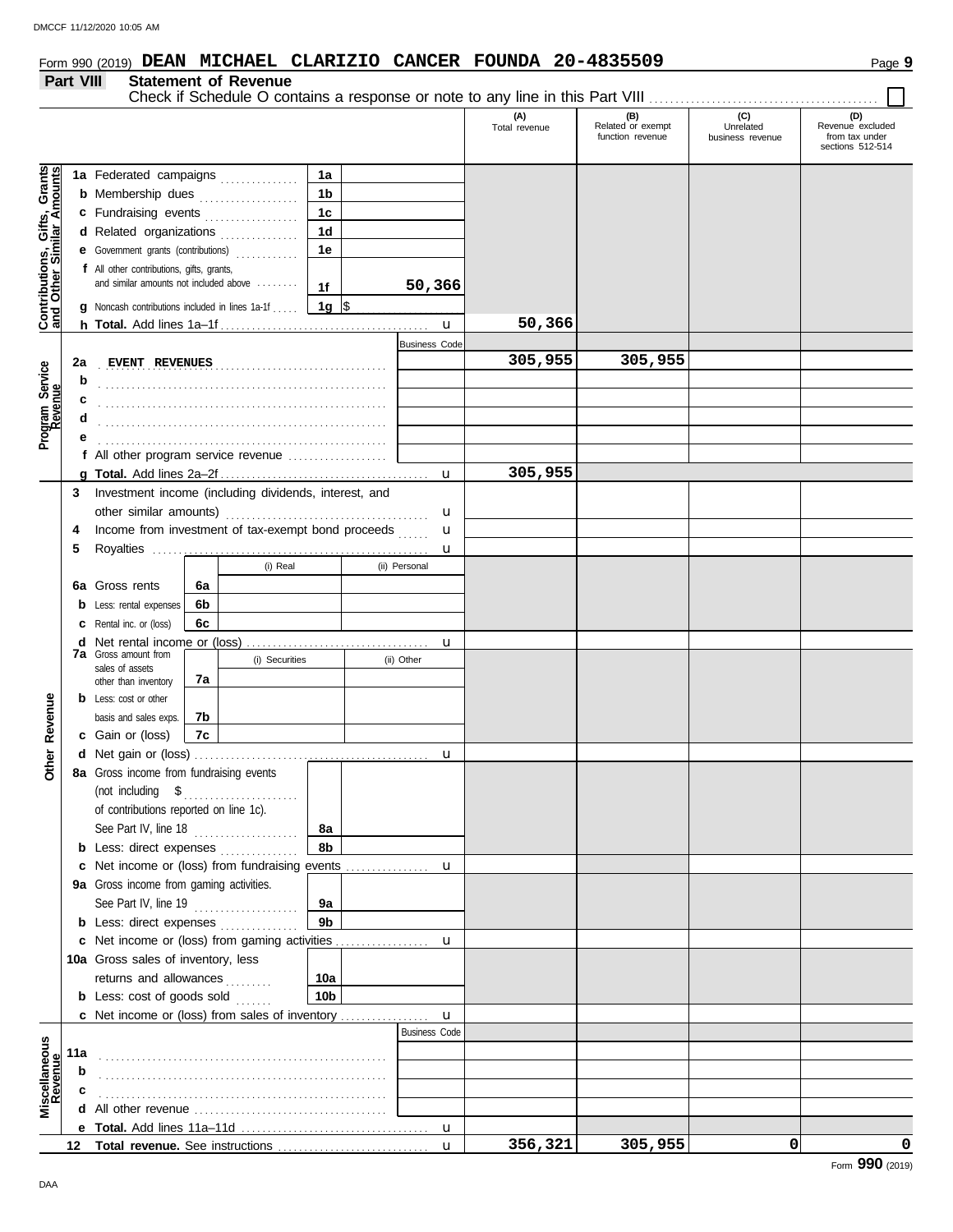#### Form 990 (2019) Page **10 DEAN MICHAEL CLARIZIO CANCER FOUNDA 20-4835509** Г **Part IX Statement of Functional Expenses** *Section 501(c)(3) and 501(c)(4) organizations must complete all columns. All other organizations must complete column (A).*

|              | Secion 501(C)(3) and 501(C)(4) organizations must complete all columns. All other organizations must complete column (A).<br>Check if Schedule O contains a response or note to any line in this Part IX                           |                       |                                    |                                           | $\overline{\mathbf{x}}$        |
|--------------|------------------------------------------------------------------------------------------------------------------------------------------------------------------------------------------------------------------------------------|-----------------------|------------------------------------|-------------------------------------------|--------------------------------|
|              | Do not include amounts reported on lines 6b,<br>7b, 8b, 9b, and 10b of Part VIII.                                                                                                                                                  | (A)<br>Total expenses | (B)<br>Program service<br>expenses | (C)<br>Management and<br>general expenses | (D)<br>Fundraising<br>expenses |
|              | <b>1</b> Grants and other assistance to domestic organizations                                                                                                                                                                     |                       |                                    |                                           |                                |
|              | and domestic governments. See Part IV, line 21                                                                                                                                                                                     |                       |                                    |                                           |                                |
| $\mathbf{2}$ | Grants and other assistance to domestic                                                                                                                                                                                            |                       |                                    |                                           |                                |
|              | individuals. See Part IV, line 22                                                                                                                                                                                                  | 257,681               | 257,681                            |                                           |                                |
| 3            | .<br>Grants and other assistance to foreign                                                                                                                                                                                        |                       |                                    |                                           |                                |
|              | organizations, foreign governments, and foreign                                                                                                                                                                                    |                       |                                    |                                           |                                |
|              | individuals. See Part IV, lines 15 and 16                                                                                                                                                                                          |                       |                                    |                                           |                                |
| 4            | Benefits paid to or for members                                                                                                                                                                                                    |                       |                                    |                                           |                                |
| 5            | Compensation of current officers, directors,                                                                                                                                                                                       |                       |                                    |                                           |                                |
|              | trustees, and key employees                                                                                                                                                                                                        |                       |                                    |                                           |                                |
| 6            | .<br>Compensation not included above to disqualified                                                                                                                                                                               |                       |                                    |                                           |                                |
|              | persons (as defined under section 4958(f)(1)) and                                                                                                                                                                                  |                       |                                    |                                           |                                |
|              | persons described in section 4958(c)(3)(B)                                                                                                                                                                                         |                       |                                    |                                           |                                |
| 7            | Other salaries and wages                                                                                                                                                                                                           |                       |                                    |                                           |                                |
| 8            | .<br>Pension plan accruals and contributions (include                                                                                                                                                                              |                       |                                    |                                           |                                |
|              | section 401(k) and 403(b) employer contributions)                                                                                                                                                                                  |                       |                                    |                                           |                                |
| 9            | Other employee benefits                                                                                                                                                                                                            |                       |                                    |                                           |                                |
| 10           | Payroll taxes                                                                                                                                                                                                                      |                       |                                    |                                           |                                |
| 11           | Fees for services (nonemployees):                                                                                                                                                                                                  |                       |                                    |                                           |                                |
| а            |                                                                                                                                                                                                                                    |                       |                                    |                                           |                                |
| b            | Legal                                                                                                                                                                                                                              |                       |                                    |                                           |                                |
| c            |                                                                                                                                                                                                                                    |                       |                                    |                                           |                                |
| d            | Lobbying                                                                                                                                                                                                                           |                       |                                    |                                           |                                |
|              | Professional fundraising services. See Part IV, line 17                                                                                                                                                                            |                       |                                    |                                           |                                |
| f            | Investment management fees                                                                                                                                                                                                         |                       |                                    |                                           |                                |
| a            | Other. (If line 11g amount exceeds 10% of line 25, column                                                                                                                                                                          |                       |                                    |                                           |                                |
|              | (A) amount, list line 11g expenses on Schedule O.)                                                                                                                                                                                 | 69,362                | 69,362                             |                                           |                                |
|              | 12 Advertising and promotion [11] Advertising and promotion                                                                                                                                                                        |                       |                                    |                                           |                                |
| 13           |                                                                                                                                                                                                                                    | 1,898                 |                                    | 1,898                                     |                                |
| 14           | Information technology                                                                                                                                                                                                             |                       |                                    |                                           |                                |
| 15           | Royalties                                                                                                                                                                                                                          |                       |                                    |                                           |                                |
| 16           |                                                                                                                                                                                                                                    |                       |                                    |                                           |                                |
| 17           | Travel                                                                                                                                                                                                                             |                       |                                    |                                           |                                |
| 18           | Payments of travel or entertainment expenses                                                                                                                                                                                       |                       |                                    |                                           |                                |
|              | for any federal, state, or local public officials                                                                                                                                                                                  |                       |                                    |                                           |                                |
| 19           | Conferences, conventions, and meetings                                                                                                                                                                                             |                       |                                    |                                           |                                |
| 20           | Interest                                                                                                                                                                                                                           |                       |                                    |                                           |                                |
| 21           |                                                                                                                                                                                                                                    |                       |                                    |                                           |                                |
| 22           | Depreciation, depletion, and amortization                                                                                                                                                                                          |                       |                                    |                                           |                                |
| 23           | Insurance                                                                                                                                                                                                                          |                       |                                    |                                           |                                |
| 24           | Other expenses. Itemize expenses not covered                                                                                                                                                                                       |                       |                                    |                                           |                                |
|              | above (List miscellaneous expenses on line 24e. If                                                                                                                                                                                 |                       |                                    |                                           |                                |
|              | line 24e amount exceeds 10% of line 25, column                                                                                                                                                                                     |                       |                                    |                                           |                                |
|              | (A) amount, list line 24e expenses on Schedule O.)                                                                                                                                                                                 |                       |                                    |                                           |                                |
| a            | NJ CRI PAYMENT<br>.                                                                                                                                                                                                                | 265                   |                                    | 265                                       |                                |
| b            |                                                                                                                                                                                                                                    |                       |                                    |                                           |                                |
| с            |                                                                                                                                                                                                                                    |                       |                                    |                                           |                                |
| d            |                                                                                                                                                                                                                                    |                       |                                    |                                           |                                |
| е            | All other expenses <b>constants</b> and the set of the set of the set of the set of the set of the set of the set of the set of the set of the set of the set of the set of the set of the set of the set of the set of the set of |                       |                                    |                                           |                                |
| 25           | Total functional expenses. Add lines 1 through 24e                                                                                                                                                                                 | 329,206               | 327,043                            | 2,163                                     | $\mathbf 0$                    |
| 26           | Joint costs. Complete this line only if the<br>organization reported in column (B) joint costs                                                                                                                                     |                       |                                    |                                           |                                |
|              | from a combined educational campaign and<br>fundraising solicitation. Check here $\mathbf u$<br>if                                                                                                                                 |                       |                                    |                                           |                                |

following SOP 98-2 (ASC 958-720) . . . . . . . . . . . . .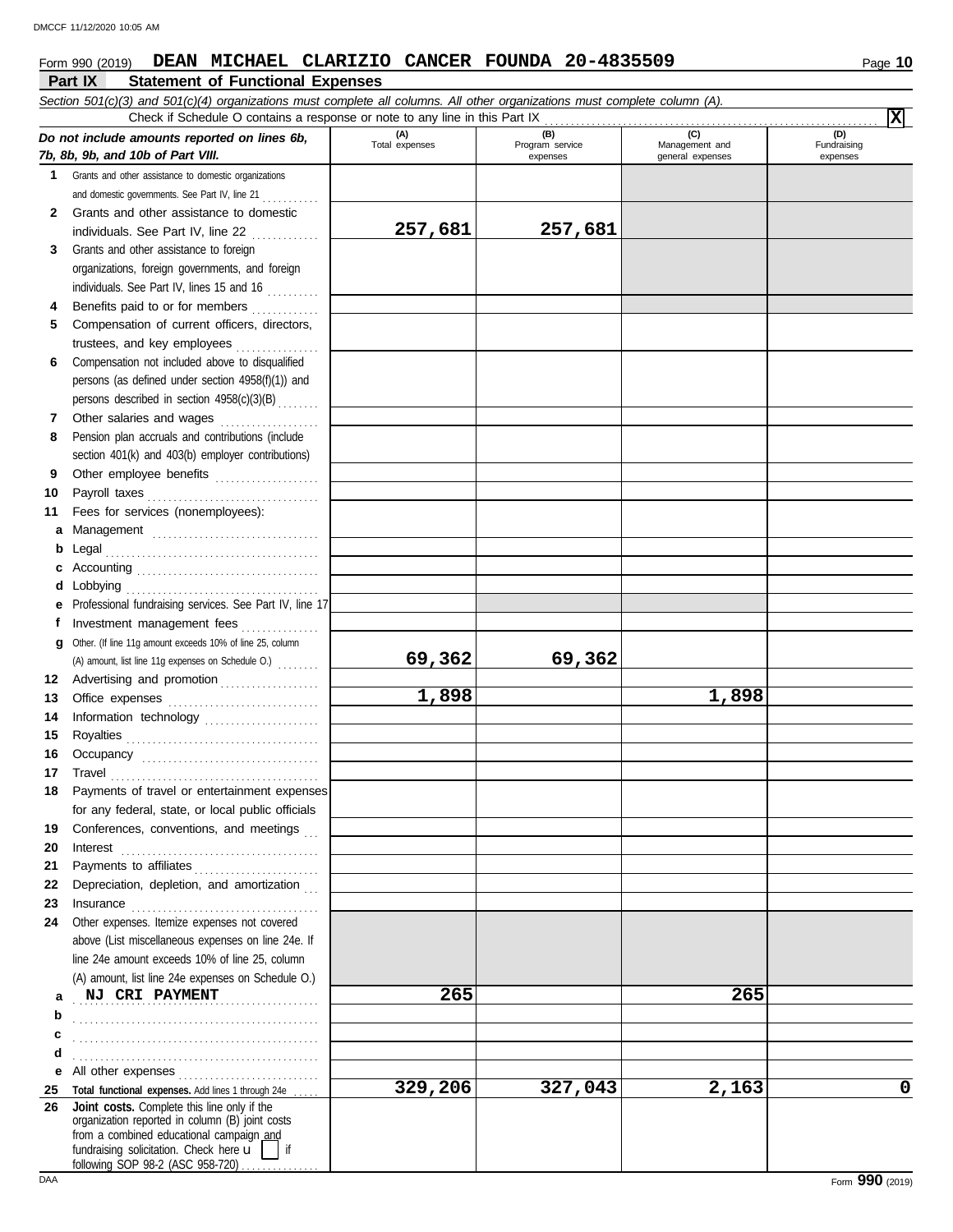| Form 990 (2019) |                      |  |  | DEAN MICHAEL CLARIZIO CANCER FOUNDA 20-4835509 | Page |
|-----------------|----------------------|--|--|------------------------------------------------|------|
| Part X          | <b>Balance Sheet</b> |  |  |                                                |      |

|                      |    |                                                                                                                                                                                                                                     |     | (A)<br>Beginning of year |                 | (B)<br>End of year |
|----------------------|----|-------------------------------------------------------------------------------------------------------------------------------------------------------------------------------------------------------------------------------------|-----|--------------------------|-----------------|--------------------|
|                      | 1  | Cash-non-interest-bearing                                                                                                                                                                                                           |     | 12,296                   | 1               | 39,411             |
|                      | 2  |                                                                                                                                                                                                                                     |     |                          | $\mathbf{2}$    |                    |
|                      | 3  |                                                                                                                                                                                                                                     |     |                          | 3               |                    |
|                      | 4  | Accounts receivable, net                                                                                                                                                                                                            |     |                          | 4               |                    |
|                      | 5  | Loans and other receivables from any current or former officer, director,                                                                                                                                                           |     |                          |                 |                    |
|                      |    | trustee, key employee, creator or founder, substantial contributor, or 35%                                                                                                                                                          |     |                          |                 |                    |
|                      |    | controlled entity or family member of any of these persons                                                                                                                                                                          |     |                          | 5               |                    |
|                      | 6  | Loans and other receivables from other disqualified persons (as defined                                                                                                                                                             |     |                          |                 |                    |
|                      |    |                                                                                                                                                                                                                                     |     |                          | 6               |                    |
| Assets               | 7  |                                                                                                                                                                                                                                     |     |                          | $\overline{7}$  |                    |
|                      | 8  | Inventories for sale or use                                                                                                                                                                                                         |     |                          | 8               |                    |
|                      | 9  |                                                                                                                                                                                                                                     |     |                          | 9               |                    |
|                      |    | 10a Land, buildings, and equipment: cost or other                                                                                                                                                                                   |     |                          |                 |                    |
|                      |    |                                                                                                                                                                                                                                     |     |                          |                 |                    |
|                      |    | <b>b</b> Less: accumulated depreciation                                                                                                                                                                                             | 10b |                          | 10 <sub>c</sub> |                    |
|                      | 11 |                                                                                                                                                                                                                                     |     |                          | 11              |                    |
|                      | 12 |                                                                                                                                                                                                                                     |     |                          | 12              |                    |
|                      | 13 |                                                                                                                                                                                                                                     |     |                          | 13              |                    |
|                      | 14 | Intangible assets                                                                                                                                                                                                                   |     |                          | 14              |                    |
|                      | 15 |                                                                                                                                                                                                                                     |     |                          | 15              |                    |
|                      | 16 |                                                                                                                                                                                                                                     |     | 12,296                   | 16              | 39,411             |
|                      | 17 |                                                                                                                                                                                                                                     |     |                          | 17              |                    |
|                      | 18 | Grants payable <i>communication</i> and all the contract of the contract of the contract of the contract of the contract of the contract of the contract of the contract of the contract of the contract of the contract of the con |     |                          | 18              |                    |
|                      | 19 | Deferred revenue contains and all the container and all the container and all the container and all the containing of the containing of the containing of the containing of the containing of the containing of the containing      |     | 19                       |                 |                    |
|                      | 20 |                                                                                                                                                                                                                                     |     |                          | 20              |                    |
|                      | 21 | Escrow or custodial account liability. Complete Part IV of Schedule D                                                                                                                                                               |     |                          | 21              |                    |
|                      | 22 | Loans and other payables to any current or former officer, director,                                                                                                                                                                |     |                          |                 |                    |
| Liabilities          |    | trustee, key employee, creator or founder, substantial contributor, or 35%                                                                                                                                                          |     |                          |                 |                    |
|                      |    |                                                                                                                                                                                                                                     |     |                          | 22              |                    |
|                      | 23 | Secured mortgages and notes payable to unrelated third parties                                                                                                                                                                      |     |                          | 23              |                    |
|                      | 24 | Unsecured notes and loans payable to unrelated third parties                                                                                                                                                                        |     |                          | 24              |                    |
|                      | 25 | Other liabilities (including federal income tax, payables to related third                                                                                                                                                          |     |                          |                 |                    |
|                      |    | parties, and other liabilities not included on lines 17-24). Complete Part X                                                                                                                                                        |     |                          |                 |                    |
|                      |    |                                                                                                                                                                                                                                     |     |                          | 25              |                    |
|                      | 26 | Total liabilities. Add lines 17 through 25                                                                                                                                                                                          |     | $\overline{0}$           | 26              |                    |
|                      |    | Organizations that follow FASB ASC 958, check here u                                                                                                                                                                                |     |                          |                 |                    |
|                      |    | and complete lines 27, 28, 32, and 33.                                                                                                                                                                                              |     |                          |                 |                    |
|                      | 27 | Net assets without donor restrictions                                                                                                                                                                                               |     |                          | 27              |                    |
|                      | 28 | Net assets with donor restrictions                                                                                                                                                                                                  |     |                          | 28              |                    |
| <b>Fund Balances</b> |    | Organizations that do not follow FASB ASC 958, check here $\mathbf{u}$  X                                                                                                                                                           |     |                          |                 |                    |
|                      |    | and complete lines 29 through 33.                                                                                                                                                                                                   |     |                          |                 |                    |
|                      | 29 | Capital stock or trust principal, or current funds                                                                                                                                                                                  |     |                          | 29              |                    |
|                      | 30 | Paid-in or capital surplus, or land, building, or equipment fund                                                                                                                                                                    |     |                          | 30              |                    |
| Assets or            | 31 |                                                                                                                                                                                                                                     |     | 12,296                   | 31              | 39,411             |
| ğ                    | 32 | Total net assets or fund balances                                                                                                                                                                                                   |     | 12,296                   | 32              | 39,411             |
|                      | 33 |                                                                                                                                                                                                                                     |     | $\overline{12, 296}$     | 33              | 39,411             |

Form **990** (2019)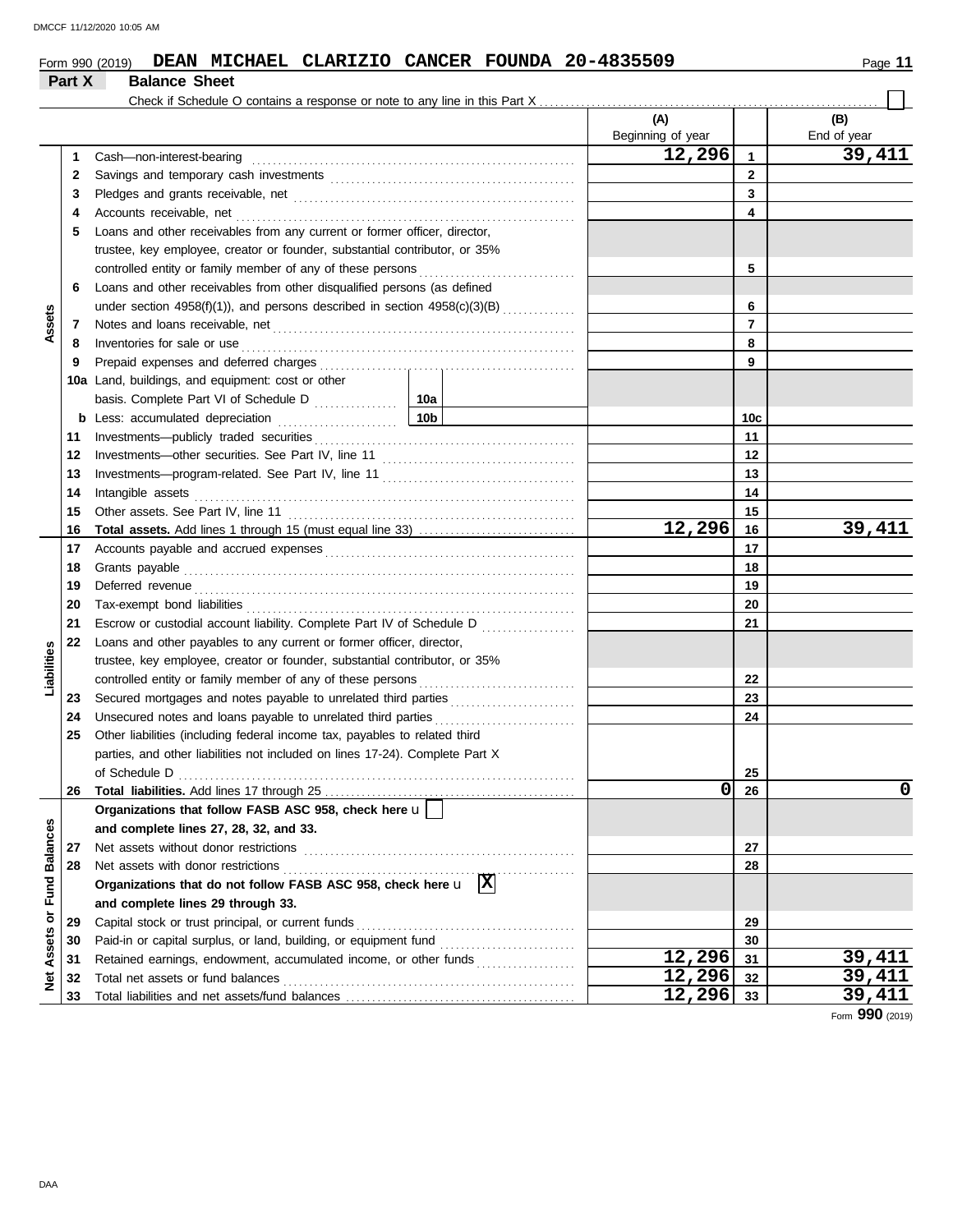|    | Form 990 (2019) DEAN MICHAEL CLARIZIO CANCER FOUNDA 20-4835509                                                               |                         |                |          | Page 12     |
|----|------------------------------------------------------------------------------------------------------------------------------|-------------------------|----------------|----------|-------------|
|    | <b>Reconciliation of Net Assets</b><br>Part XI                                                                               |                         |                |          |             |
|    |                                                                                                                              |                         |                |          |             |
| 1  |                                                                                                                              | $\mathbf{1}$            |                | 356, 321 |             |
| 2  |                                                                                                                              | $\overline{2}$          |                | 329,206  |             |
| 3  | Revenue less expenses. Subtract line 2 from line 1                                                                           | $\overline{3}$          |                |          | 27,115      |
| 4  |                                                                                                                              | $\overline{\mathbf{4}}$ |                |          | 12,296      |
| 5  | Net unrealized gains (losses) on investments [11] results and the university of the unrealized gains (losses) on investments | 5                       |                |          |             |
| 6  |                                                                                                                              | 6                       |                |          |             |
| 7  | Investment expenses <b>contract and the expenses</b>                                                                         | $\overline{7}$          |                |          |             |
| 8  |                                                                                                                              | 8                       |                |          |             |
| 9  |                                                                                                                              | 9                       |                |          |             |
| 10 | Net assets or fund balances at end of year. Combine lines 3 through 9 (must equal Part X, line                               |                         |                |          |             |
|    |                                                                                                                              | 10                      |                | 39,411   |             |
|    | <b>Financial Statements and Reporting</b><br>Part XII                                                                        |                         |                |          |             |
|    |                                                                                                                              |                         |                |          |             |
|    |                                                                                                                              |                         |                | Yes      | No          |
| 1. | $ \mathbf{X} $ Cash<br>Accounting method used to prepare the Form 990:<br>Other<br>Accrual                                   |                         |                |          |             |
|    | If the organization changed its method of accounting from a prior year or checked "Other," explain in                        |                         |                |          |             |
|    | Schedule O.                                                                                                                  |                         |                |          |             |
|    | 2a Were the organization's financial statements compiled or reviewed by an independent accountant?                           |                         | 2a             |          | X           |
|    | If "Yes," check a box below to indicate whether the financial statements for the year were compiled or                       |                         |                |          |             |
|    | reviewed on a separate basis, consolidated basis, or both:                                                                   |                         |                |          |             |
|    | Separate basis<br>  Consolidated basis<br>Both consolidated and separate basis<br>$\perp$                                    |                         |                |          |             |
|    | b Were the organization's financial statements audited by an independent accountant?                                         |                         | 2 <sub>b</sub> |          | $\mathbf x$ |
|    | If "Yes," check a box below to indicate whether the financial statements for the year were audited on a                      |                         |                |          |             |
|    | separate basis, consolidated basis, or both:                                                                                 |                         |                |          |             |
|    | Separate basis<br>  Consolidated basis<br>    Both consolidated and separate basis                                           |                         |                |          |             |
|    | c If "Yes" to line 2a or 2b, does the organization have a committee that assumes responsibility for oversight of             |                         |                |          |             |
|    | the audit, review, or compilation of its financial statements and selection of an independent accountant?                    |                         | 2c             |          |             |
|    | If the organization changed either its oversight process or selection process during the tax year, explain on                |                         |                |          |             |
|    | Schedule O.                                                                                                                  |                         |                |          |             |
|    | 3a As a result of a federal award, was the organization required to undergo an audit or audits as set forth in the           |                         |                |          |             |
|    | Single Audit Act and OMB Circular A-133?                                                                                     |                         | За             |          |             |
|    | <b>b</b> If "Yes," did the organization undergo the required audit or audits? If the organization did not undergo the        |                         |                |          |             |
|    |                                                                                                                              |                         | 3 <sub>b</sub> |          |             |

Form **990** (2019)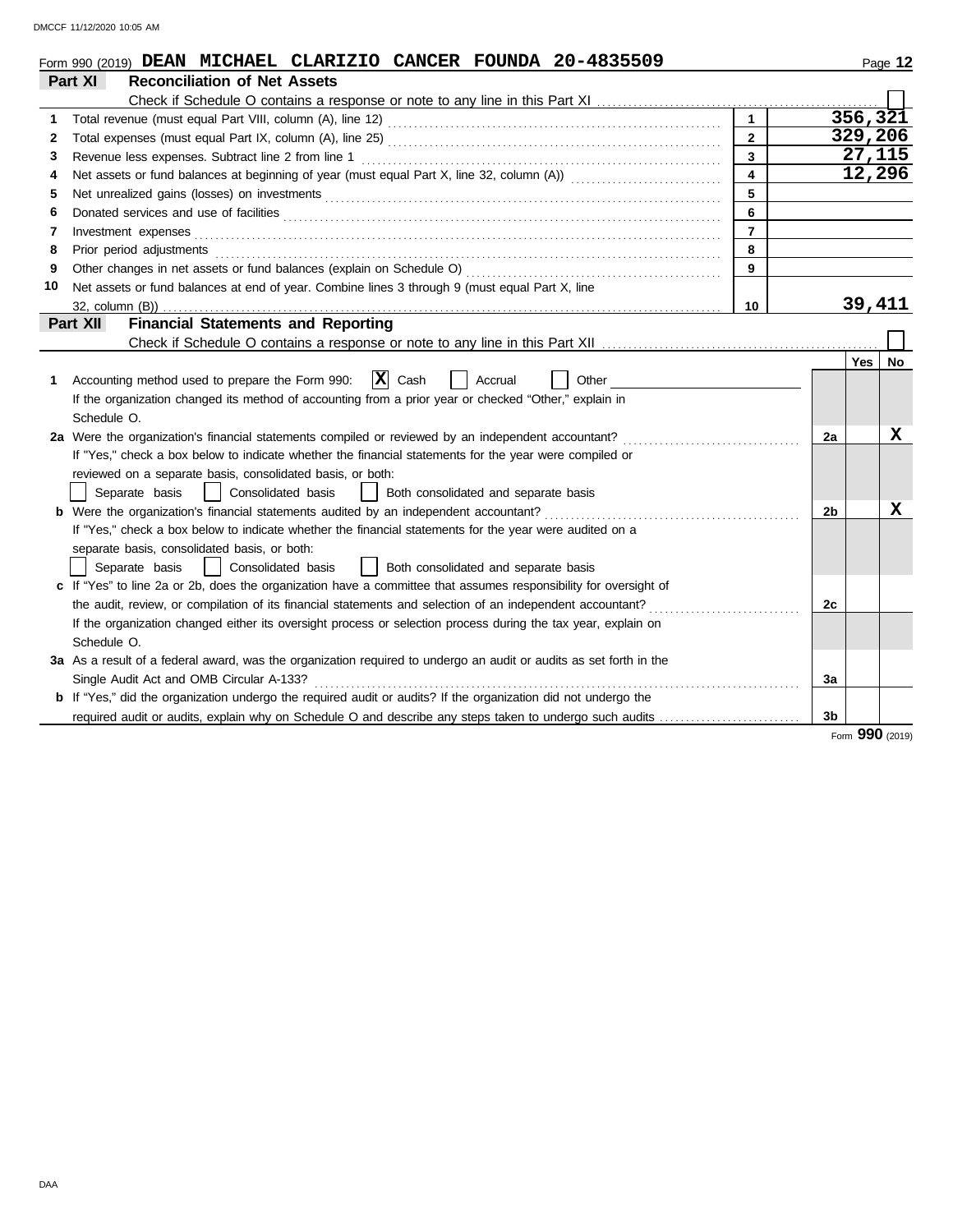| <b>SCHEDULE A</b>                     |                                                            | <b>Public Charity Status and Public Support</b>                                                                                                                                                                    |                                                                   |                                                                                                                                                                                                                                                                | OMB No. 1545-0047                                     |  |  |  |  |  |  |
|---------------------------------------|------------------------------------------------------------|--------------------------------------------------------------------------------------------------------------------------------------------------------------------------------------------------------------------|-------------------------------------------------------------------|----------------------------------------------------------------------------------------------------------------------------------------------------------------------------------------------------------------------------------------------------------------|-------------------------------------------------------|--|--|--|--|--|--|
| (Form 990 or 990-EZ)                  |                                                            | Complete if the organization is a section 501(c)(3) organization or a section 4947(a)(1) nonexempt charitable trust.                                                                                               |                                                                   |                                                                                                                                                                                                                                                                | 2019                                                  |  |  |  |  |  |  |
| Department of the Treasury            |                                                            | La Attach to Form 990 or Form 990-EZ.                                                                                                                                                                              |                                                                   |                                                                                                                                                                                                                                                                | Open to Public                                        |  |  |  |  |  |  |
| Internal Revenue Service              |                                                            | <b>u</b> Go to www.irs.gov/Form990 for instructions and the latest information.                                                                                                                                    |                                                                   |                                                                                                                                                                                                                                                                | <b>Inspection</b>                                     |  |  |  |  |  |  |
| Name of the organization              |                                                            | DEAN MICHAEL CLARIZIO CANCER FOUNDA                                                                                                                                                                                |                                                                   | Employer identification number                                                                                                                                                                                                                                 |                                                       |  |  |  |  |  |  |
| Part I                                | CHRIS CLARIZIO                                             |                                                                                                                                                                                                                    |                                                                   | 20-4835509<br>See instructions.                                                                                                                                                                                                                                |                                                       |  |  |  |  |  |  |
|                                       |                                                            | Reason for Public Charity Status (All organizations must complete this part.)<br>The organization is not a private foundation because it is: (For lines 1 through 12, check only one box.)                         |                                                                   |                                                                                                                                                                                                                                                                |                                                       |  |  |  |  |  |  |
| 1                                     |                                                            | A church, convention of churches, or association of churches described in section 170(b)(1)(A)(i).                                                                                                                 |                                                                   |                                                                                                                                                                                                                                                                |                                                       |  |  |  |  |  |  |
| 2                                     |                                                            | A school described in <b>section 170(b)(1)(A)(ii).</b> (Attach Schedule E (Form 990 or 990-EZ).)                                                                                                                   |                                                                   |                                                                                                                                                                                                                                                                |                                                       |  |  |  |  |  |  |
| 3                                     |                                                            | A hospital or a cooperative hospital service organization described in section 170(b)(1)(A)(iii).                                                                                                                  |                                                                   |                                                                                                                                                                                                                                                                |                                                       |  |  |  |  |  |  |
| 4                                     |                                                            |                                                                                                                                                                                                                    |                                                                   | A medical research organization operated in conjunction with a hospital described in section 170(b)(1)(A)(iii). Enter the hospital's name,                                                                                                                     |                                                       |  |  |  |  |  |  |
| city, and state:<br>5                 |                                                            | An organization operated for the benefit of a college or university owned or operated by a governmental unit described in                                                                                          |                                                                   |                                                                                                                                                                                                                                                                |                                                       |  |  |  |  |  |  |
|                                       | section 170(b)(1)(A)(iv). (Complete Part II.)              |                                                                                                                                                                                                                    |                                                                   |                                                                                                                                                                                                                                                                |                                                       |  |  |  |  |  |  |
| 6                                     |                                                            | A federal, state, or local government or governmental unit described in section 170(b)(1)(A)(v).                                                                                                                   |                                                                   |                                                                                                                                                                                                                                                                |                                                       |  |  |  |  |  |  |
| 7                                     |                                                            | An organization that normally receives a substantial part of its support from a governmental unit or from the general public                                                                                       |                                                                   |                                                                                                                                                                                                                                                                |                                                       |  |  |  |  |  |  |
| 8                                     | described in section 170(b)(1)(A)(vi). (Complete Part II.) | A community trust described in section 170(b)(1)(A)(vi). (Complete Part II.)                                                                                                                                       |                                                                   |                                                                                                                                                                                                                                                                |                                                       |  |  |  |  |  |  |
| 9                                     |                                                            |                                                                                                                                                                                                                    |                                                                   | An agricultural research organization described in section 170(b)(1)(A)(ix) operated in conjunction with a land-grant college                                                                                                                                  |                                                       |  |  |  |  |  |  |
|                                       |                                                            | or university or a non-land-grant college of agriculture (see instructions). Enter the name, city, and state of the college or                                                                                     |                                                                   |                                                                                                                                                                                                                                                                |                                                       |  |  |  |  |  |  |
| university:<br>$ {\bf x} $<br>10      |                                                            |                                                                                                                                                                                                                    |                                                                   | An organization that normally receives: (1) more than 33 1/3% of its support from contributions, membership fees, and gross                                                                                                                                    |                                                       |  |  |  |  |  |  |
|                                       |                                                            | receipts from activities related to its exempt functions—subject to certain exceptions, and (2) no more than 33 1/3% of its                                                                                        |                                                                   |                                                                                                                                                                                                                                                                |                                                       |  |  |  |  |  |  |
|                                       |                                                            | support from gross investment income and unrelated business taxable income (less section 511 tax) from businesses<br>acquired by the organization after June 30, 1975. See section 509(a)(2). (Complete Part III.) |                                                                   |                                                                                                                                                                                                                                                                |                                                       |  |  |  |  |  |  |
| 11                                    |                                                            | An organization organized and operated exclusively to test for public safety. See section 509(a)(4).                                                                                                               |                                                                   |                                                                                                                                                                                                                                                                |                                                       |  |  |  |  |  |  |
| 12                                    |                                                            |                                                                                                                                                                                                                    |                                                                   | An organization organized and operated exclusively for the benefit of, to perform the functions of, or to carry out the purposes                                                                                                                               |                                                       |  |  |  |  |  |  |
|                                       |                                                            |                                                                                                                                                                                                                    |                                                                   | of one or more publicly supported organizations described in section 509(a)(1) or section 509(a)(2). See section 509(a)(3).                                                                                                                                    |                                                       |  |  |  |  |  |  |
| a                                     |                                                            |                                                                                                                                                                                                                    |                                                                   | Check the box in lines 12a through 12d that describes the type of supporting organization and complete lines 12e, 12f, and 12g.<br>Type I. A supporting organization operated, supervised, or controlled by its supported organization(s), typically by giving |                                                       |  |  |  |  |  |  |
|                                       |                                                            | the supported organization(s) the power to regularly appoint or elect a majority of the directors or trustees of the<br>supporting organization. You must complete Part IV, Sections A and B.                      |                                                                   |                                                                                                                                                                                                                                                                |                                                       |  |  |  |  |  |  |
| b                                     |                                                            | Type II. A supporting organization supervised or controlled in connection with its supported organization(s), by having                                                                                            |                                                                   |                                                                                                                                                                                                                                                                |                                                       |  |  |  |  |  |  |
|                                       |                                                            | organization(s). You must complete Part IV, Sections A and C.                                                                                                                                                      |                                                                   | control or management of the supporting organization vested in the same persons that control or manage the supported                                                                                                                                           |                                                       |  |  |  |  |  |  |
| c                                     |                                                            |                                                                                                                                                                                                                    |                                                                   | Type III functionally integrated. A supporting organization operated in connection with, and functionally integrated with,                                                                                                                                     |                                                       |  |  |  |  |  |  |
|                                       |                                                            | its supported organization(s) (see instructions). You must complete Part IV, Sections A, D, and E.                                                                                                                 |                                                                   |                                                                                                                                                                                                                                                                |                                                       |  |  |  |  |  |  |
| d                                     |                                                            |                                                                                                                                                                                                                    |                                                                   | Type III non-functionally integrated. A supporting organization operated in connection with its supported organization(s)<br>that is not functionally integrated. The organization generally must satisfy a distribution requirement and an attentiveness      |                                                       |  |  |  |  |  |  |
|                                       |                                                            | requirement (see instructions). You must complete Part IV, Sections A and D, and Part V.                                                                                                                           |                                                                   |                                                                                                                                                                                                                                                                |                                                       |  |  |  |  |  |  |
| е                                     |                                                            | Check this box if the organization received a written determination from the IRS that it is a Type I, Type II, Type III                                                                                            |                                                                   |                                                                                                                                                                                                                                                                |                                                       |  |  |  |  |  |  |
| f                                     | Enter the number of supported organizations                | functionally integrated, or Type III non-functionally integrated supporting organization.                                                                                                                          |                                                                   |                                                                                                                                                                                                                                                                |                                                       |  |  |  |  |  |  |
| g                                     |                                                            | Provide the following information about the supported organization(s).                                                                                                                                             |                                                                   |                                                                                                                                                                                                                                                                |                                                       |  |  |  |  |  |  |
| (i) Name of supported<br>organization | $(ii)$ EIN                                                 | (iii) Type of organization<br>(described on lines 1-10<br>above (see instructions))                                                                                                                                | (iv) Is the organization<br>listed in your governing<br>document? | (v) Amount of monetary<br>support (see<br>instructions)                                                                                                                                                                                                        | (vi) Amount of<br>other support (see<br>instructions) |  |  |  |  |  |  |
|                                       |                                                            |                                                                                                                                                                                                                    | Yes<br>No                                                         |                                                                                                                                                                                                                                                                |                                                       |  |  |  |  |  |  |
| (A)                                   |                                                            |                                                                                                                                                                                                                    |                                                                   |                                                                                                                                                                                                                                                                |                                                       |  |  |  |  |  |  |
| (B)                                   |                                                            |                                                                                                                                                                                                                    |                                                                   |                                                                                                                                                                                                                                                                |                                                       |  |  |  |  |  |  |
|                                       |                                                            |                                                                                                                                                                                                                    |                                                                   |                                                                                                                                                                                                                                                                |                                                       |  |  |  |  |  |  |
| (C)                                   |                                                            |                                                                                                                                                                                                                    |                                                                   |                                                                                                                                                                                                                                                                |                                                       |  |  |  |  |  |  |
| (D)                                   |                                                            |                                                                                                                                                                                                                    |                                                                   |                                                                                                                                                                                                                                                                |                                                       |  |  |  |  |  |  |
| (E)                                   |                                                            |                                                                                                                                                                                                                    |                                                                   |                                                                                                                                                                                                                                                                |                                                       |  |  |  |  |  |  |
|                                       |                                                            |                                                                                                                                                                                                                    |                                                                   |                                                                                                                                                                                                                                                                |                                                       |  |  |  |  |  |  |
| Total                                 |                                                            |                                                                                                                                                                                                                    |                                                                   |                                                                                                                                                                                                                                                                |                                                       |  |  |  |  |  |  |

**For Paperwork Reduction Act Notice, see the Instructions for Form 990 or 990-EZ.**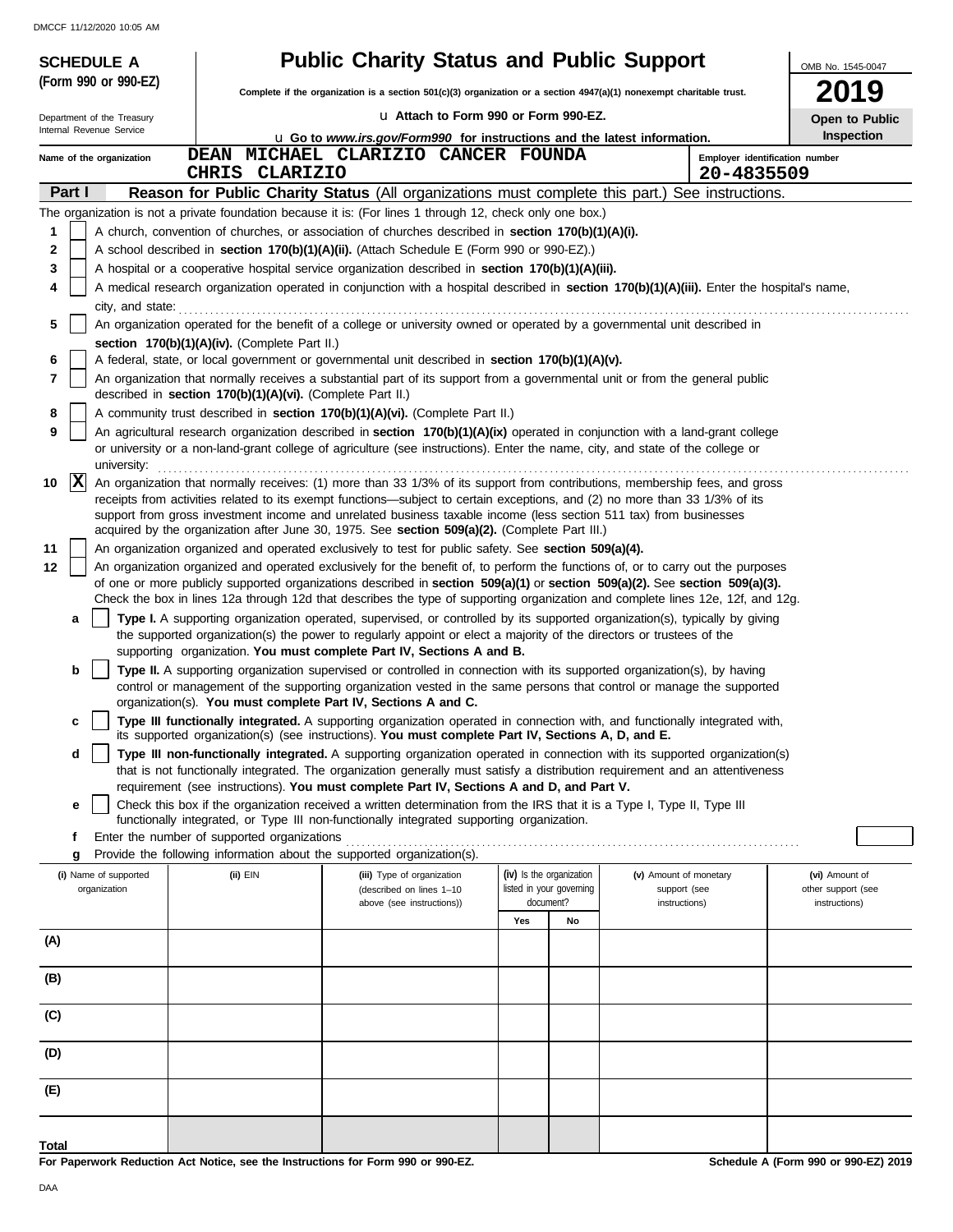Schedule A (Form 990 or 990-EZ) 2019 **DEAN MICHAEL CLARIZIO CANCER FOUNDA 20-4835509** Page 2 (Complete only if you checked the box on line 5, 7, or 8 of Part I or if the organization failed to qualify under **Part II** Support Schedule for Organizations Described in Sections 170(b)(1)(A)(iv) and 170(b)(1)(A)(vi) Part III. If the organization fails to qualify under the tests listed below, please complete Part III.)

|        | <b>Section A. Public Support</b>                                                                                                                                                                                                                                                                                                                                          |          |            |          |            |            |           |
|--------|---------------------------------------------------------------------------------------------------------------------------------------------------------------------------------------------------------------------------------------------------------------------------------------------------------------------------------------------------------------------------|----------|------------|----------|------------|------------|-----------|
|        | Calendar year (or fiscal year beginning in)<br>$\mathbf{u}$                                                                                                                                                                                                                                                                                                               | (a) 2015 | (b) $2016$ | (c) 2017 | $(d)$ 2018 | (e) $2019$ | (f) Total |
| 1      | Gifts, grants, contributions, and<br>membership fees received. (Do not<br>include any "unusual grants.")                                                                                                                                                                                                                                                                  |          |            |          |            |            |           |
| 2      | Tax revenues levied for the<br>organization's benefit and either paid<br>to or expended on its behalf                                                                                                                                                                                                                                                                     |          |            |          |            |            |           |
| 3      | The value of services or facilities<br>furnished by a governmental unit to the<br>organization without charge                                                                                                                                                                                                                                                             |          |            |          |            |            |           |
| 4<br>5 | Total. Add lines 1 through 3<br>The portion of total contributions by<br>each person (other than a<br>governmental unit or publicly<br>supported organization) included on<br>line 1 that exceeds 2% of the amount<br>shown on line 11, column (f) $\ldots$                                                                                                               |          |            |          |            |            |           |
| 6      | Public support. Subtract line 5 from line 4                                                                                                                                                                                                                                                                                                                               |          |            |          |            |            |           |
|        | <b>Section B. Total Support</b>                                                                                                                                                                                                                                                                                                                                           |          |            |          |            |            |           |
|        | Calendar year (or fiscal year beginning in)<br>$\mathbf{u}$                                                                                                                                                                                                                                                                                                               | (a) 2015 | (b) 2016   | (c) 2017 | $(d)$ 2018 | (e) $2019$ | (f) Total |
| 7<br>8 | Amounts from line 4<br>Gross income from interest, dividends,<br>payments received on securities loans,<br>rents, royalties, and income from<br>similar sources                                                                                                                                                                                                           |          |            |          |            |            |           |
| 9      | Net income from unrelated business<br>activities, whether or not the business<br>is regularly carried on                                                                                                                                                                                                                                                                  |          |            |          |            |            |           |
| 10     | Other income. Do not include gain or<br>loss from the sale of capital assets<br>(Explain in Part VI.)                                                                                                                                                                                                                                                                     |          |            |          |            |            |           |
| 11     | Total support. Add lines 7 through 10                                                                                                                                                                                                                                                                                                                                     |          |            |          |            |            |           |
| 12     |                                                                                                                                                                                                                                                                                                                                                                           |          |            |          |            | 12         |           |
| 13     | First five years. If the Form 990 is for the organization's first, second, third, fourth, or fifth tax year as a section 501(c)(3)                                                                                                                                                                                                                                        |          |            |          |            |            |           |
|        |                                                                                                                                                                                                                                                                                                                                                                           |          |            |          |            |            |           |
|        | Section C. Computation of Public Support Percentage                                                                                                                                                                                                                                                                                                                       |          |            |          |            |            |           |
| 14     | Public support percentage for 2019 (line 6, column (f) divided by line 11, column (f)) [[[[[[[[[[[[[[[[[[[[[[                                                                                                                                                                                                                                                             |          |            |          |            | 14         | %         |
| 15     |                                                                                                                                                                                                                                                                                                                                                                           |          |            |          |            | 15         | %         |
|        | 16a 33 1/3% support test-2019. If the organization did not check the box on line 13, and line 14 is 33 1/3% or more, check this                                                                                                                                                                                                                                           |          |            |          |            |            |           |
|        | box and stop here. The organization qualifies as a publicly supported organization                                                                                                                                                                                                                                                                                        |          |            |          |            |            |           |
| b      | 33 1/3% support test-2018. If the organization did not check a box on line 13 or 16a, and line 15 is 33 1/3% or more, check                                                                                                                                                                                                                                               |          |            |          |            |            |           |
|        |                                                                                                                                                                                                                                                                                                                                                                           |          |            |          |            |            |           |
| 17a    | 10%-facts-and-circumstances test-2019. If the organization did not check a box on line 13, 16a, or 16b, and line 14 is                                                                                                                                                                                                                                                    |          |            |          |            |            |           |
|        | 10% or more, and if the organization meets the "facts-and-circumstances" test, check this box and stop here. Explain in                                                                                                                                                                                                                                                   |          |            |          |            |            |           |
|        | Part VI how the organization meets the "facts-and-circumstances" test. The organization qualifies as a publicly supported                                                                                                                                                                                                                                                 |          |            |          |            |            |           |
|        | organization                                                                                                                                                                                                                                                                                                                                                              |          |            |          |            |            |           |
| b      | 10%-facts-and-circumstances test-2018. If the organization did not check a box on line 13, 16a, 16b, or 17a, and line<br>15 is 10% or more, and if the organization meets the "facts-and-circumstances" test, check this box and stop here.<br>Explain in Part VI how the organization meets the "facts-and-circumstances" test. The organization qualifies as a publicly |          |            |          |            |            |           |
|        | supported organization with a construction of the construction of the construction of the construction of the construction of the construction of the construction of the construction of the construction of the construction                                                                                                                                            |          |            |          |            |            |           |
| 18     | Private foundation. If the organization did not check a box on line 13, 16a, 16b, 17a, or 17b, check this box and see                                                                                                                                                                                                                                                     |          |            |          |            |            |           |
|        | <b>instructions</b>                                                                                                                                                                                                                                                                                                                                                       |          |            |          |            |            |           |
|        |                                                                                                                                                                                                                                                                                                                                                                           |          |            |          |            |            |           |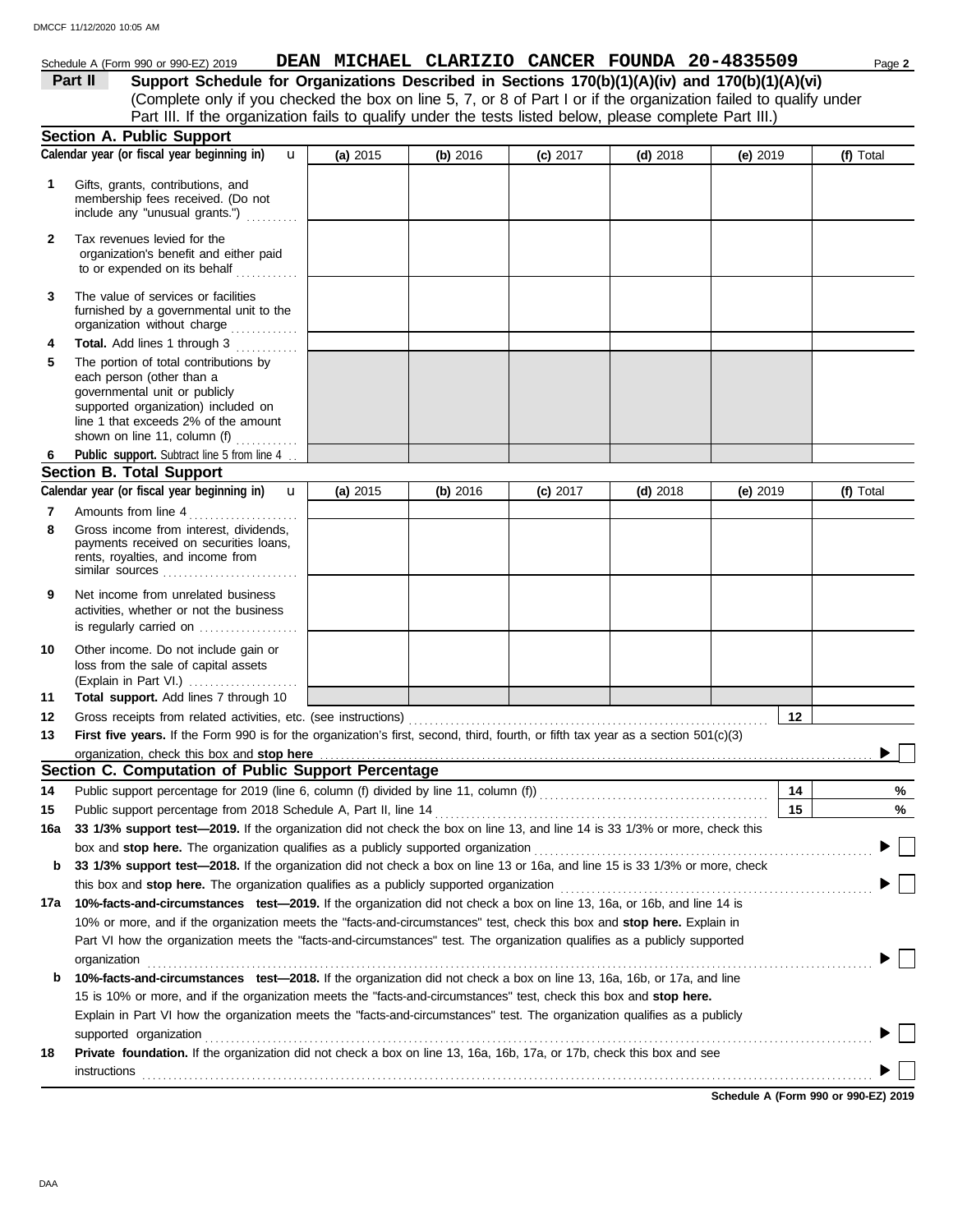#### Schedule A (Form 990 or 990-EZ) 2019 **DEAN MICHAEL CLARIZIO CANCER FOUNDA 20-4835509** Page 3

#### **Part III** Support Schedule for Organizations Described in Section 509(a)(2)

(Complete only if you checked the box on line 10 of Part I or if the organization failed to qualify under Part II. If the organization fails to qualify under the tests listed below, please complete Part II.)

|              | <b>Section A. Public Support</b>                                                                                                                                                  |          |          |            |            |            |                                    |
|--------------|-----------------------------------------------------------------------------------------------------------------------------------------------------------------------------------|----------|----------|------------|------------|------------|------------------------------------|
|              | Calendar year (or fiscal year beginning in)<br>$\mathbf{u}$                                                                                                                       | (a) 2015 | (b) 2016 | $(c)$ 2017 | $(d)$ 2018 | (e) $2019$ | (f) Total                          |
| 1            | Gifts, grants, contributions, and membership fees<br>received. (Do not include any "unusual grants.")                                                                             | 6,370    | 6,663    | 55,795     | 124,647    | 257,681    | 451,156                            |
| $\mathbf{2}$ | Gross receipts from admissions, merchandise<br>sold or services performed, or facilities<br>furnished in any activity that is related to the<br>organization's tax-exempt purpose | 127,699  | 174,563  | 152,531    | 227,508    | 305,955    | 988,256                            |
| 3            | Gross receipts from activities that are not an<br>unrelated trade or business under section 513                                                                                   |          |          |            |            |            |                                    |
| 4            | Tax revenues levied for the<br>organization's benefit and either paid<br>to or expended on its behalf                                                                             |          |          |            |            |            |                                    |
| 5            | The value of services or facilities<br>furnished by a governmental unit to the<br>organization without charge                                                                     |          |          |            |            |            |                                    |
| 6            | Total. Add lines 1 through 5<br>.                                                                                                                                                 | 134,069  | 181,226  | 208,326    | 352,155    | 563,636    | 1,439,412                          |
| 7a           | Amounts included on lines 1, 2, and 3<br>received from disqualified persons                                                                                                       |          |          |            |            |            |                                    |
| b            | Amounts included on lines 2 and 3<br>received from other than disqualified<br>persons that exceed the greater of \$5,000<br>or 1% of the amount on line 13 for the year $\ldots$  |          |          |            |            |            |                                    |
| c            | Add lines 7a and 7b<br>.                                                                                                                                                          |          |          |            |            |            |                                    |
| 8            | Public support. (Subtract line 7c from                                                                                                                                            |          |          |            |            |            |                                    |
|              | line $6.$ )<br><b>Section B. Total Support</b>                                                                                                                                    |          |          |            |            |            | 1,439,412                          |
|              | Calendar year (or fiscal year beginning in)<br>$\mathbf{u}$                                                                                                                       | (a) 2015 | (b) 2016 | $(c)$ 2017 | $(d)$ 2018 | (e) $2019$ | (f) Total                          |
| 9            | Amounts from line 6                                                                                                                                                               | 134,069  | 181,226  | 208,326    | 352,155    | 563,636    | 1,439,412                          |
|              | .                                                                                                                                                                                 |          |          |            |            |            |                                    |
| 10a          | Gross income from interest, dividends,<br>payments received on securities loans, rents,<br>royalties, and income from similar sources                                             |          |          |            |            |            |                                    |
| b            | Unrelated business taxable income (less<br>section 511 taxes) from businesses<br>acquired after June 30, 1975                                                                     |          |          |            |            |            |                                    |
| c            | Add lines 10a and 10b                                                                                                                                                             |          |          |            |            |            |                                    |
| 11           | Net income from unrelated business<br>activities not included in line 10b, whether<br>or not the business is regularly carried on                                                 |          |          |            |            |            |                                    |
| 12           | Other income. Do not include gain or<br>loss from the sale of capital assets<br>(Explain in Part VI.)<br>.                                                                        |          |          |            |            |            |                                    |
| 13           | Total support. (Add lines 9, 10c, 11,<br>and 12.)                                                                                                                                 | 134,069  | 181,226  | 208,326    | 352,155    | 563,636    | 1,439,412                          |
| 14           | First five years. If the Form 990 is for the organization's first, second, third, fourth, or fifth tax year as a section 501(c)(3)                                                |          |          |            |            |            |                                    |
|              | organization, check this box and stop here                                                                                                                                        |          |          |            |            |            |                                    |
|              | Section C. Computation of Public Support Percentage                                                                                                                               |          |          |            |            |            |                                    |
| 15           |                                                                                                                                                                                   |          |          |            |            | 15         | 100.00%                            |
| 16           | Public support percentage from 2018 Schedule A, Part III, line 15.                                                                                                                |          |          |            |            | 16         | 100.00%                            |
|              | Section D. Computation of Investment Income Percentage                                                                                                                            |          |          |            |            |            |                                    |
| 17           |                                                                                                                                                                                   |          |          |            |            | 17         | %                                  |
| 18           | Investment income percentage from 2018 Schedule A, Part III, line 17                                                                                                              |          |          |            |            | 18         | %                                  |
| 19a          | 33 1/3% support tests-2019. If the organization did not check the box on line 14, and line 15 is more than 33 1/3%, and line                                                      |          |          |            |            |            |                                    |
|              | 17 is not more than 33 1/3%, check this box and stop here. The organization qualifies as a publicly supported organization                                                        |          |          |            |            |            | $\blacktriangleright$ $\mathbf{X}$ |
| b            | 33 1/3% support tests-2018. If the organization did not check a box on line 14 or line 19a, and line 16 is more than 33 1/3%, and                                                 |          |          |            |            |            |                                    |
|              | line 18 is not more than 33 1/3%, check this box and stop here. The organization qualifies as a publicly supported organization <i>[1]</i>                                        |          |          |            |            |            |                                    |
| 20           |                                                                                                                                                                                   |          |          |            |            |            |                                    |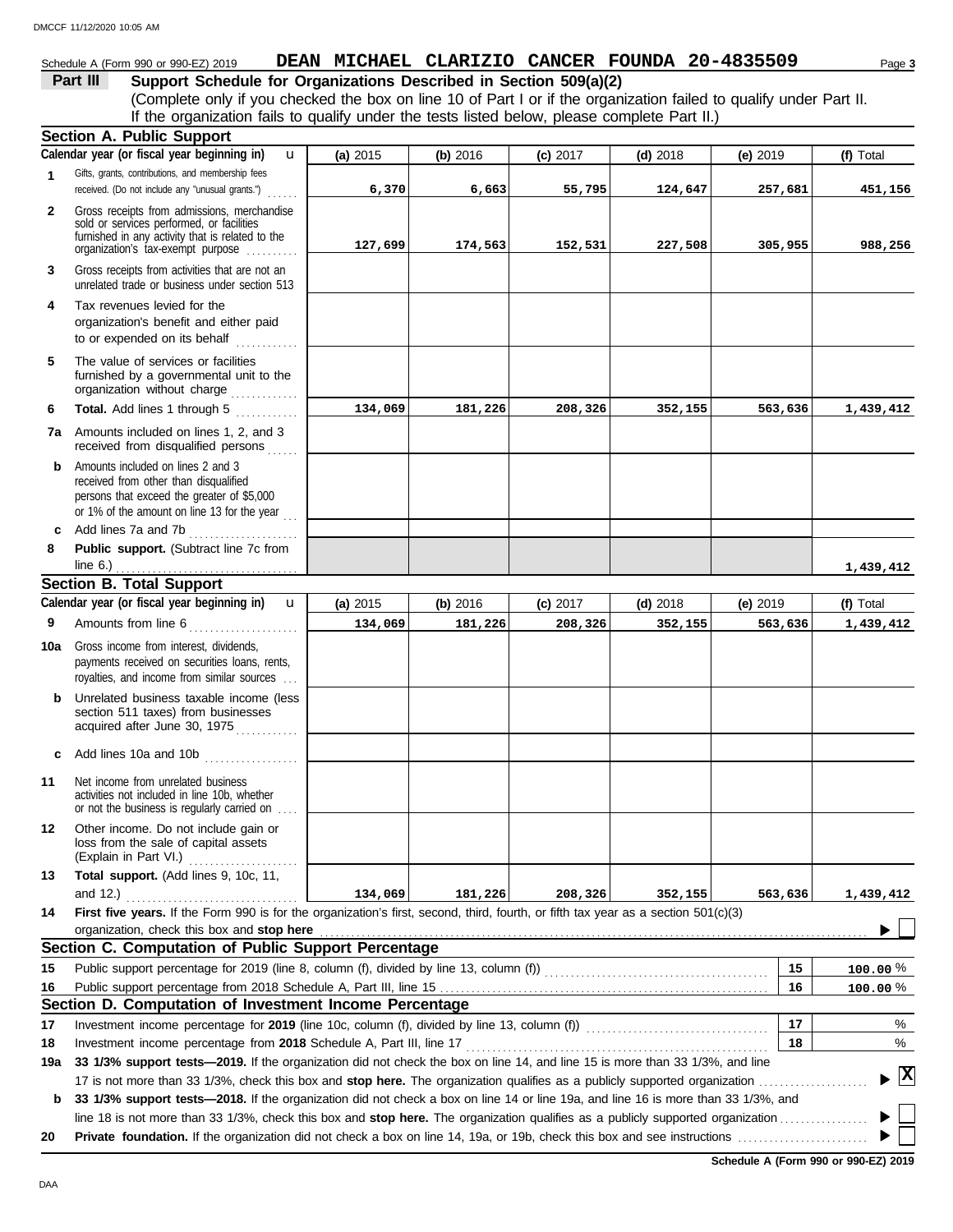|              | MCCF 11/12/2020 10:05 AM<br>DEAN MICHAEL CLARIZIO CANCER FOUNDA 20-4835509<br>Schedule A (Form 990 or 990-EZ) 2019                                                                                                                                                                                                                                                          |                |     | Page 4 |
|--------------|-----------------------------------------------------------------------------------------------------------------------------------------------------------------------------------------------------------------------------------------------------------------------------------------------------------------------------------------------------------------------------|----------------|-----|--------|
|              | Part IV<br><b>Supporting Organizations</b><br>(Complete only if you checked a box in line 12 on Part I. If you checked 12a of Part I, complete Sections A<br>and B. If you checked 12b of Part I, complete Sections A and C. If you checked 12c of Part I, complete<br>Sections A, D, and E. If you checked 12d of Part I, complete Sections A and D, and complete Part V.) |                |     |        |
|              | <b>Section A. All Supporting Organizations</b>                                                                                                                                                                                                                                                                                                                              |                |     |        |
|              |                                                                                                                                                                                                                                                                                                                                                                             |                | Yes | No     |
| 1            | Are all of the organization's supported organizations listed by name in the organization's governing                                                                                                                                                                                                                                                                        |                |     |        |
|              | documents? If "No," describe in Part VI how the supported organizations are designated. If designated by                                                                                                                                                                                                                                                                    |                |     |        |
|              | class or purpose, describe the designation. If historic and continuing relationship, explain.                                                                                                                                                                                                                                                                               | 1              |     |        |
| $\mathbf{2}$ | Did the organization have any supported organization that does not have an IRS determination of status                                                                                                                                                                                                                                                                      |                |     |        |
|              | under section 509(a)(1) or (2)? If "Yes," explain in Part VI how the organization determined that the supported                                                                                                                                                                                                                                                             |                |     |        |
|              | organization was described in section 509(a)(1) or (2).                                                                                                                                                                                                                                                                                                                     | $\mathbf 2$    |     |        |
| За           | Did the organization have a supported organization described in section $501(c)(4)$ , (5), or (6)? If "Yes," answer<br>$(b)$ and $(c)$ below.                                                                                                                                                                                                                               | 3a             |     |        |
| b            | Did the organization confirm that each supported organization qualified under section $501(c)(4)$ , $(5)$ , or $(6)$ and                                                                                                                                                                                                                                                    |                |     |        |
|              | satisfied the public support tests under section 509(a)(2)? If "Yes," describe in Part VI when and how the                                                                                                                                                                                                                                                                  |                |     |        |
|              | organization made the determination.                                                                                                                                                                                                                                                                                                                                        | 3b             |     |        |
| c            | Did the organization ensure that all support to such organizations was used exclusively for section $170(c)(2)(B)$                                                                                                                                                                                                                                                          |                |     |        |
|              | purposes? If "Yes," explain in Part VI what controls the organization put in place to ensure such use.                                                                                                                                                                                                                                                                      | 3c             |     |        |
| 4a           | Was any supported organization not organized in the United States ("foreign supported organization")? If                                                                                                                                                                                                                                                                    |                |     |        |
|              | "Yes," and if you checked 12a or 12b in Part I, answer (b) and (c) below.                                                                                                                                                                                                                                                                                                   | 4a             |     |        |
| b            | Did the organization have ultimate control and discretion in deciding whether to make grants to the foreign                                                                                                                                                                                                                                                                 |                |     |        |
|              | supported organization? If "Yes," describe in Part VI how the organization had such control and discretion                                                                                                                                                                                                                                                                  |                |     |        |
|              | despite being controlled or supervised by or in connection with its supported organizations.                                                                                                                                                                                                                                                                                | 4b             |     |        |
| c            | Did the organization support any foreign supported organization that does not have an IRS determination                                                                                                                                                                                                                                                                     |                |     |        |
|              | under sections $501(c)(3)$ and $509(a)(1)$ or (2)? If "Yes," explain in Part VI what controls the organization used                                                                                                                                                                                                                                                         |                |     |        |
|              | to ensure that all support to the foreign supported organization was used exclusively for section $170(c)(2)(B)$                                                                                                                                                                                                                                                            |                |     |        |
|              | purposes.                                                                                                                                                                                                                                                                                                                                                                   | 4c             |     |        |
| 5a           | Did the organization add, substitute, or remove any supported organizations during the tax year? If "Yes,"                                                                                                                                                                                                                                                                  |                |     |        |
|              | answer (b) and (c) below (if applicable). Also, provide detail in Part VI, including (i) the names and EIN                                                                                                                                                                                                                                                                  |                |     |        |
|              | numbers of the supported organizations added, substituted, or removed; (ii) the reasons for each such action;                                                                                                                                                                                                                                                               |                |     |        |
|              | (iii) the authority under the organization's organizing document authorizing such action; and (iv) how the action                                                                                                                                                                                                                                                           |                |     |        |
|              | was accomplished (such as by amendment to the organizing document).                                                                                                                                                                                                                                                                                                         | 5а             |     |        |
| b            | Type I or Type II only. Was any added or substituted supported organization part of a class already                                                                                                                                                                                                                                                                         |                |     |        |
|              | designated in the organization's organizing document?                                                                                                                                                                                                                                                                                                                       | 5b             |     |        |
| c            | Substitutions only. Was the substitution the result of an event beyond the organization's control?                                                                                                                                                                                                                                                                          | 5c             |     |        |
| 6            | Did the organization provide support (whether in the form of grants or the provision of services or facilities) to                                                                                                                                                                                                                                                          |                |     |        |
|              | anyone other than (i) its supported organizations, (ii) individuals that are part of the charitable class benefited                                                                                                                                                                                                                                                         |                |     |        |
|              | by one or more of its supported organizations, or (iii) other supporting organizations that also support or                                                                                                                                                                                                                                                                 |                |     |        |
|              | benefit one or more of the filing organization's supported organizations? If "Yes," provide detail in Part VI.                                                                                                                                                                                                                                                              | 6              |     |        |
| 7            | Did the organization provide a grant, loan, compensation, or other similar payment to a substantial contributor                                                                                                                                                                                                                                                             |                |     |        |
|              | (as defined in section $4958(c)(3)(C)$ ), a family member of a substantial contributor, or a 35% controlled entity                                                                                                                                                                                                                                                          |                |     |        |
|              | with regard to a substantial contributor? If "Yes," complete Part I of Schedule L (Form 990 or 990-EZ).                                                                                                                                                                                                                                                                     | $\overline{7}$ |     |        |
| 8            | Did the organization make a loan to a disqualified person (as defined in section 4958) not described in line 7?                                                                                                                                                                                                                                                             |                |     |        |
|              | If "Yes." complete Part I of Schedule L (Form 990 or 990-EZ).                                                                                                                                                                                                                                                                                                               | 8              |     |        |

- **9a** Was the organization controlled directly or indirectly at any time during the tax year by one or more disqualified persons as defined in section 4946 (other than foundation managers and organizations described in section 509(a)(1) or (2))? *If "Yes," provide detail in Part VI.*
- **b** Did one or more disqualified persons (as defined in line 9a) hold a controlling interest in any entity in which the supporting organization had an interest? *If "Yes," provide detail in Part VI.*
- **c** Did a disqualified person (as defined in line 9a) have an ownership interest in, or derive any personal benefit from, assets in which the supporting organization also had an interest? *If "Yes," provide detail in Part VI.*
- **10a** Was the organization subject to the excess business holdings rules of section 4943 because of section 4943(f) (regarding certain Type II supporting organizations, and all Type III non-functionally integrated supporting organizations)? *If "Yes," answer 10b below.*
	- **b** Did the organization have any excess business holdings in the tax year? *(Use Schedule C, Form 4720, to determine whether the organization had excess business holdings.)*

**Schedule A (Form 990 or 990-EZ) 2019 10b**

**9a**

**9b**

**9c**

**10a**

DAA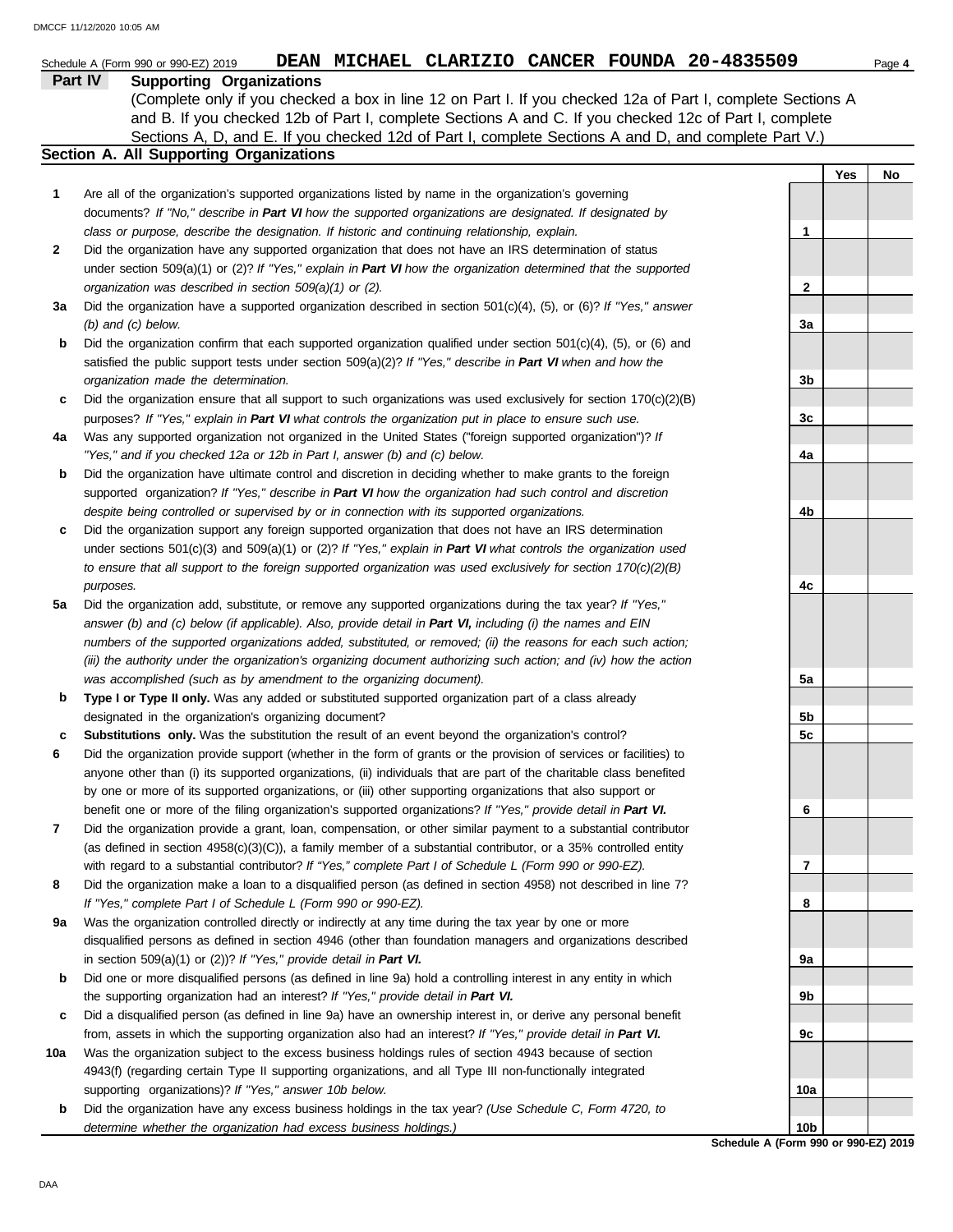|                | DEAN MICHAEL CLARIZIO CANCER FOUNDA 20-4835509<br>Schedule A (Form 990 or 990-EZ) 2019                                                                                     |                 |     | Page 5 |
|----------------|----------------------------------------------------------------------------------------------------------------------------------------------------------------------------|-----------------|-----|--------|
| <b>Part IV</b> | <b>Supporting Organizations (continued)</b>                                                                                                                                |                 |     |        |
|                |                                                                                                                                                                            |                 | Yes | No     |
| 11             | Has the organization accepted a gift or contribution from any of the following persons?                                                                                    |                 |     |        |
| a              | A person who directly or indirectly controls, either alone or together with persons described in (b) and (c)                                                               |                 |     |        |
|                | below, the governing body of a supported organization?                                                                                                                     | 11a             |     |        |
| b              | A family member of a person described in (a) above?                                                                                                                        | 11 <sub>b</sub> |     |        |
| c              | A 35% controlled entity of a person described in (a) or (b) above? If "Yes" to a, b, or c, provide detail in Part VI.<br><b>Section B. Type I Supporting Organizations</b> | 11c             |     |        |
|                |                                                                                                                                                                            |                 | Yes | No     |
| 1              | Did the directors, trustees, or membership of one or more supported organizations have the power to                                                                        |                 |     |        |
|                | regularly appoint or elect at least a majority of the organization's directors or trustees at all times during the                                                         |                 |     |        |
|                | tax year? If "No," describe in Part VI how the supported organization(s) effectively operated, supervised, or                                                              |                 |     |        |
|                | controlled the organization's activities. If the organization had more than one supported organization,                                                                    |                 |     |        |
|                | describe how the powers to appoint and/or remove directors or trustees were allocated among the supported                                                                  |                 |     |        |
|                | organizations and what conditions or restrictions, if any, applied to such powers during the tax year.                                                                     | 1               |     |        |
| 2              | Did the organization operate for the benefit of any supported organization other than the supported                                                                        |                 |     |        |
|                | organization(s) that operated, supervised, or controlled the supporting organization? If "Yes," explain in Part                                                            |                 |     |        |
|                | VI how providing such benefit carried out the purposes of the supported organization(s) that operated,                                                                     |                 |     |        |
|                | supervised, or controlled the supporting organization.                                                                                                                     | $\mathbf{2}$    |     |        |
|                | Section C. Type II Supporting Organizations                                                                                                                                |                 |     |        |
|                |                                                                                                                                                                            |                 | Yes | No     |
| 1              | Were a majority of the organization's directors or trustees during the tax year also a majority of the directors                                                           |                 |     |        |
|                | or trustees of each of the organization's supported organization(s)? If "No," describe in Part VI how control                                                              |                 |     |        |
|                | or management of the supporting organization was vested in the same persons that controlled or managed                                                                     |                 |     |        |
|                | the supported organization(s).                                                                                                                                             | 1               |     |        |
|                | Section D. All Type III Supporting Organizations                                                                                                                           |                 |     |        |
|                |                                                                                                                                                                            |                 | Yes | No     |
| 1              | Did the organization provide to each of its supported organizations, by the last day of the fifth month of the                                                             |                 |     |        |
|                | organization's tax year, (i) a written notice describing the type and amount of support provided during the prior tax                                                      |                 |     |        |
|                | year, (ii) a copy of the Form 990 that was most recently filed as of the date of notification, and (iii) copies of the                                                     |                 |     |        |
|                | organization's governing documents in effect on the date of notification, to the extent not previously provided?                                                           | 1               |     |        |
| 2              | Were any of the organization's officers, directors, or trustees either (i) appointed or elected by the supported                                                           |                 |     |        |
|                | organization(s) or (ii) serving on the governing body of a supported organization? If "No," explain in Part VI how                                                         |                 |     |        |
|                | the organization maintained a close and continuous working relationship with the supported organization(s).                                                                | 2               |     |        |
| 3              | By reason of the relationship described in (2), did the organization's supported organizations have a                                                                      |                 |     |        |
|                | significant voice in the organization's investment policies and in directing the use of the organization's                                                                 |                 |     |        |
|                | income or assets at all times during the tax year? If "Yes," describe in Part VI the role the organization's                                                               |                 |     |        |
|                | supported organizations played in this regard.                                                                                                                             | 3               |     |        |
|                | Section E. Type III Functionally-Integrated Supporting Organizations                                                                                                       |                 |     |        |
| 1              | Check the box next to the method that the organization used to satisfy the Integral Part Test during the year (see instructions).                                          |                 |     |        |
| a              | The organization satisfied the Activities Test. Complete line 2 below.                                                                                                     |                 |     |        |
| b              | The organization is the parent of each of its supported organizations. Complete line 3 below.                                                                              |                 |     |        |
| c              | The organization supported a governmental entity. Describe in Part VI how you supported a government entity (see instructions).                                            |                 |     |        |
|                | Activities Test. Answer (a) and (b) below.                                                                                                                                 |                 | Yes | No     |
| 2              | Did substantially all of the organization's activities during the tax year directly further the exempt purposes of                                                         |                 |     |        |
| а              | the supported organization(s) to which the organization was responsive? If "Yes," then in Part VI identify                                                                 |                 |     |        |
|                | those supported organizations and explain how these activities directly furthered their exempt purposes,                                                                   |                 |     |        |
|                | how the organization was responsive to those supported organizations, and how the organization determined                                                                  |                 |     |        |
|                | that these activities constituted substantially all of its activities.                                                                                                     | 2a              |     |        |
| b              | Did the activities described in (a) constitute activities that, but for the organization's involvement, one or more                                                        |                 |     |        |
|                | of the organization's supported organization(s) would have been engaged in? If "Yes," explain in Part VI the                                                               |                 |     |        |
|                | reasons for the organization's position that its supported organization(s) would have engaged in these                                                                     |                 |     |        |
|                | activities but for the organization's involvement.                                                                                                                         | 2b              |     |        |
| 3              | Parent of Supported Organizations. Answer (a) and (b) below.                                                                                                               |                 |     |        |
| а              | Did the organization have the power to regularly appoint or elect a majority of the officers, directors, or                                                                |                 |     |        |
|                | trustees of each of the supported organizations? Provide details in Part VI.                                                                                               | 3a              |     |        |

**b** Did the organization exercise a substantial degree of direction over the policies, programs, and activities of each of its supported organizations? *If "Yes," describe in Part VI the role played by the organization in this regard.*

DAA **Schedule A (Form 990 or 990-EZ) 2019 3b**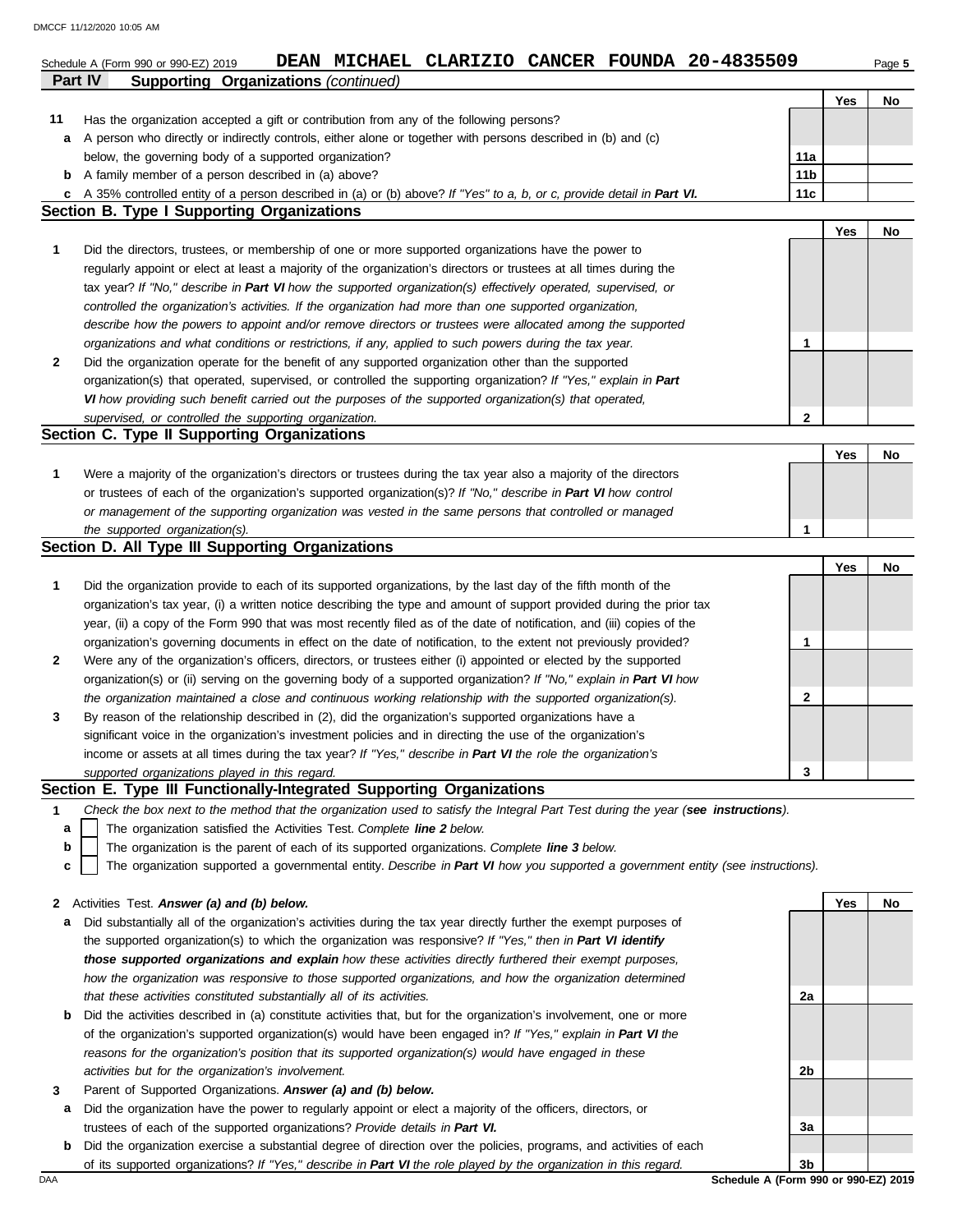|               | DEAN MICHAEL CLARIZIO CANCER FOUNDA 20-4835509<br>Schedule A (Form 990 or 990-EZ) 2019                                           |                         |                | Page 6                         |  |
|---------------|----------------------------------------------------------------------------------------------------------------------------------|-------------------------|----------------|--------------------------------|--|
| <b>Part V</b> | Type III Non-Functionally Integrated 509(a)(3) Supporting Organizations                                                          |                         |                |                                |  |
| $\mathbf{1}$  | Check here if the organization satisfied the Integral Part Test as a qualifying trust on Nov. 20, 1970 (explain in Part VI). See |                         |                |                                |  |
|               | <b>instructions.</b> All other Type III non-functionally integrated supporting organizations must complete Sections A through E. |                         |                |                                |  |
|               | Section A - Adjusted Net Income                                                                                                  |                         | (A) Prior Year | (B) Current Year               |  |
|               |                                                                                                                                  |                         |                | (optional)                     |  |
| 1             | Net short-term capital gain                                                                                                      | $\mathbf{1}$            |                |                                |  |
| $\mathbf{2}$  | Recoveries of prior-year distributions                                                                                           | $\mathbf{2}$            |                |                                |  |
| 3             | Other gross income (see instructions)                                                                                            | 3                       |                |                                |  |
| 4             | Add lines 1 through 3.                                                                                                           | 4                       |                |                                |  |
| 5             | Depreciation and depletion                                                                                                       | 5                       |                |                                |  |
| 6             | Portion of operating expenses paid or incurred for production or                                                                 |                         |                |                                |  |
|               | collection of gross income or for management, conservation, or                                                                   |                         |                |                                |  |
|               | maintenance of property held for production of income (see instructions)                                                         | 6                       |                |                                |  |
| 7             | Other expenses (see instructions)                                                                                                | 7                       |                |                                |  |
| 8             | Adjusted Net Income (subtract lines 5, 6, and 7 from line 4)                                                                     | 8                       |                |                                |  |
|               | <b>Section B - Minimum Asset Amount</b>                                                                                          |                         | (A) Prior Year | (B) Current Year<br>(optional) |  |
| 1             | Aggregate fair market value of all non-exempt-use assets (see                                                                    |                         |                |                                |  |
|               | instructions for short tax year or assets held for part of year):                                                                |                         |                |                                |  |
|               | <b>a</b> Average monthly value of securities                                                                                     | 1a                      |                |                                |  |
|               | Average monthly cash balances<br>b                                                                                               | 1b                      |                |                                |  |
|               | <b>c</b> Fair market value of other non-exempt-use assets                                                                        | 1c                      |                |                                |  |
|               | Total (add lines 1a, 1b, and 1c)<br>d                                                                                            | 1d                      |                |                                |  |
|               | <b>e</b> Discount claimed for blockage or other                                                                                  |                         |                |                                |  |
|               | factors (explain in detail in <b>Part VI)</b> :                                                                                  |                         |                |                                |  |
| $\mathbf{2}$  | Acquisition indebtedness applicable to non-exempt-use assets                                                                     | $\mathbf{2}$            |                |                                |  |
| 3             | Subtract line 2 from line 1d.                                                                                                    | 3                       |                |                                |  |
| 4             | Cash deemed held for exempt use. Enter 1-1/2% of line 3 (for greater amount,                                                     |                         |                |                                |  |
|               | see instructions).                                                                                                               | 4                       |                |                                |  |
| 5             | Net value of non-exempt-use assets (subtract line 4 from line 3)                                                                 | 5                       |                |                                |  |
| 6             | Multiply line 5 by .035.                                                                                                         | 6                       |                |                                |  |
| 7             | Recoveries of prior-year distributions                                                                                           | $\overline{7}$          |                |                                |  |
| 8             | Minimum Asset Amount (add line 7 to line 6)                                                                                      | 8                       |                |                                |  |
|               | Section C - Distributable Amount                                                                                                 |                         |                | <b>Current Year</b>            |  |
| 1             | Adjusted net income for prior year (from Section A, line 8, Column A)                                                            | 1                       |                |                                |  |
| $\mathbf{2}$  | Enter 85% of line 1.                                                                                                             | $\mathbf{2}$            |                |                                |  |
| 3             | Minimum asset amount for prior year (from Section B, line 8, Column A)                                                           | 3                       |                |                                |  |
| 4             | Enter greater of line 2 or line 3.                                                                                               | $\overline{\mathbf{4}}$ |                |                                |  |
| 5             | Income tax imposed in prior year                                                                                                 | 5                       |                |                                |  |
| 6             | <b>Distributable Amount.</b> Subtract line 5 from line 4, unless subject to                                                      |                         |                |                                |  |
|               | emergency temporary reduction (see instructions).                                                                                | 6                       |                |                                |  |

**7** | Check here if the current year is the organization's first as a non-functionally integrated Type III supporting organization (see instructions).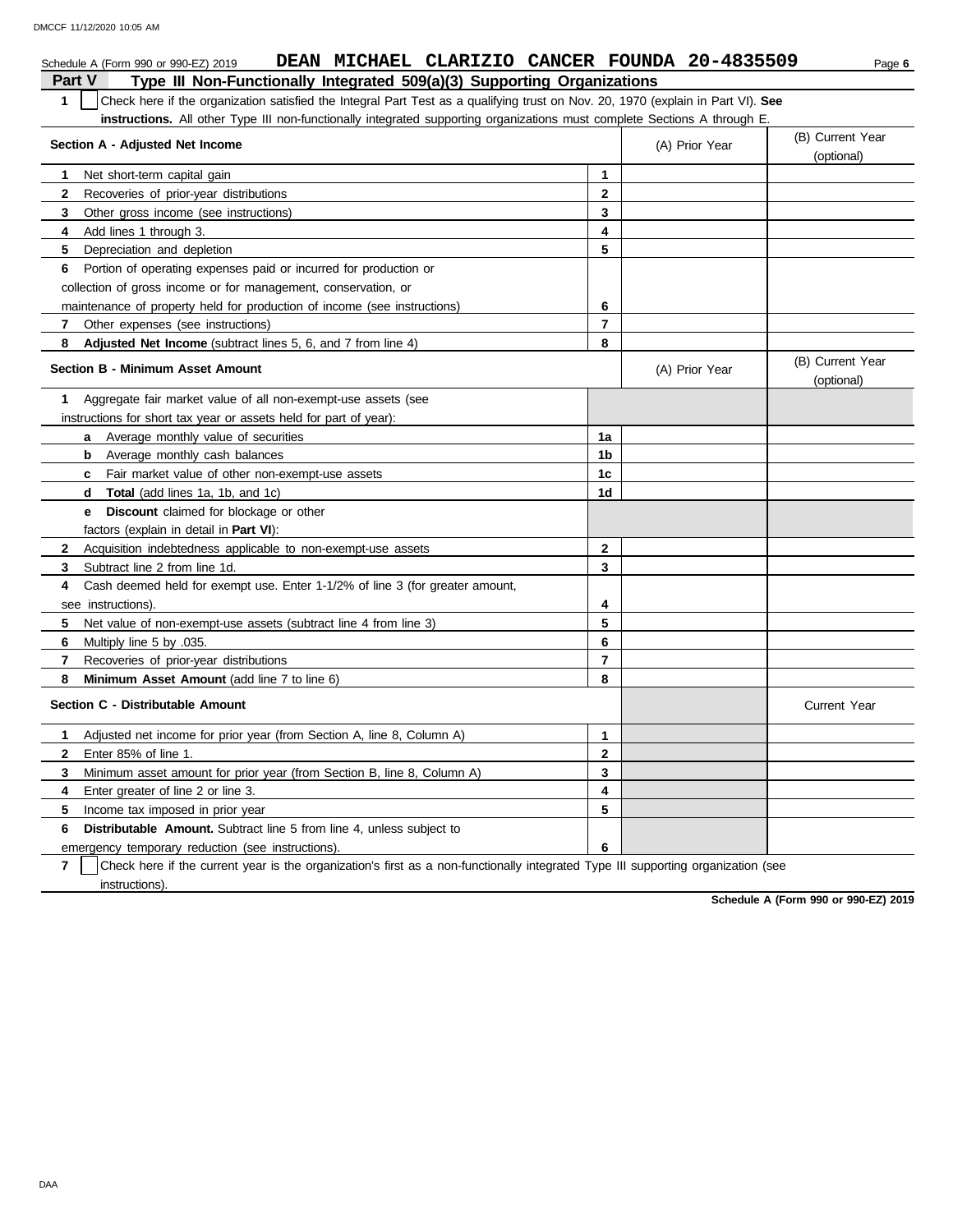#### Schedule A (Form 990 or 990-EZ) 2019 **DEAN MICHAEL CLARIZIO CANCER FOUNDA 20-4835509** Page 7 **Part V Type III Non-Functionally Integrated 509(a)(3) Supporting Organizations** *(continued)* **Section D - Distributions Current Year 1 2 3 4 5 6 7 8 9 10** Amounts paid to supported organizations to accomplish exempt purposes Amounts paid to perform activity that directly furthers exempt purposes of supported organizations, in excess of income from activity Administrative expenses paid to accomplish exempt purposes of supported organizations Amounts paid to acquire exempt-use assets Qualified set-aside amounts (prior IRS approval required) Other distributions (describe in **Part VI**). See instructions. **Total annual distributions.** Add lines 1 through 6. Distributions to attentive supported organizations to which the organization is responsive (provide details in **Part VI**). See instructions. Distributable amount for 2019 from Section C, line 6 Line 8 amount divided by line 9 amount **Section E - Distribution Allocations** (see instructions) **Excess Distributions (i) (ii) Underdistributions Pre-2019 (iii) Distributable Amount for 2019 8 7 6 5 4 3 2 1 a** From 2014 . . . . . . . . . . . . . . . . . . . . . . . . . . . . . . . . . . **b** From 2015 . . . . . . . . . . . . . . . . . . . . . . . . . . . . . . . . . . **c** From 2016 . . . . . . . . . . . . . . . . . . . . . . . . . . . . . . . . . . **d** From 2017 . . . . . . . . . . . . . . . . . . . . . . . . . . . . . . . . . . . **e** From 2018 . . . . . . . . . . . . . . . . . . . . . . . . . . . . . . . . . . . **f Total** of lines 3a through e **g** Applied to underdistributions of prior years **h** Applied to 2019 distributable amount **i** Carryover from 2014 not applied (see instructions) **j** Remainder. Subtract lines 3g, 3h, and 3i from 3f. **a** Applied to underdistributions of prior years **b** Applied to 2019 distributable amount **c** Remainder. Subtract lines 4a and 4b from 4. **a** Excess from 2015 . . . . . . . . . . . . . . . . . . . . . . . . . . **b** Excess from 2016 . . . . . . . . . . . . . . . . . . . . . . . . . . **c** Excess from 2017 . . . . . . . . . . . . . . . . . . . . . . . . . . . **d** Excess from 2018 . . . . . . . . . . . . . . . . . . . . . . . . . . . Distributable amount for 2019 from Section C, line 6 Underdistributions, if any, for years prior to 2019 (reasonable cause required-explain in **Part VI**). See Excess distributions carryover, if any, to 2019 Distributions for 2019 from Section D, line 7: \$ Remaining underdistributions for years prior to 2019, if any. Subtract lines 3g and 4a from line 2. For result greater than zero, explain in **Part VI**. See instructions. Remaining underdistributions for 2019. Subtract lines 3h and 4b from line 1. For result greater than zero, explain in **Part VI**. See instructions. **Excess distributions carryover to 2020.** Add lines 3j and 4c. Breakdown of line 7: instructions.

**Schedule A (Form 990 or 990-EZ) 2019**

**e** Excess from 2019 . . . . . . . . . . . . . . . . . . . . . . . . . . .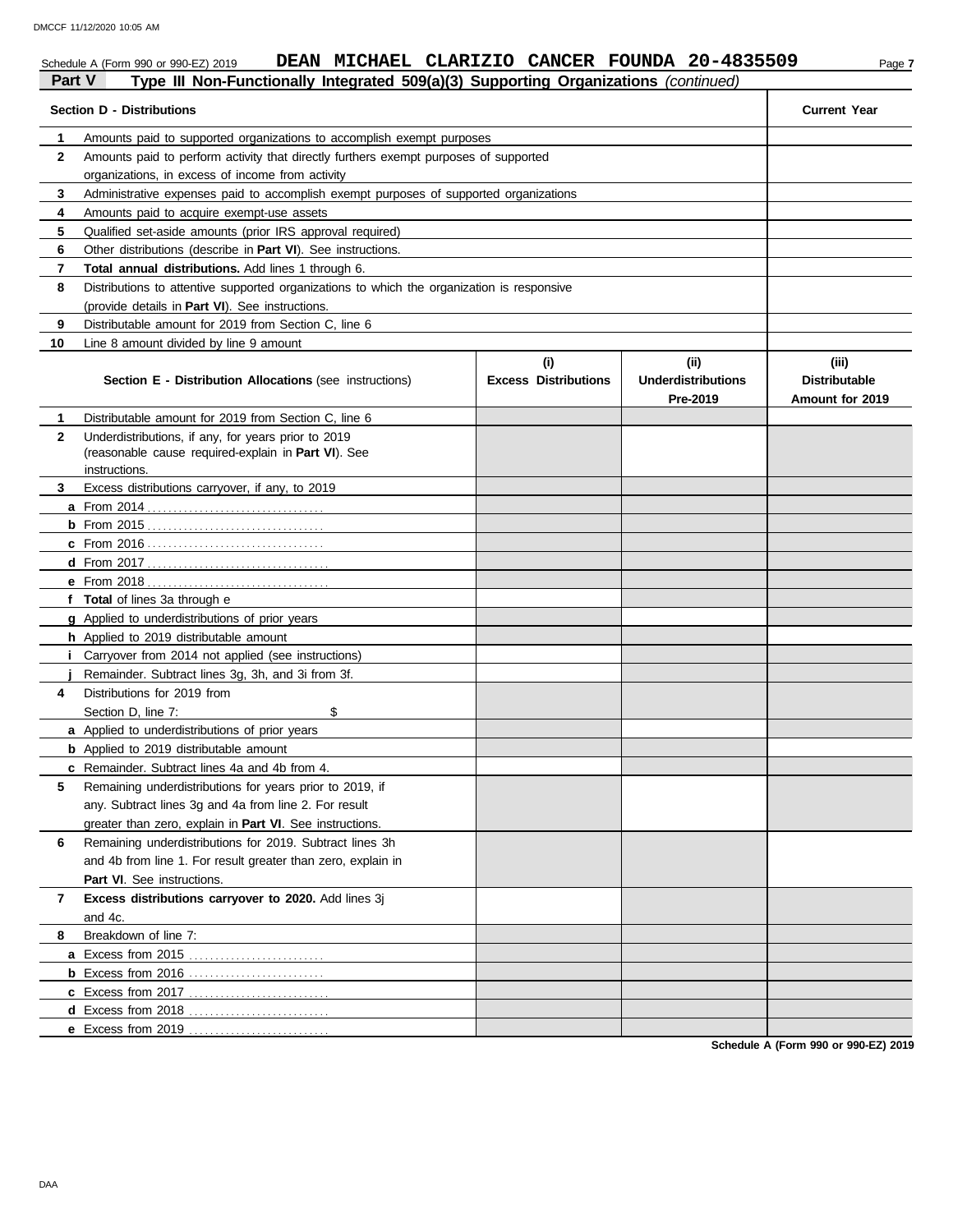|         | Schedule A (Form 990 or 990-EZ) 2019                                                           |  |  | DEAN MICHAEL CLARIZIO CANCER FOUNDA 20-4835509                                                                                                                                                                                                                                                                                                                                                                                                                                            | Page 8 |
|---------|------------------------------------------------------------------------------------------------|--|--|-------------------------------------------------------------------------------------------------------------------------------------------------------------------------------------------------------------------------------------------------------------------------------------------------------------------------------------------------------------------------------------------------------------------------------------------------------------------------------------------|--------|
| Part VI | lines 2, 5, and 6. Also complete this part for any additional information. (See instructions.) |  |  | Supplemental Information. Provide the explanations required by Part II, line 10; Part II, line 17a or 17b; Part<br>III, line 12; Part IV, Section A, lines 1, 2, 3b, 3c, 4b, 4c, 5a, 6, 9a, 9b, 9c, 11a, 11b, and 11c; Part IV, Section<br>B, lines 1 and 2; Part IV, Section C, line 1; Part IV, Section D, lines 2 and 3; Part IV, Section E, lines 1c, 2a, 2b,<br>3a, and 3b; Part V, line 1; Part V, Section B, line 1e; Part V, Section D, lines 5, 6, and 8; and Part V, Section E, |        |
|         |                                                                                                |  |  |                                                                                                                                                                                                                                                                                                                                                                                                                                                                                           |        |
|         |                                                                                                |  |  |                                                                                                                                                                                                                                                                                                                                                                                                                                                                                           |        |
|         |                                                                                                |  |  |                                                                                                                                                                                                                                                                                                                                                                                                                                                                                           |        |
|         |                                                                                                |  |  |                                                                                                                                                                                                                                                                                                                                                                                                                                                                                           |        |
|         |                                                                                                |  |  |                                                                                                                                                                                                                                                                                                                                                                                                                                                                                           |        |
|         |                                                                                                |  |  |                                                                                                                                                                                                                                                                                                                                                                                                                                                                                           |        |
|         |                                                                                                |  |  |                                                                                                                                                                                                                                                                                                                                                                                                                                                                                           |        |
|         |                                                                                                |  |  |                                                                                                                                                                                                                                                                                                                                                                                                                                                                                           |        |
|         |                                                                                                |  |  |                                                                                                                                                                                                                                                                                                                                                                                                                                                                                           |        |
|         |                                                                                                |  |  |                                                                                                                                                                                                                                                                                                                                                                                                                                                                                           |        |
|         |                                                                                                |  |  |                                                                                                                                                                                                                                                                                                                                                                                                                                                                                           |        |
|         |                                                                                                |  |  |                                                                                                                                                                                                                                                                                                                                                                                                                                                                                           |        |
|         |                                                                                                |  |  |                                                                                                                                                                                                                                                                                                                                                                                                                                                                                           |        |
|         |                                                                                                |  |  |                                                                                                                                                                                                                                                                                                                                                                                                                                                                                           |        |
|         |                                                                                                |  |  |                                                                                                                                                                                                                                                                                                                                                                                                                                                                                           |        |
|         |                                                                                                |  |  |                                                                                                                                                                                                                                                                                                                                                                                                                                                                                           |        |
|         |                                                                                                |  |  |                                                                                                                                                                                                                                                                                                                                                                                                                                                                                           |        |
|         |                                                                                                |  |  |                                                                                                                                                                                                                                                                                                                                                                                                                                                                                           |        |
|         |                                                                                                |  |  |                                                                                                                                                                                                                                                                                                                                                                                                                                                                                           |        |
|         |                                                                                                |  |  |                                                                                                                                                                                                                                                                                                                                                                                                                                                                                           |        |
|         |                                                                                                |  |  |                                                                                                                                                                                                                                                                                                                                                                                                                                                                                           |        |
|         |                                                                                                |  |  |                                                                                                                                                                                                                                                                                                                                                                                                                                                                                           |        |
|         |                                                                                                |  |  |                                                                                                                                                                                                                                                                                                                                                                                                                                                                                           |        |
|         |                                                                                                |  |  |                                                                                                                                                                                                                                                                                                                                                                                                                                                                                           |        |
|         |                                                                                                |  |  |                                                                                                                                                                                                                                                                                                                                                                                                                                                                                           |        |
|         |                                                                                                |  |  |                                                                                                                                                                                                                                                                                                                                                                                                                                                                                           |        |
|         |                                                                                                |  |  |                                                                                                                                                                                                                                                                                                                                                                                                                                                                                           |        |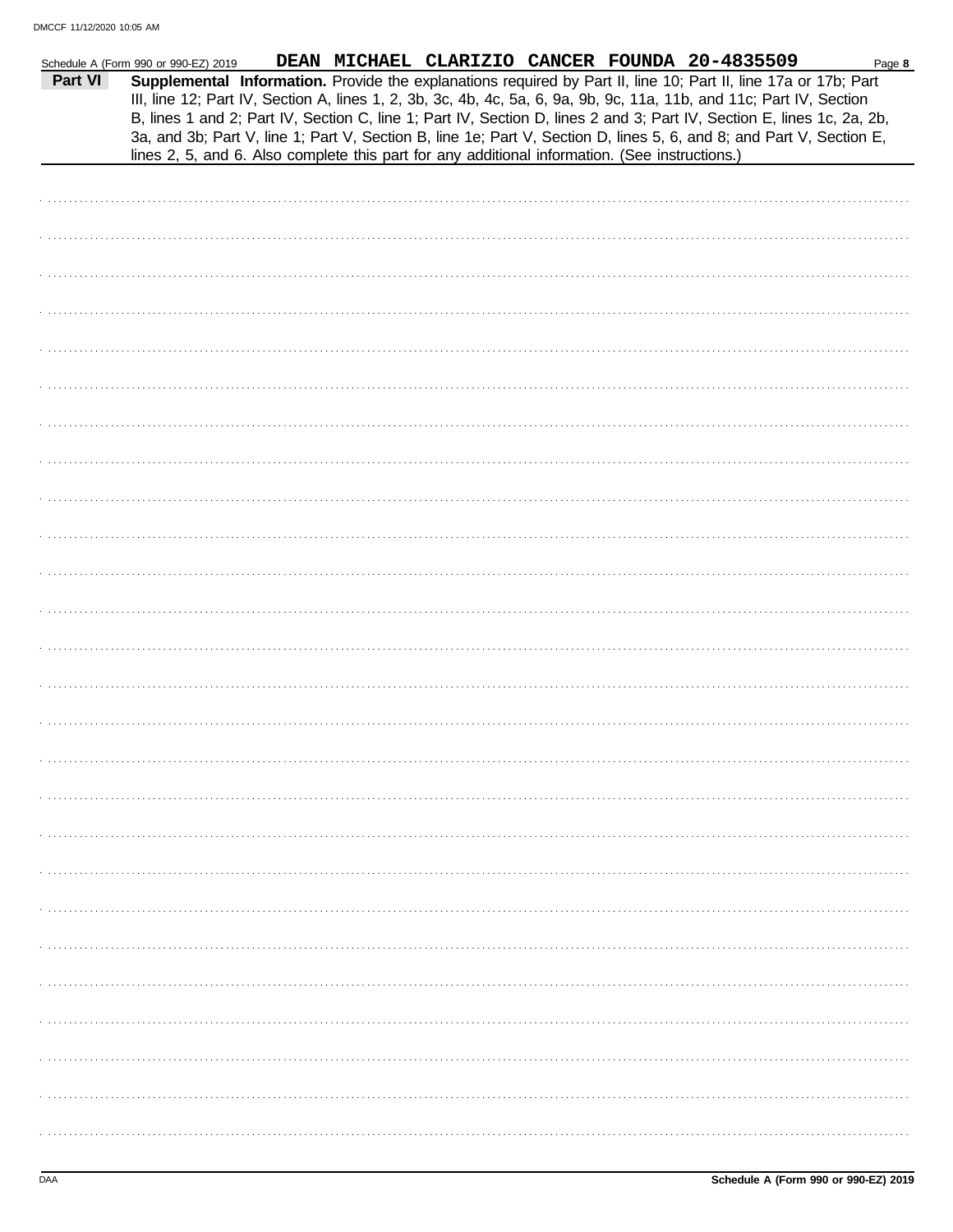| <b>SCHEDULE I</b>                                    |                                                                                                                                                                                                                                                                               |           |                    | Grants and Other Assistance to Organizations,                                                                                         |                                       |                                                             |                                          |                                | OMB No. 1545-0047                     |
|------------------------------------------------------|-------------------------------------------------------------------------------------------------------------------------------------------------------------------------------------------------------------------------------------------------------------------------------|-----------|--------------------|---------------------------------------------------------------------------------------------------------------------------------------|---------------------------------------|-------------------------------------------------------------|------------------------------------------|--------------------------------|---------------------------------------|
| (Form 990)                                           |                                                                                                                                                                                                                                                                               |           |                    | Governments, and Individuals in the United States<br>Complete if the organization answered "Yes" on Form 990, Part IV, line 21 or 22. |                                       |                                                             |                                          |                                |                                       |
| Department of the Treasury                           |                                                                                                                                                                                                                                                                               |           |                    | La Attach to Form 990.                                                                                                                |                                       |                                                             |                                          |                                | <b>Open to Public</b>                 |
| Internal Revenue Service<br>Name of the organization | DEAN MICHAEL CLARIZIO CANCER FOUNDA                                                                                                                                                                                                                                           |           |                    | u Go to www.irs.gov/Form990 for the latest information.                                                                               |                                       |                                                             |                                          | Employer identification number | Inspection                            |
|                                                      | CHRIS CLARIZIO                                                                                                                                                                                                                                                                |           |                    |                                                                                                                                       |                                       |                                                             |                                          | 20-4835509                     |                                       |
| <b>Part I</b>                                        | <b>General Information on Grants and Assistance</b>                                                                                                                                                                                                                           |           |                    |                                                                                                                                       |                                       |                                                             |                                          |                                |                                       |
| $\mathbf 1$                                          | Does the organization maintain records to substantiate the amount of the grants or assistance, the grantees' eligibility for the grants or assistance, and<br>2 Describe in Part IV the organization's procedures for monitoring the use of grant funds in the United States. |           |                    |                                                                                                                                       |                                       |                                                             |                                          |                                | $ \mathbf{X} $ No<br>Yes              |
| Part II                                              | Grants and Other Assistance to Domestic Organizations and Domestic Governments. Complete if the organization answered "Yes" on Form 990,                                                                                                                                      |           |                    |                                                                                                                                       |                                       |                                                             |                                          |                                |                                       |
|                                                      | Part IV, line 21, for any recipient that received more than \$5,000. Part II can be duplicated if additional space is needed.                                                                                                                                                 |           |                    |                                                                                                                                       |                                       |                                                             |                                          |                                |                                       |
| -1                                                   | (a) Name and address of organization<br>or government                                                                                                                                                                                                                         | $(b)$ EIN | (c) IRC<br>section | (d) Amount of cash<br>grant                                                                                                           | (e) Amount of non-<br>cash assistance | (f) Method of valuation<br>(book, FMV, appraisal,<br>other) | (g) Description of<br>noncash assistance |                                | (h) Purpose of grant<br>or assistance |
| (1)                                                  |                                                                                                                                                                                                                                                                               |           | (if applicable)    |                                                                                                                                       |                                       |                                                             |                                          |                                |                                       |
|                                                      |                                                                                                                                                                                                                                                                               |           |                    |                                                                                                                                       |                                       |                                                             |                                          |                                |                                       |
| (2)                                                  |                                                                                                                                                                                                                                                                               |           |                    |                                                                                                                                       |                                       |                                                             |                                          |                                |                                       |
|                                                      |                                                                                                                                                                                                                                                                               |           |                    |                                                                                                                                       |                                       |                                                             |                                          |                                |                                       |
| (3)                                                  |                                                                                                                                                                                                                                                                               |           |                    |                                                                                                                                       |                                       |                                                             |                                          |                                |                                       |
|                                                      |                                                                                                                                                                                                                                                                               |           |                    |                                                                                                                                       |                                       |                                                             |                                          |                                |                                       |
| (4)                                                  |                                                                                                                                                                                                                                                                               |           |                    |                                                                                                                                       |                                       |                                                             |                                          |                                |                                       |
|                                                      |                                                                                                                                                                                                                                                                               |           |                    |                                                                                                                                       |                                       |                                                             |                                          |                                |                                       |
| (5)                                                  |                                                                                                                                                                                                                                                                               |           |                    |                                                                                                                                       |                                       |                                                             |                                          |                                |                                       |
|                                                      |                                                                                                                                                                                                                                                                               |           |                    |                                                                                                                                       |                                       |                                                             |                                          |                                |                                       |
| (6)                                                  |                                                                                                                                                                                                                                                                               |           |                    |                                                                                                                                       |                                       |                                                             |                                          |                                |                                       |
|                                                      |                                                                                                                                                                                                                                                                               |           |                    |                                                                                                                                       |                                       |                                                             |                                          |                                |                                       |
| (7)                                                  |                                                                                                                                                                                                                                                                               |           |                    |                                                                                                                                       |                                       |                                                             |                                          |                                |                                       |
|                                                      |                                                                                                                                                                                                                                                                               |           |                    |                                                                                                                                       |                                       |                                                             |                                          |                                |                                       |
| (8)                                                  |                                                                                                                                                                                                                                                                               |           |                    |                                                                                                                                       |                                       |                                                             |                                          |                                |                                       |
|                                                      |                                                                                                                                                                                                                                                                               |           |                    |                                                                                                                                       |                                       |                                                             |                                          |                                |                                       |
| (9)                                                  |                                                                                                                                                                                                                                                                               |           |                    |                                                                                                                                       |                                       |                                                             |                                          |                                |                                       |
|                                                      |                                                                                                                                                                                                                                                                               |           |                    |                                                                                                                                       |                                       |                                                             |                                          |                                |                                       |
| 2                                                    |                                                                                                                                                                                                                                                                               |           |                    |                                                                                                                                       |                                       |                                                             |                                          | u                              |                                       |
| 3                                                    | Enter total number of other organizations listed in the line 1 table <i>manufacture in the content of the line</i> 1 table manufacture in the line 1 table<br>For Paperwork Reduction Act Notice, see the Instructions for Form 990.                                          |           |                    |                                                                                                                                       |                                       |                                                             |                                          |                                | Schedule I (Form 990) (2019)          |
|                                                      |                                                                                                                                                                                                                                                                               |           |                    |                                                                                                                                       |                                       |                                                             |                                          |                                |                                       |

DAA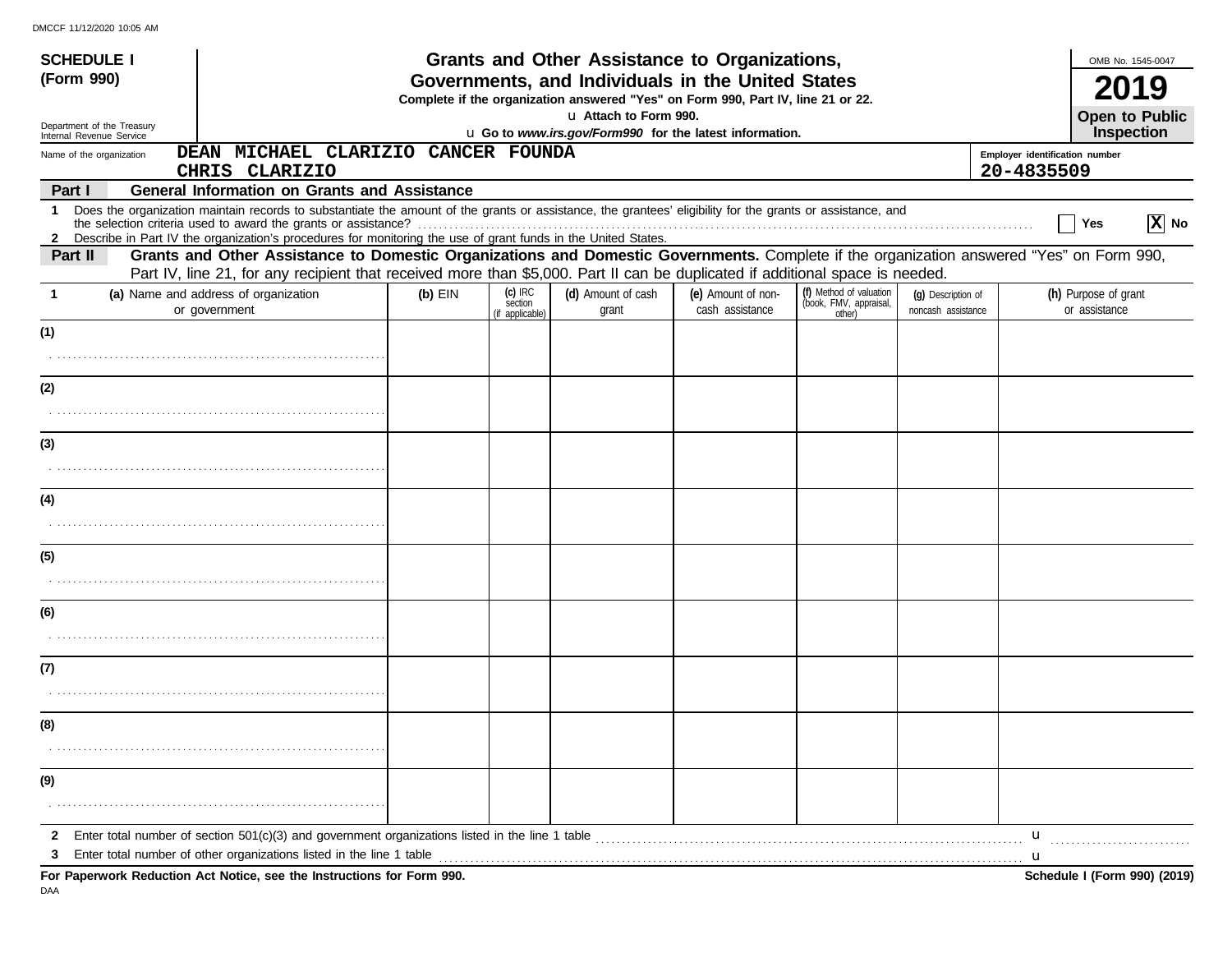#### Schedule I (Form 990) (2019) DEAN MICHAEL CLARIZIO CANCER FOUNDA 20-4835509

|  |  |  |  | Part III Grants and Other Assistance to Domestic Individuals. Complete if the organization answered "Yes" on Form 990, Part IV, line 22. |
|--|--|--|--|------------------------------------------------------------------------------------------------------------------------------------------|
|--|--|--|--|------------------------------------------------------------------------------------------------------------------------------------------|

#### Part III can be duplicated if additional space is needed.

| (a) Type of grant or assistance                                                                                                                      | (b) Number of<br>recipients | (c) Amount of<br>cash grant | (d) Amount of<br>noncash assistance | (e) Method of valuation (book,<br>FMV, appraisal, other) | (f) Description of noncash assistance |
|------------------------------------------------------------------------------------------------------------------------------------------------------|-----------------------------|-----------------------------|-------------------------------------|----------------------------------------------------------|---------------------------------------|
| 1 SCHOLARSHIPS                                                                                                                                       |                             |                             |                                     |                                                          |                                       |
| 2 DONATIONS                                                                                                                                          | 62                          | 257,681                     |                                     |                                                          |                                       |
| $\mathbf{3}$                                                                                                                                         |                             |                             |                                     |                                                          |                                       |
| 4                                                                                                                                                    |                             |                             |                                     |                                                          |                                       |
| -5                                                                                                                                                   |                             |                             |                                     |                                                          |                                       |
| $\overline{\phantom{a}}$                                                                                                                             |                             |                             |                                     |                                                          |                                       |
| $\overline{7}$                                                                                                                                       |                             |                             |                                     |                                                          |                                       |
| Supplemental Information. Provide the information required in Part I, line 2; Part III, column (b); and any other additional information.<br>Part IV |                             |                             |                                     |                                                          |                                       |
|                                                                                                                                                      |                             |                             |                                     |                                                          |                                       |
|                                                                                                                                                      |                             |                             |                                     |                                                          |                                       |
|                                                                                                                                                      |                             |                             |                                     |                                                          |                                       |
|                                                                                                                                                      |                             |                             |                                     |                                                          |                                       |
|                                                                                                                                                      |                             |                             |                                     |                                                          |                                       |
|                                                                                                                                                      |                             |                             |                                     |                                                          |                                       |
|                                                                                                                                                      |                             |                             |                                     |                                                          |                                       |
|                                                                                                                                                      |                             |                             |                                     |                                                          |                                       |
|                                                                                                                                                      |                             |                             |                                     |                                                          |                                       |
|                                                                                                                                                      |                             |                             |                                     |                                                          |                                       |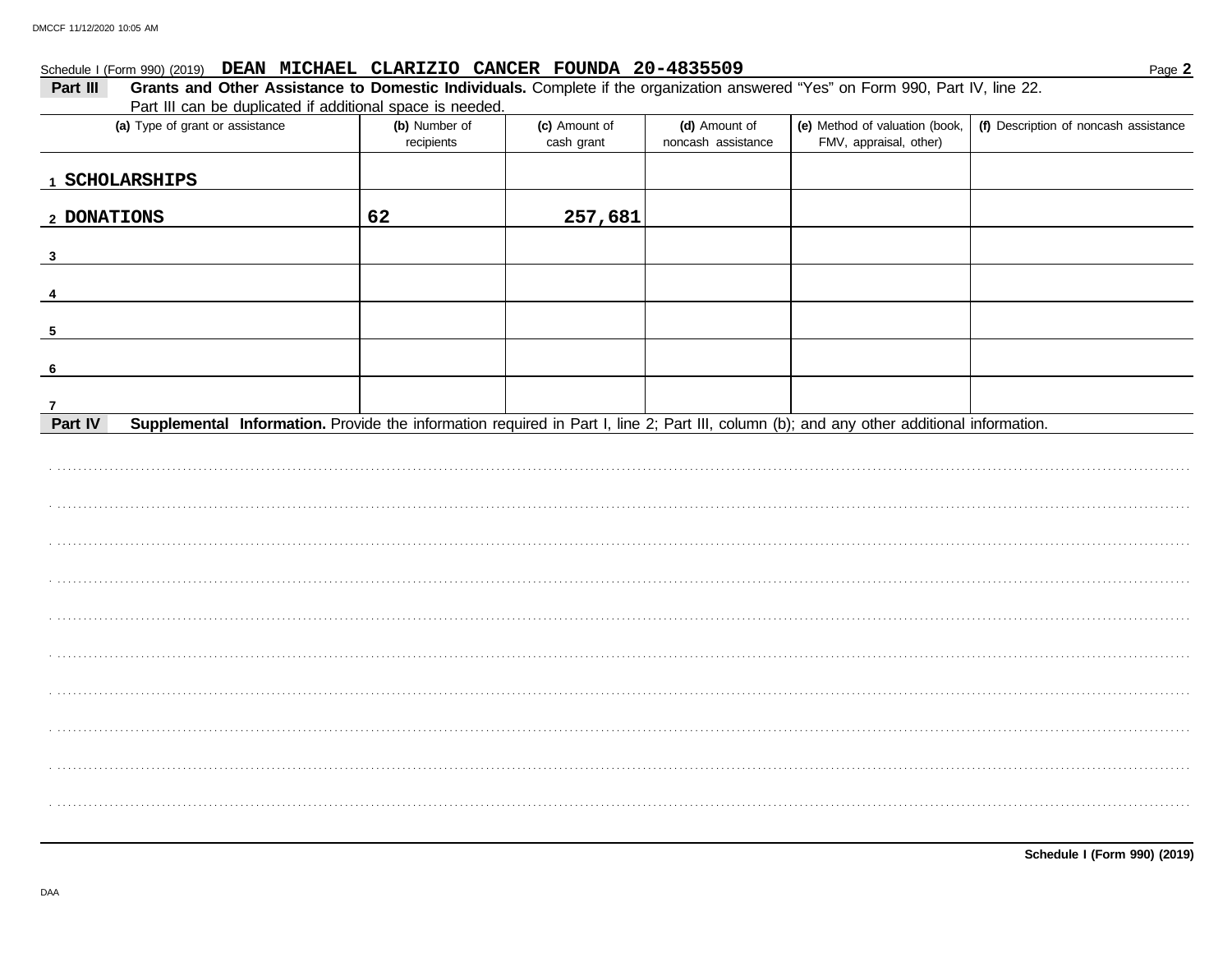| <b>SCHEDULE O</b>                                    |                                                                                                                                                | Supplemental Information to Form 990 or 990-EZ                          |                                  |                                                         |            | OMB No. 1545-0047                                   |  |  |  |
|------------------------------------------------------|------------------------------------------------------------------------------------------------------------------------------------------------|-------------------------------------------------------------------------|----------------------------------|---------------------------------------------------------|------------|-----------------------------------------------------|--|--|--|
| (Form 990 or 990-EZ)                                 | Complete to provide information for responses to specific questions on<br>2019<br>Form 990 or 990-EZ or to provide any additional information. |                                                                         |                                  |                                                         |            |                                                     |  |  |  |
| Department of the Treasury                           |                                                                                                                                                |                                                                         | La Attach to Form 990 or 990-EZ. |                                                         |            | <b>Open to Public</b>                               |  |  |  |
| Internal Revenue Service<br>Name of the organization | <b>DEAN</b>                                                                                                                                    | MICHAEL CLARIZIO CANCER FOUNDA                                          |                                  | u Go to www.irs.gov/Form990 for the latest information. |            | <b>Inspection</b><br>Employer identification number |  |  |  |
|                                                      | <b>CHRIS</b>                                                                                                                                   | <b>CLARIZIO</b>                                                         |                                  |                                                         | 20-4835509 |                                                     |  |  |  |
| FORM 990 -                                           |                                                                                                                                                | ORGANIZATION'S MISSION                                                  |                                  |                                                         |            |                                                     |  |  |  |
| THE                                                  |                                                                                                                                                | ORGANIZATION PROVIDES                                                   |                                  | SUPPORT FOR CANCER PATIENTS,                            |            | THEIR FAMILIES AND                                  |  |  |  |
| THEIR CARE-GIVERS.                                   |                                                                                                                                                | THEY PROMOTE RESEARCH AND DEVELOPMENT                                   |                                  |                                                         | AND        | <b>EDUCATION</b><br>TО                              |  |  |  |
| <b>RAISE THE</b>                                     | LEVEL OF                                                                                                                                       | AWARENESS AND KNOWLEDGE ABOUT THE CAUSES, PREVENTION AND                |                                  |                                                         |            |                                                     |  |  |  |
| TREATMENT OF CANCER.                                 |                                                                                                                                                |                                                                         |                                  |                                                         |            |                                                     |  |  |  |
|                                                      |                                                                                                                                                |                                                                         |                                  |                                                         |            |                                                     |  |  |  |
|                                                      |                                                                                                                                                | FORM 990, PART III, LINE 4D - ALL OTHER ACCOMPLISHMENTS                 |                                  |                                                         |            |                                                     |  |  |  |
| PROVIDED SUPPORT                                     |                                                                                                                                                | TO CANCER PATIENTS,                                                     |                                  | THEIR FAMILIES AND CARE-GIVERS.                         |            |                                                     |  |  |  |
|                                                      |                                                                                                                                                |                                                                         |                                  |                                                         |            |                                                     |  |  |  |
|                                                      |                                                                                                                                                | FORM 990, PART VI, LINE 11B - ORGANIZATION'S PROCESS TO REVIEW FORM 990 |                                  |                                                         |            |                                                     |  |  |  |
|                                                      |                                                                                                                                                | NO REVIEW WAS OR WILL BE CONDUCTED.                                     |                                  |                                                         |            |                                                     |  |  |  |
|                                                      |                                                                                                                                                |                                                                         |                                  |                                                         |            |                                                     |  |  |  |
|                                                      |                                                                                                                                                | FORM 990, PART VI, LINE 19 - GOVERNING DOCUMENTS DISCLOSURE EXPLANATION |                                  |                                                         |            |                                                     |  |  |  |
| ALL OF                                               |                                                                                                                                                | <b>THE ORGANIZATIONS</b>                                                |                                  | INFORMATION/FINANCIALS AND ETC.                         |            | <b>ARE AVAILABLE FOR</b>                            |  |  |  |
| PUBLIC                                               |                                                                                                                                                | INSPECTION LOCATED AT                                                   |                                  | THE ORGANIZATIONS OFFICE AND WEBSITE                    |            |                                                     |  |  |  |
|                                                      |                                                                                                                                                |                                                                         |                                  |                                                         |            |                                                     |  |  |  |
|                                                      |                                                                                                                                                | FORM 990, PART IX, LINE 11G - OTHER FEES FOR SERVICES                   |                                  |                                                         |            |                                                     |  |  |  |
| <b>DESCRIPTION</b>                                   |                                                                                                                                                |                                                                         |                                  |                                                         |            |                                                     |  |  |  |
|                                                      |                                                                                                                                                | TOT/PROG SERVICE                                                        |                                  | MGT & GENERAL                                           |            | <b>FUNDRAISING</b>                                  |  |  |  |
| <b>LICENSES</b>                                      |                                                                                                                                                |                                                                         |                                  |                                                         |            |                                                     |  |  |  |
|                                                      | \$                                                                                                                                             | 423                                                                     | \$                               | $\mathbf 0$                                             | \$         | 0                                                   |  |  |  |
|                                                      |                                                                                                                                                |                                                                         |                                  |                                                         |            |                                                     |  |  |  |
| EVENT EXPENSES                                       |                                                                                                                                                |                                                                         |                                  |                                                         |            |                                                     |  |  |  |
|                                                      |                                                                                                                                                | 68,939                                                                  | \$                               | $\mathbf 0$                                             | \$         | 0                                                   |  |  |  |
|                                                      | <b>TOTAL</b>                                                                                                                                   |                                                                         |                                  |                                                         |            |                                                     |  |  |  |
|                                                      |                                                                                                                                                | 69,362                                                                  | Ś.                               | $\mathbf 0$                                             | \$         | 0                                                   |  |  |  |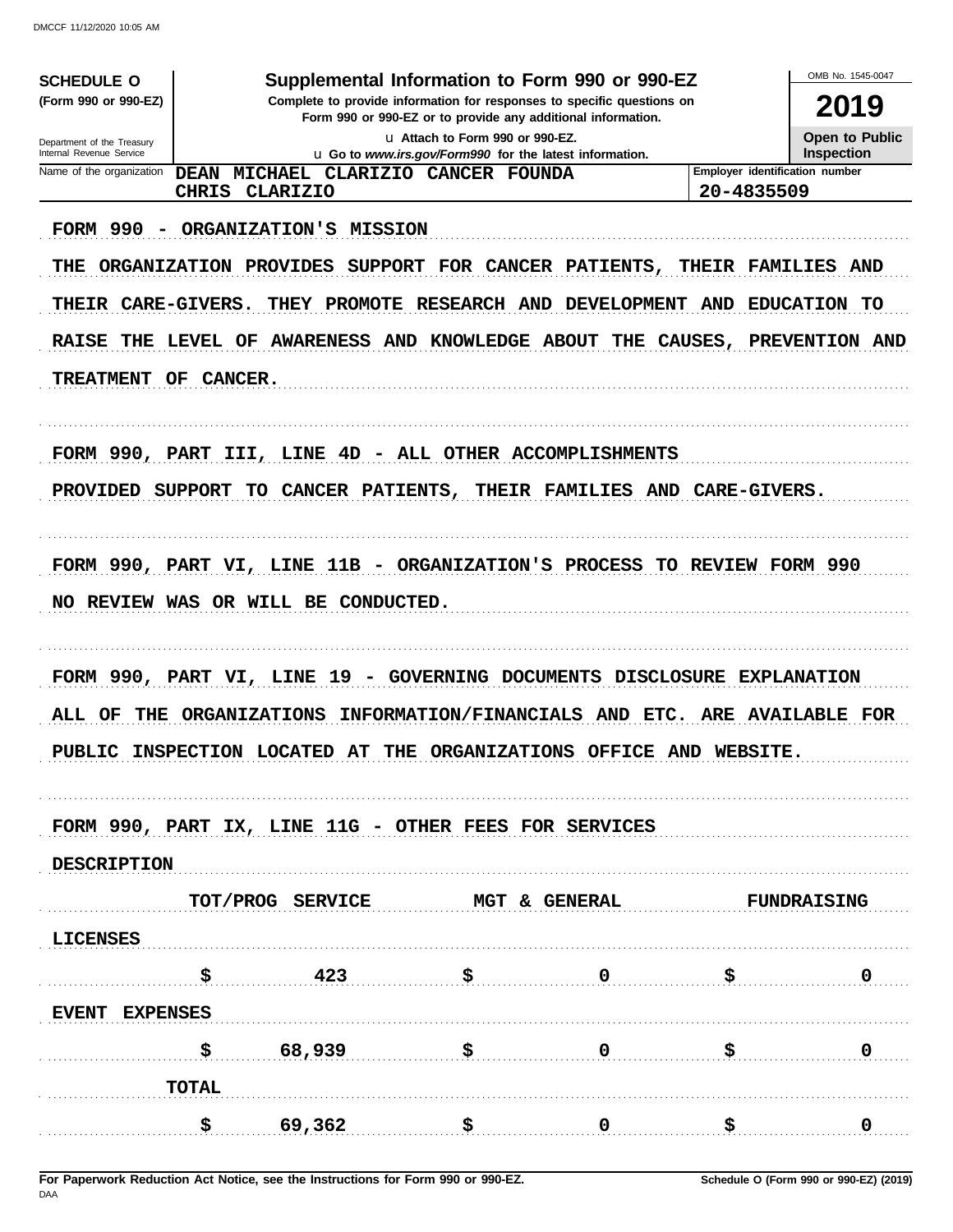#### DMCCF 11/12/2020 10:05 AM**Two Year Comparison Report 2018 & 2019** Form **990** For calendar year 2019, or tax year beginning and the set of the set of the set of the set of the set of the set of the set of the set of the set of the set of the set of the set of the set of the set of the set of the set Name Taxpayer Identification Number **DEAN MICHAEL CLARIZIO CANCER FOUNDA CHRIS CLARIZIO 20-4835509 2018 2019 Differences 124,647 50,366 -74,281 1. 1.** Contributions, gifts, grants . . . . . . . . . . . . . . . . . . . . . . . . . . . . . . . . . . . . . . . **2. 2.** Membership dues and assessments . . . . . . . . . . . . . . . . . . . . . . . . . . . . . **3. 3.** Government contributions and grants **......................... R e v e n u e 227,508 305,955 78,447 4. 4.** Program service revenue . . . . . . . . . . . . . . . . . . . . . . . . . . . . . . . . . . . . . . . . . **5. 5.** Investment income . . . . . . . . . . . . . . . . . . . . . . . . . . . . . . . . . . . . . . . . . . . . . . . **6. 6.** Proceeds from tax exempt bonds . . . . . . . . . . . . . . . . . . . . . . . . . . . . . . . . **7. 7.** Net gain or (loss) from sale of assets other than inventory  $\ldots$ **8. 8.** Net income or (loss) from fundraising events .................... **9.** Net income or (loss) from gaming . . . . . . . . . . . . . . . . . . . . . . . . . . . . . . . . **9. 10. 10.** Net gain or (loss) on sales of inventory ............................ **11.** Other revenue . . . . . . . . . . . . . . . . . . . . . . . . . . . . . . . . . . . . . . . . . . . . . . . . . . . . **11. 352,155 356,321 4,166 12. Total revenue.** Add lines 1 through 11 **12. 259,136 257,681 -1,455 13.** Grants and similar amounts paid . . . . . . . . . . . . . . . . . . . . . . . . . . . . . . . . . **13. 14. 14.** Benefits paid to or for members . . . . . . . . . . . . . . . . . . . . . . . . . . . . . . . . . . s, **15. E x p e n s e s 15.** Compensation of officers, directors, trustees, etc. . . . . . . . . . . . . . . . pense **16. 16.** Salaries, other compensation, and employee benefits *.........*... **17. 17.** Professional fundraising fees . . . . . . . . . . . . . . . . . . . . . . . . . . . . . . . . . . . . **76,472 69,362 -7,110 18. 18.** Other professional fees . . . . . . . . . . . . . . . . . . . . . . . . . . . . . . . . . . . . . . . . . .  $\tilde{E}$  X **19. 19.** Occupancy, rent, utilities, and maintenance *...................*... **20. 20.** Depreciation and Depletion . . . . . . . . . . . . . . . . . . . . . . . . . . . . . . . . . . . . . . . **4,423 2,163 -2,260 21. 21.** Other expenses . . . . . . . . . . . . . . . . . . . . . . . . . . . . . . . . . . . . . . . . . . . . . . . . . . **340,031 329,206 -10,825 22. Total expenses.** Add lines 13 through 21 . . . . . . . . . . . . . . . . . . . . . . . **22. 23. 12,124 27,115 14,991 Excess or (Deficit).** Subtract line 22 from line 12 **23. 352,155 356,321 4,166 24. 24.** Total exempt revenue . . . . . . . . . . . . . . . . . . . . . . . . . . . . . . . . . . . . . . . . . . **25. 25.** Total unrelated revenue . . . . . . . . . . . . . . . . . . . . . . . . . . . . . . . . . . . . . . . . . . Information **227,508 305,955 78,447 Other Information 26.** Total excludable revenue . . . . . . . . . . . . . . . . . . . . . . . . . . . . . . . . . . . . . . . . . **26. 12,296 39,411 27,115 27.** Total assets **27.** Total liabilities . . . . . . . . . . . . . . . . . . . . . . . . . . . . . . . . . . . . . . . . . . . . . . . . . . . . **28. 28. 12,296 39,411 27,115** Retained earnings . . . . . . . . . . . . . . . . . . . . . . . . . . . . . . . . . . . . . . . . . . . . . . . . **29. 29.** Other **30.** Number of voting members of governing body ................... **5 6 30. 31. 5 6 31.** Number of independent voting members of governing body  $\ldots$ **32.** Number of employees . . . . . . . . . . . . . . . . . . . . . . . . . . . . . . . . . . . . . . . . . . . . **0 0 32.**

**15 0**

**33.** Number of volunteers **33.**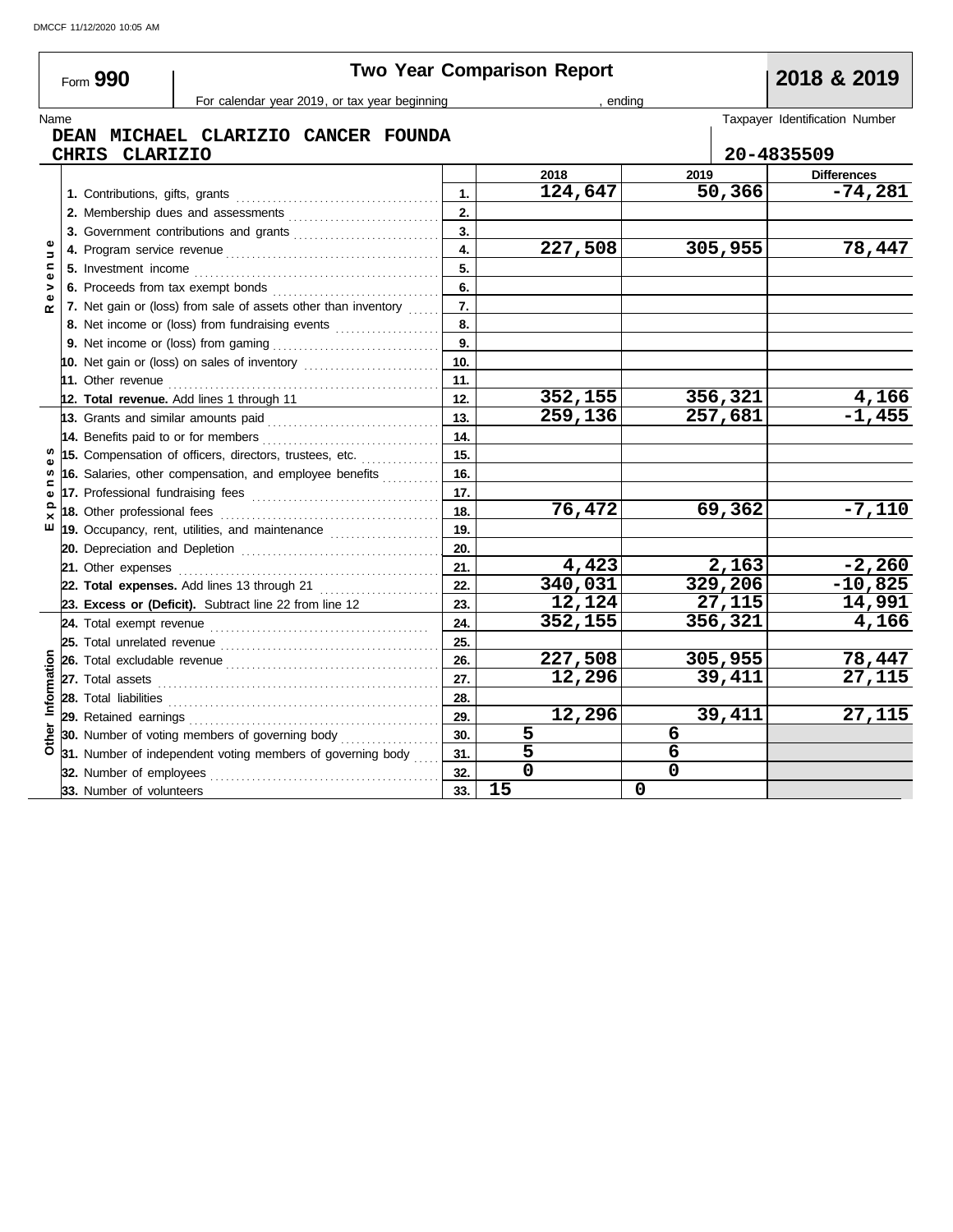| Form 990                                                                                                                                                                                                                             | <b>Tax Return History</b>                    |                                                        |         |           |         |         | 2019                                         |
|--------------------------------------------------------------------------------------------------------------------------------------------------------------------------------------------------------------------------------------|----------------------------------------------|--------------------------------------------------------|---------|-----------|---------|---------|----------------------------------------------|
| Name                                                                                                                                                                                                                                 | <b>CHRIS</b>                                 | DEAN MICHAEL CLARIZIO CANCER FOUNDA<br><b>CLARIZIO</b> |         |           |         |         | Employer Identification Number<br>20-4835509 |
|                                                                                                                                                                                                                                      |                                              | 2015                                                   | 2016    | 2017      | 2018    | 2019    | 2020                                         |
|                                                                                                                                                                                                                                      |                                              | 6,370                                                  | 6,663   | 55,795    | 124,647 | 50,366  |                                              |
|                                                                                                                                                                                                                                      |                                              |                                                        |         |           |         |         |                                              |
| Program service revenue                                                                                                                                                                                                              |                                              | 127,699                                                | 174,563 | 152,531   | 227,508 | 305,955 |                                              |
|                                                                                                                                                                                                                                      |                                              |                                                        |         |           |         |         |                                              |
|                                                                                                                                                                                                                                      |                                              |                                                        |         |           |         |         |                                              |
|                                                                                                                                                                                                                                      | Fundraising revenue (income/loss)  _________ |                                                        |         |           |         |         |                                              |
|                                                                                                                                                                                                                                      |                                              |                                                        |         |           |         |         |                                              |
|                                                                                                                                                                                                                                      |                                              |                                                        |         |           |         |         |                                              |
| Total revenue <b>contract and the contract of the contract of the contract of the contract of the contract of the contract of the contract of the contract of the contract of the contract of the contract of the contract of th</b> |                                              | 134,069                                                | 181,226 | 208,326   | 352,155 | 356,321 |                                              |
| Grants and similar amounts paid [11] [12] [13] Crants and similar amounts paid                                                                                                                                                       |                                              | 69,560                                                 | 113,408 | 146,817   | 259,136 | 257,681 |                                              |
|                                                                                                                                                                                                                                      |                                              |                                                        |         |           |         |         |                                              |
|                                                                                                                                                                                                                                      |                                              |                                                        |         |           |         |         |                                              |
|                                                                                                                                                                                                                                      |                                              |                                                        |         |           |         |         |                                              |
|                                                                                                                                                                                                                                      |                                              |                                                        | 67,542  | 69,244    | 76,472  | 69,362  |                                              |
|                                                                                                                                                                                                                                      |                                              | 52,664                                                 |         |           |         |         |                                              |
|                                                                                                                                                                                                                                      |                                              |                                                        |         |           |         |         |                                              |
|                                                                                                                                                                                                                                      |                                              | 1,945                                                  | 382     | 5,203     | 4,423   | 2,163   |                                              |
|                                                                                                                                                                                                                                      |                                              | $\overline{124, 169}$                                  | 181,332 | 221,264   | 340,031 | 329,206 |                                              |
|                                                                                                                                                                                                                                      |                                              | 9,900                                                  | $-106$  | $-12,938$ | 12,124  | 27,115  |                                              |
|                                                                                                                                                                                                                                      |                                              |                                                        |         |           |         |         |                                              |
|                                                                                                                                                                                                                                      |                                              | 134,069                                                | 181,226 | 208,326   | 352,155 | 356,321 |                                              |
|                                                                                                                                                                                                                                      |                                              |                                                        |         |           |         |         |                                              |
|                                                                                                                                                                                                                                      |                                              | $\overline{127,699}$                                   | 174,563 | 152,531   | 227,508 | 305,955 |                                              |
|                                                                                                                                                                                                                                      |                                              | 13,216                                                 | 13,110  | 172       | 12,296  | 39,411  |                                              |
|                                                                                                                                                                                                                                      |                                              |                                                        |         |           |         |         |                                              |
| Net Fund Balances                                                                                                                                                                                                                    |                                              | 13,216                                                 | 13,110  | 172       | 12,296  | 39,411  |                                              |